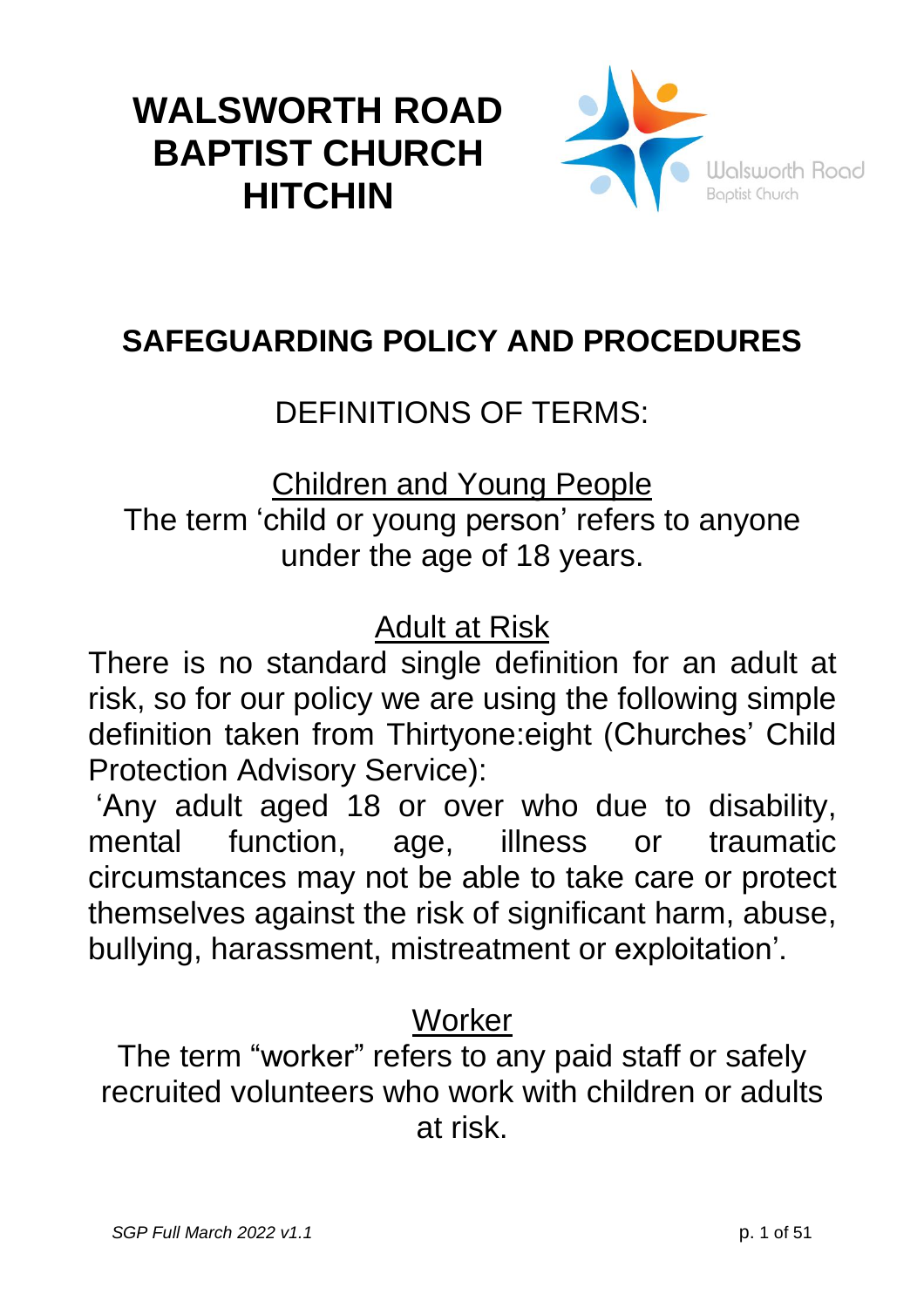### **Index:**

| <b>DEFINITIONS OF TERMS</b>                                        | $\mathbf 1$      |
|--------------------------------------------------------------------|------------------|
| <b>SECTION 1 - SAFEGUARDING POLICY STATEMENT</b>                   | 4                |
| <b>SECTION 2 - SAFEGUARDING PROCEDURES</b>                         | $\overline{7}$   |
| 2.1 PROCEDURE FOR RECOGNISING, RESPONDING TO AND REPORTING ABUSE   | 7                |
| 2.1.1 What to do if Abuse is Suspected or Disclosed                | $\overline{7}$   |
| 2.1.2 Responding to Concerns                                       | 8                |
| 2.1.3 Responding to Concerns Raised about Adults at Risk           | $\boldsymbol{9}$ |
| 2.1.4 Allegations Against Workers                                  | 9                |
| 2.1.5 Abuse of Trust                                               | 10               |
| 2.1.6 Allegations Made Against Children and Adults at Risk         | 10               |
| 2.1.7 Pastoral Care                                                | 11               |
| <b>2.2 SAFER RECRUITMENT</b>                                       | 12               |
| 2.2.1 Paid Church Workers                                          | 12               |
| 2.2.2 Volunteer Church Workers                                     | 12               |
| 2.2.3 Appointment and Supervision of workers                       | 13               |
| 2.2.4 Training                                                     | 13               |
| 2.2.5 Young leaders under 18 years of age                          | 13               |
| 2.2.6 DBS Checks                                                   | 13               |
| 2.3 SAFER BEHAVIOUR                                                | 13               |
| <b>SECTION 3 - BEST PRACTICE GUIDELINES</b>                        | 14               |
| 3.1 WORKING WITH CHILDREN                                          | 14               |
| 3.1.1 Computers                                                    | 14               |
| 3.2 WORKING WITH ADULTS AT RISK                                    | 14               |
| 3.2.1 Premises                                                     | 14               |
| 3.2.2 Insurance                                                    | 14               |
| 3.3 HEALTH AND SAFETY - Safe Practice and Safe Premises            | 14               |
| 3.3.1 Consent forms                                                | 14               |
| 3.3.2 Health and Safety                                            | 14               |
| 3.3.3 Fire                                                         | 15               |
| 3.3.4 First Aid                                                    | 15               |
| 3.3.5 Supervision of Groups                                        | 15               |
| 3.3.6 Food Hygiene                                                 | 15               |
| 3.3.7 Risk Assessment                                              | 15               |
| 3.3.8 Insurance                                                    | 15               |
| 3.3.9 Transport                                                    | 15               |
| 3.3.10 Outings and Overnight Events involving Children             | 16               |
| 3.3.11 Outings and Overnight Events involving Adults at Risk       | 17               |
| 3.3.12 Hiring of Church Premises                                   | 19               |
| <b>3.4 SAFER COMMUNITY</b>                                         | 19               |
| 3.4.1 Bullying                                                     | 19               |
| 3.4.2 Working with Alleged or Known Offenders                      | 20               |
| 3.4.3 Alleged or known offenders who are themselves adults at risk | 21               |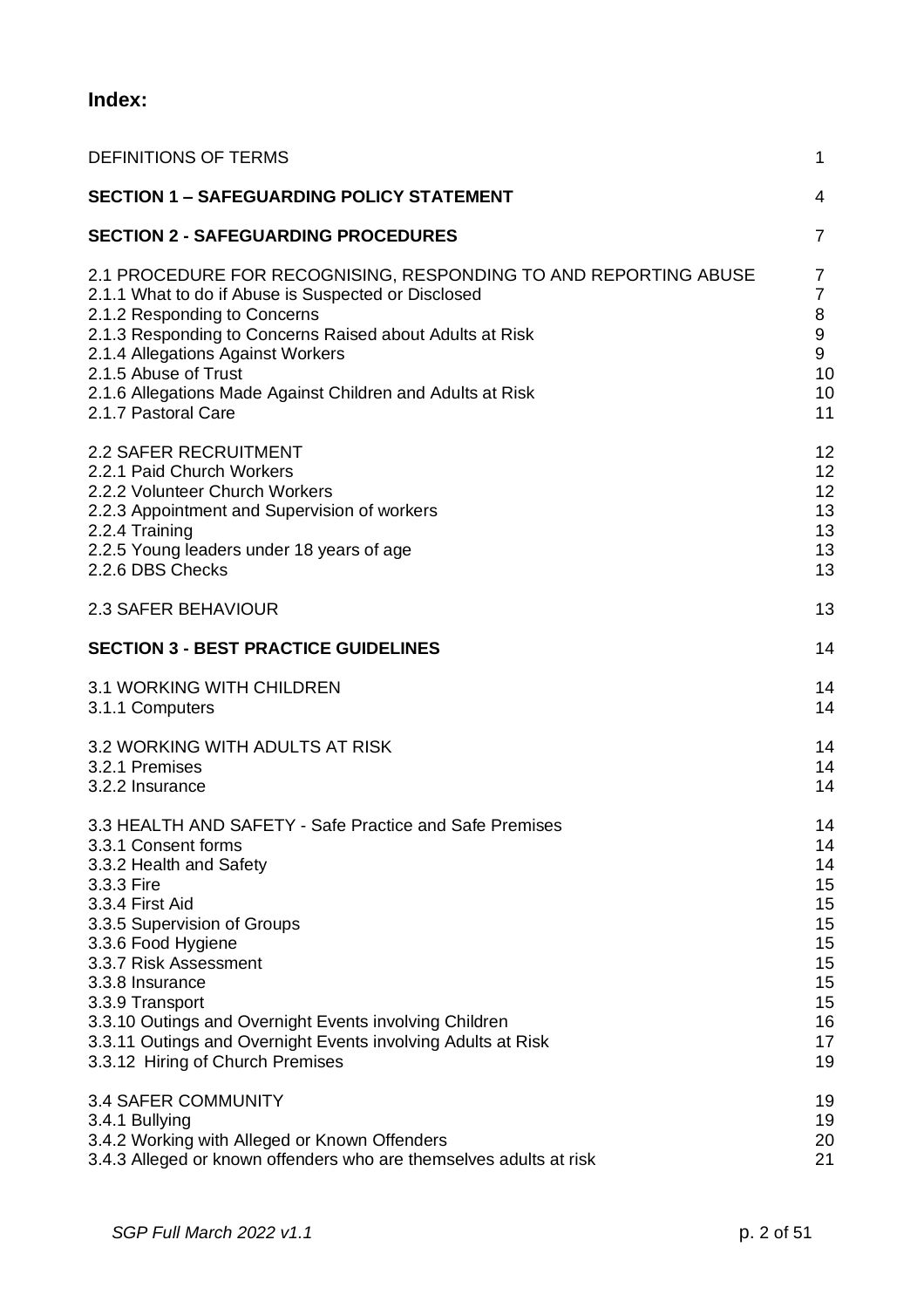| <b>SECTION 4 - USEFUL CONTACTS</b>                                                                                                | 22                   |
|-----------------------------------------------------------------------------------------------------------------------------------|----------------------|
| APPENDIX 1 - DEFINITIONS OF ABUSE                                                                                                 | 23                   |
| APPENDIX 2 - PROCEDURE FOR RESPONDING TO CONCERNS<br>STAGE 1 - The Worker<br>STAGE 2 - The DPS<br><b>STAGE 3 - The Next Steps</b> | 26<br>26<br>27<br>28 |
| APPENDIX 3 - RECORD OF CONCERN REPORT FORM                                                                                        | 29                   |
| APPENDIX 4 - SAFEGUARDING INCIDENT FORM                                                                                           | 31                   |
| APPENDIX 5 - WRBC MENTORING POLICY                                                                                                | 33                   |
| APPENDIX 6 - WRBC BEHAVIOUR POLICY                                                                                                | 38                   |
| APPENDIX 7 - WRBC SOCIAL MEDIA & ELECTRONIC COMMUNICATIONS POLICY                                                                 | 40                   |
| APPENDIX 8 - WRBC PHOTO & VIDEO POLICY                                                                                            | 45                   |
| APPENDIX 9 - PHOTOGRAPHY PERMISSION FORM                                                                                          | 47                   |
| APPENDIX 10 - DRIVER SELF DECLARATION FORM                                                                                        | 49                   |
| APPENDIX 11 - ACTIVITY FORM                                                                                                       | 50                   |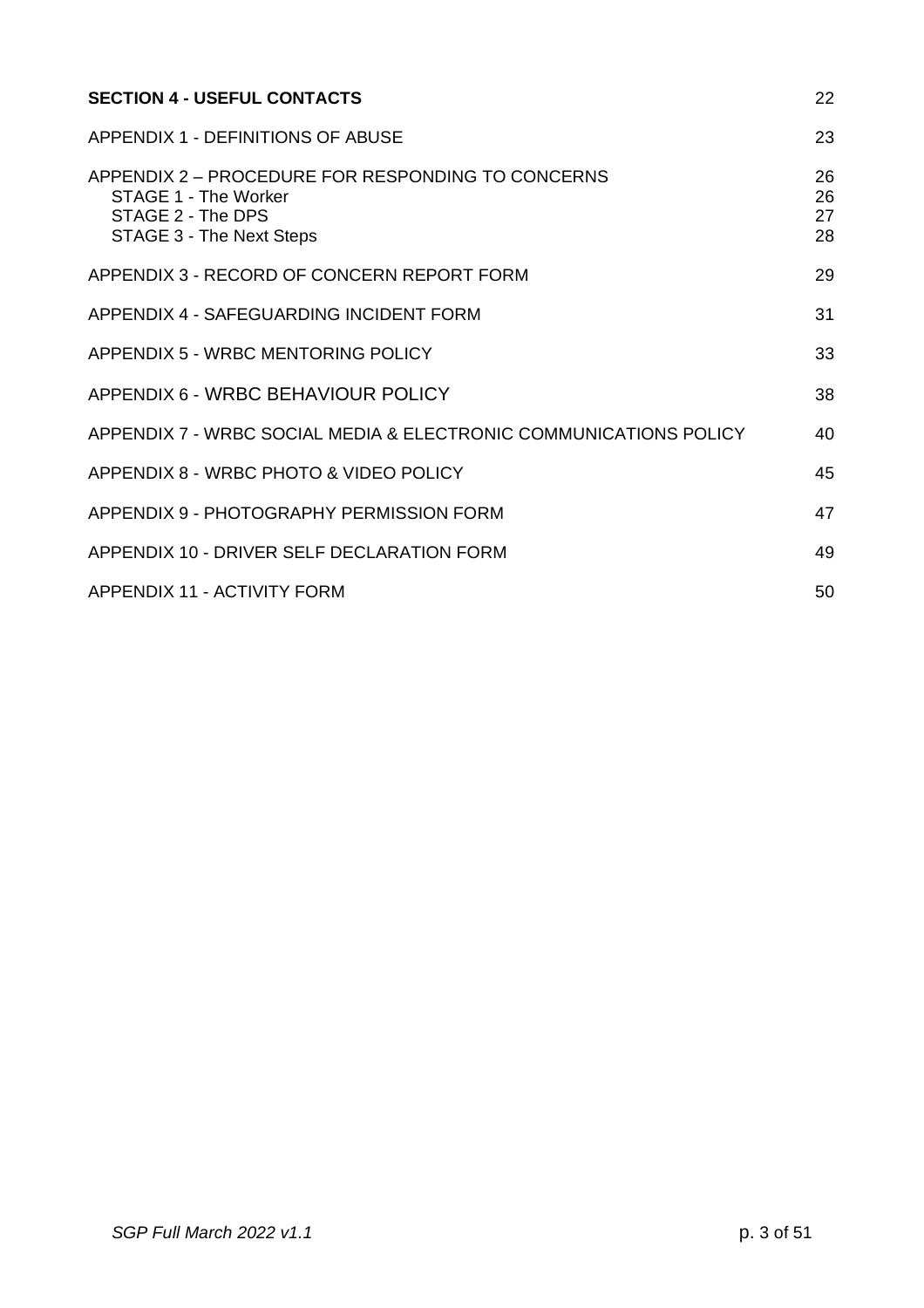### **SECTION 1 - SAFEGUARDING POLICY STATEMENT FOR WALSWORTH ROAD BAPTIST CHURCH**

### **Our Mission**

The mission statement of Walsworth Road Baptist Church is:

Sharing life together, showing love to all, because Jesus is good news today.

In fulfilling this mission, we:

- Welcome children and adults at risk into the life of our community
- Run activities, both online and in person, for children and adults at risk
- Make our premises available to organisations working with children and adults at risk

### **Our safeguarding responsibilities**

The church recognises its responsibilities in safeguarding all children, young people and adults at risk, regardless of gender, ethnicity or ability.

As members of this church, we commit ourselves to the nurturing, protection and safekeeping of all associated with the church and will pray for them regularly. In pursuit of this, we commit ourselves to this policy and to the development of sound procedures to ensure we implement our policy well.

### **• Prevention and reporting of abuse**

It is the duty of each church member to help prevent the abuse of children and adults at risk, and the duty of each church member to respond to concerns about the well-being of children and adults at risk. Any abuse disclosed, discovered or suspected will be reported in accordance with our procedures. The church will fully co-operate with any statutory investigation into any suspected abuse linked with the church.

### **• Safer recruitment, support and supervision of workers**

The church will exercise proper care in the selection and appointment of those working with children and adults at risk, whether paid or voluntary. All workers will be provided with appropriate training, support and supervision to promote the safekeeping of children and adults at risk.

### **• Respecting children and adults at risk**

The church will adopt a Code of Conduct for all who are appointed to work with children and adults at risk so that all children and adults are shown the respect that is due to them *(This is available on the church website).*

### **• Safer working practices**

The church is committed to providing an environment that is as safe as possible for children and adults at risk and will adopt ways of working with them that promote their safety and well-being.

### **• A safer community**

The church is committed to the prevention of bullying. The church will seek to ensure that the behaviour of any individuals who may pose a risk to children, young people and adults at risk in the community of the church is managed appropriately.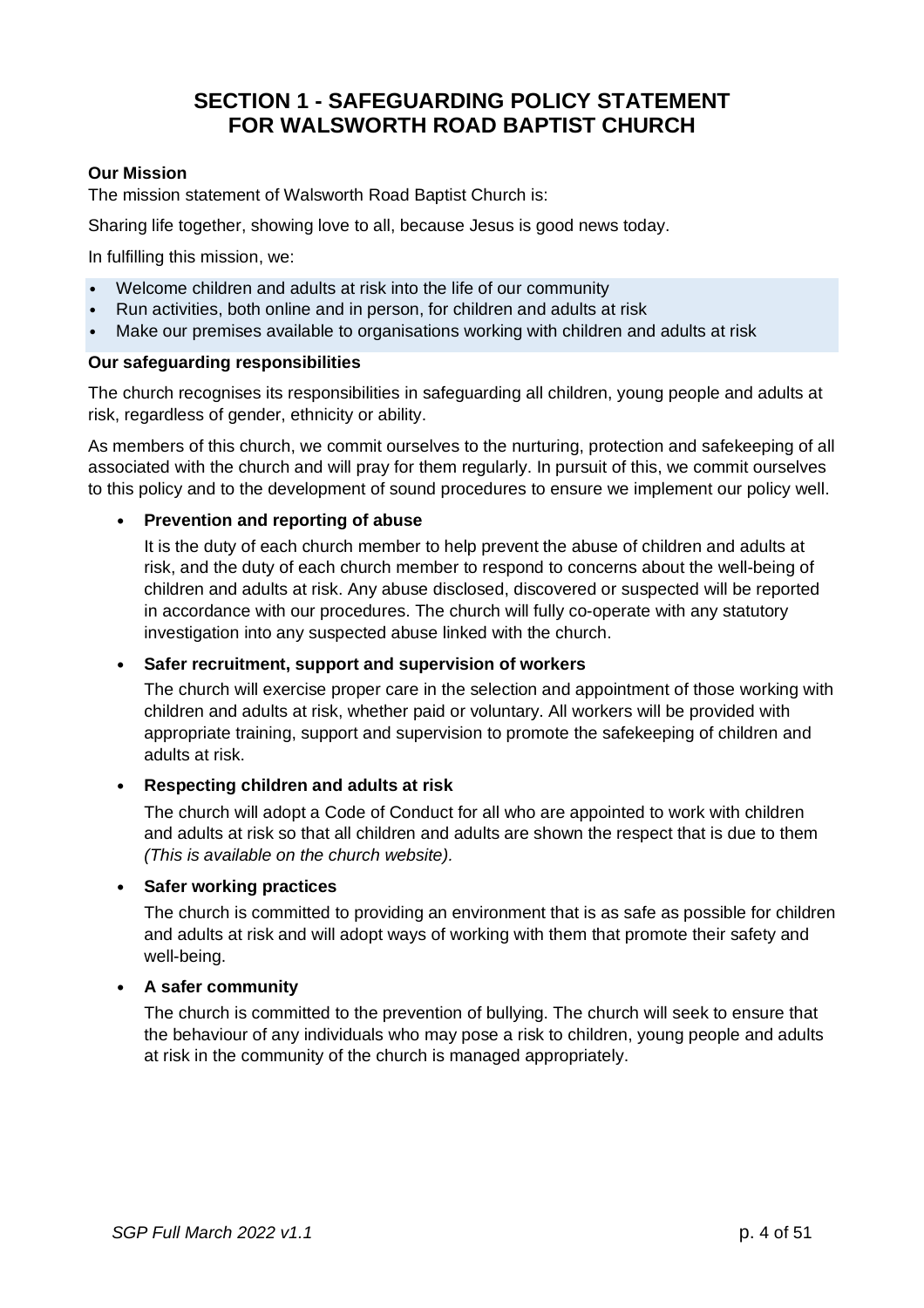### **Safeguarding contact points within our church**

The church has appointed the following individuals to form part of the church safeguarding team:

#### **SANDRA WILLIAMS, Designated Person for Safeguarding (DPS)**

She will advise the church on any matters related to the safeguarding of children and adults at risk and take the appropriate action when abuse is disclosed, discovered or suspected.

| Phone number  | 07790 348563                    |
|---------------|---------------------------------|
| Email address | safeguarding@wrbchitchin.org.uk |

#### **LES EBDON, Safeguarding Trustee**

He will raise the profile of safeguarding within the church and oversee and monitor the implementation of the safeguarding policy and procedures on behalf of the church trustees.

| Phone number  | 01462 423892     |
|---------------|------------------|
| Email address | lesebdon@aol.com |

#### **DIANA SELLER, Deputy Designated Person for Safeguarding (DDPS)**

She will assist the Designated Person for Safeguarding (DPS) in helping the church on any matters related to the safeguarding of children and adults at risk and take the appropriate action when abuse is disclosed, discovered or suspected.

| Phone number  | 07793 056155          |
|---------------|-----------------------|
| Email address | dianaseller@gmail.com |

#### **AMANDA MAYLIN, Deputy Designated Person for Safeguarding (DDPS)**

She will assist the Designated Person for Safeguarding (DPS) in helping the church on any matters related to the safeguarding of children and adults at risk and take the appropriate action when abuse is disclosed, discovered or suspected.

Phone number 07799 905997 Email address [ajmaylin@gmail.com](mailto:ajmaylin@gmail.com)

Our Church Minister (minister@wrbchitchin.org.uk), Youth Worker

[\(youthworker@wrbchitchin.org.uk\)](mailto:youthworker@wrbchitchin.org.uk), Family Worker [\(familyworker@wrbchitchin.org.uk\)](mailto:familyworker@wrbchitchin.org.uk) and Church Worker [\(churchworker@wrbchitchin.org.uk\)](mailto:churchworker@wrbchitchin.org.uk) are also an important part of the Church Safeguarding Team. Where possible, the Church Safeguarding Team will work together if and when issues arise. However, each person has a responsibility to report allegations of abuse as soon as they are raised.

*Further definitions of these roles can be found in the BUGB publications 'Safe to Grow' (2011) & 'Safe to Belong' (2015), Model Safeguarding Policy & Procedures (2017) and BUGB Guide to role of DPS (2017 reviewed 2021).*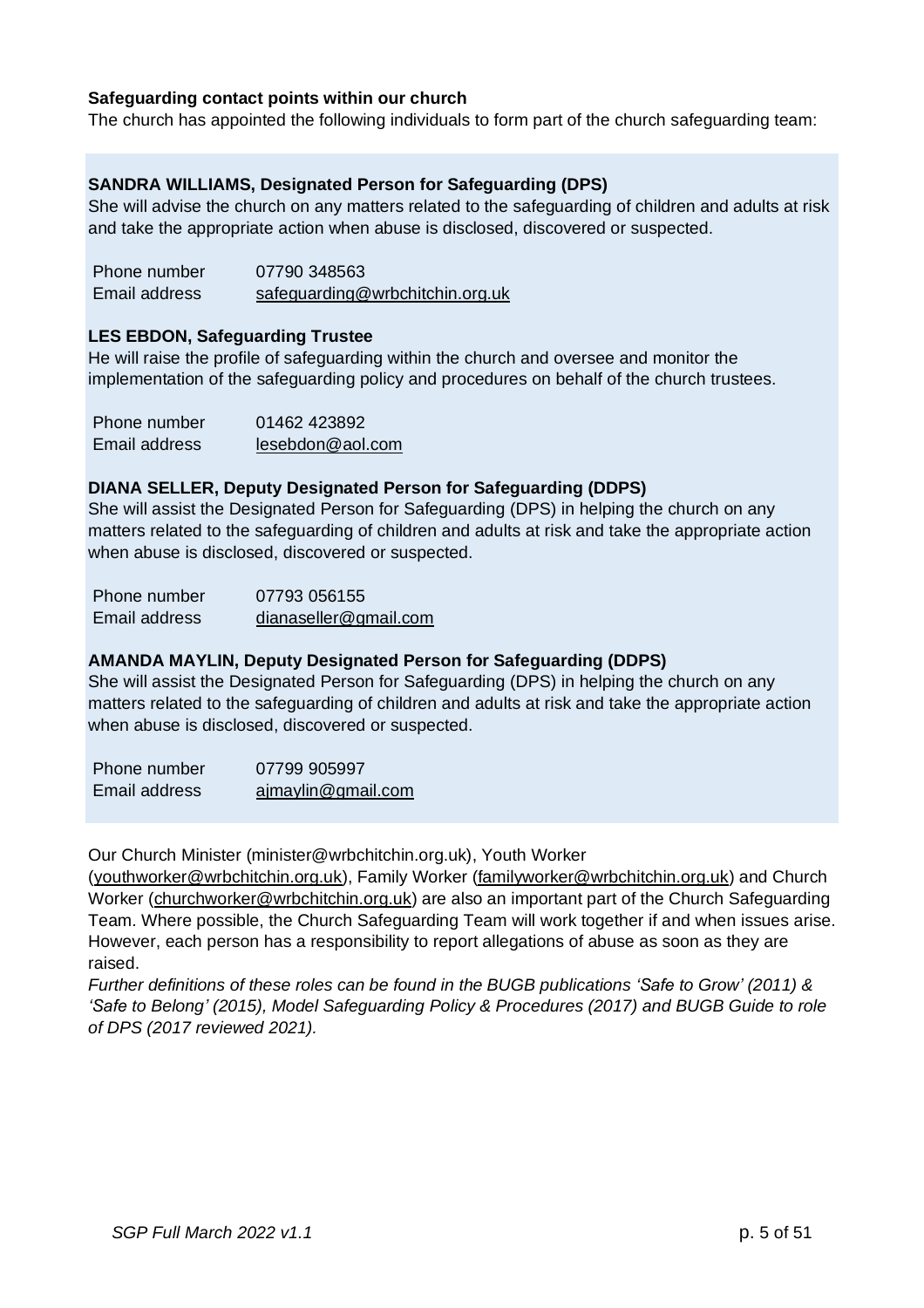#### **Helpful numbers**

**Local Authority Designated Officer (LADO) Hertfordshire Safeguarding Children Partnership Team** *01992 588757* [admin.hscb@hertfordshire.gov.uk](mailto:admin.hscb@hertfordshire.gov.uk)

#### **Police**

Contact 101, or 999 in an emergency

**Adult Social Services**

0300 1234042 At anytime

#### **Children's Social Services**

0300 1234043 At anytime

**Local Baptist Association Safeguarding Contact Joy Cheang - Safeguarding Officer CBA 07403 722865** [safeguarding@centralba.org.uk](mailto:safeguarding@centralba.org.uk)

#### **Putting our policy into practice**

- A copy of this safeguarding policy statement will be displayed permanently on the noticeboards in the Richard Johnson Room, lower church hall and welcome area, and the full policy statement, procedures and best practice guidelines will be available on our church website and as a hard copy in the church office.
- Each worker with children and/or adults at risk will be given a copy of this safeguarding policy statement and relevant procedures/guidelines and will be asked to sign to confirm that they will follow them.
- The policy and procedures will follow the guidelines set out in BU 'Model Safeguarding Policy and Procedures' (Nov 2017).
- The policy, procedures and best practice guidelines will be monitored and reviewed annually, and any necessary revisions adopted into the policy and implemented through our procedures.
- This policy will be reaffirmed annually at a church meeting (usually March), together with a report on the outcome of the annual safeguarding review.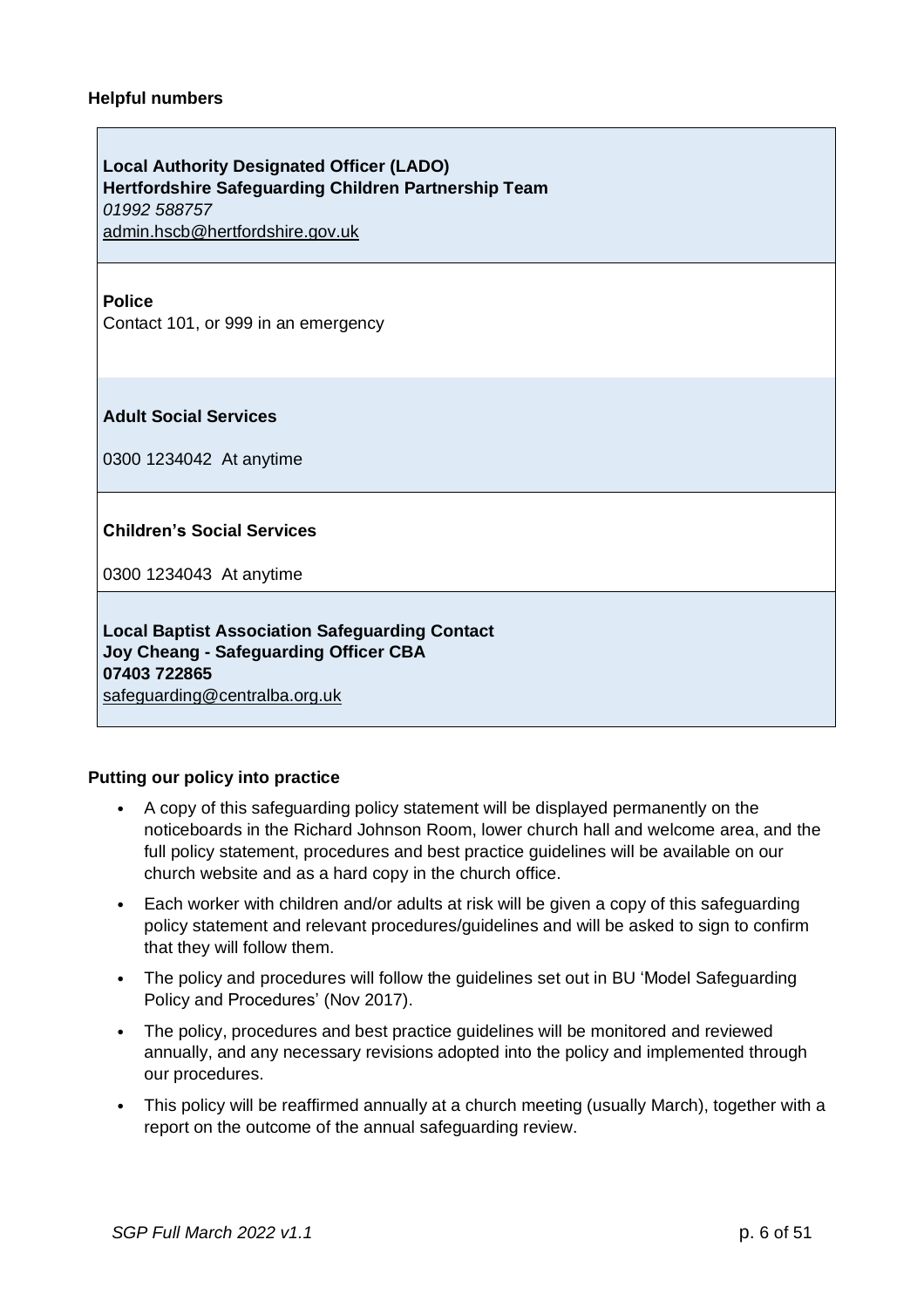### **SECTION 2 - SAFEGUARDING PROCEDURES**

These safeguarding procedures will set out how our safeguarding policy is implemented in all the services, groups and meetings that are part of the life of this church.

Each trustee, church leader and worker (paid or voluntary) needs to be familiar with these procedures, and it is strongly recommended that those in leadership roles complete both Level 2 and Level 3 BUGB Excellence in Safeguarding training (delivered through the local Baptist association team) to ensure that they have the knowledge and confidence needed to deal with safeguarding issues as they arise.

### **2.1 PROCEDURE FOR RECOGNISING, RESPONDING TO AND REPORTING ABUSE**

### **2.1.1 What to do if Abuse is Suspected or Disclosed**

Abuse and neglect are forms of maltreatment of a child or adult at risk. Somebody may abuse or neglect a child or adult by inflicting harm, or by failing to act to prevent harm. Children and adults at risk may be abused in a range of settings, by those known to them or, more rarely, by a stranger. There are many ways in which people suffer abuse. *(For more information, please see Appendix 1)*

Everyone has his or her part to play in helping to safeguard children and adults at risk within the life of the church:

- If the behaviour of a child or adult at risk gives any cause for concern
- If an allegation is made in any context about a child or adult at risk being harmed
- If the behaviour of any individual towards children or adults at risk causes concern

- Listen to and acknowledge what is being said.
- Try to be reassuring & remain calm.
- Explain clearly what you will do and what will happen next.
- Try to give them a timescale for when and how you / the DPS will contact them again.
- Take  $action don't ignore the situation.$
- Be supportive.
- Tell them that:
- They were right to tell you:

 You are taking what they have said seriously; It was not their fault;

 That you would like to pass this information on to the appropriate people, with their permission;

- Be open and honest.
- Give contact details for them to report any further details or ask any questions that may arise.

### **WHAT TO DO WHAT NOT TO DO**

- Do not promise confidentiality.
- Do not show shock, alarm, disbelief or disapproval.
- Do not minimise what is being said.
- Do not ask probing or leading questions or push for more information.
- Do not offer false reassurance.
- Do not delay in contacting the DPS.
- Do not contact the alleged abuser.
- Do not investigate the incident any further.
- Never leave a child or adult at risk waiting to hear from someone without any idea of when or where that may be.
- Do not pass on information to those who don't need to know; not even for prayer ministry.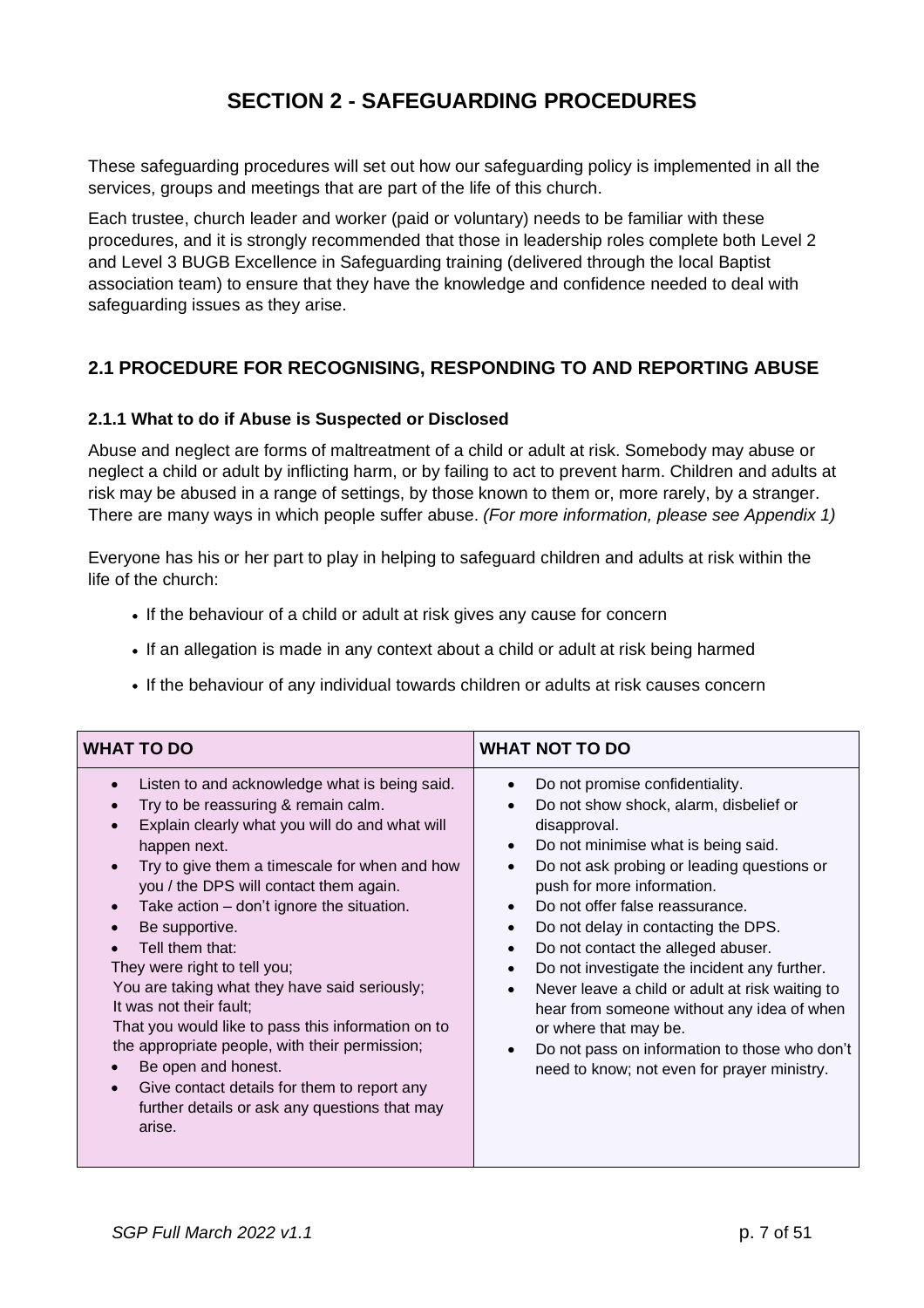### **2.1.2 Responding to Concerns**

When there are concerns that a child or adult is being abused, the following process must be followed. *(More detailed information can be found in Appendix 2)*

A hand-written record must be made of the concern using a Record of Concern Report form *(Appendix 3)* and the concern must be passed on to the church DPS within 24 hours.

The written record should: be made as soon as possible after the event; be legible; include the name, date of birth and address of the child or adult at risk; include the nature of any concerns and description of any bruising or injuries that have been noticed; include an exact record of what the child or adult at risk has said, using their own words where possible; include any action taken; be signed and dated; be kept secure and confidential (available only to the DPS and others responsible for safeguarding).

### **If you think that anyone is in imminent danger of harm, a report should be made immediately to the police by calling 999.**

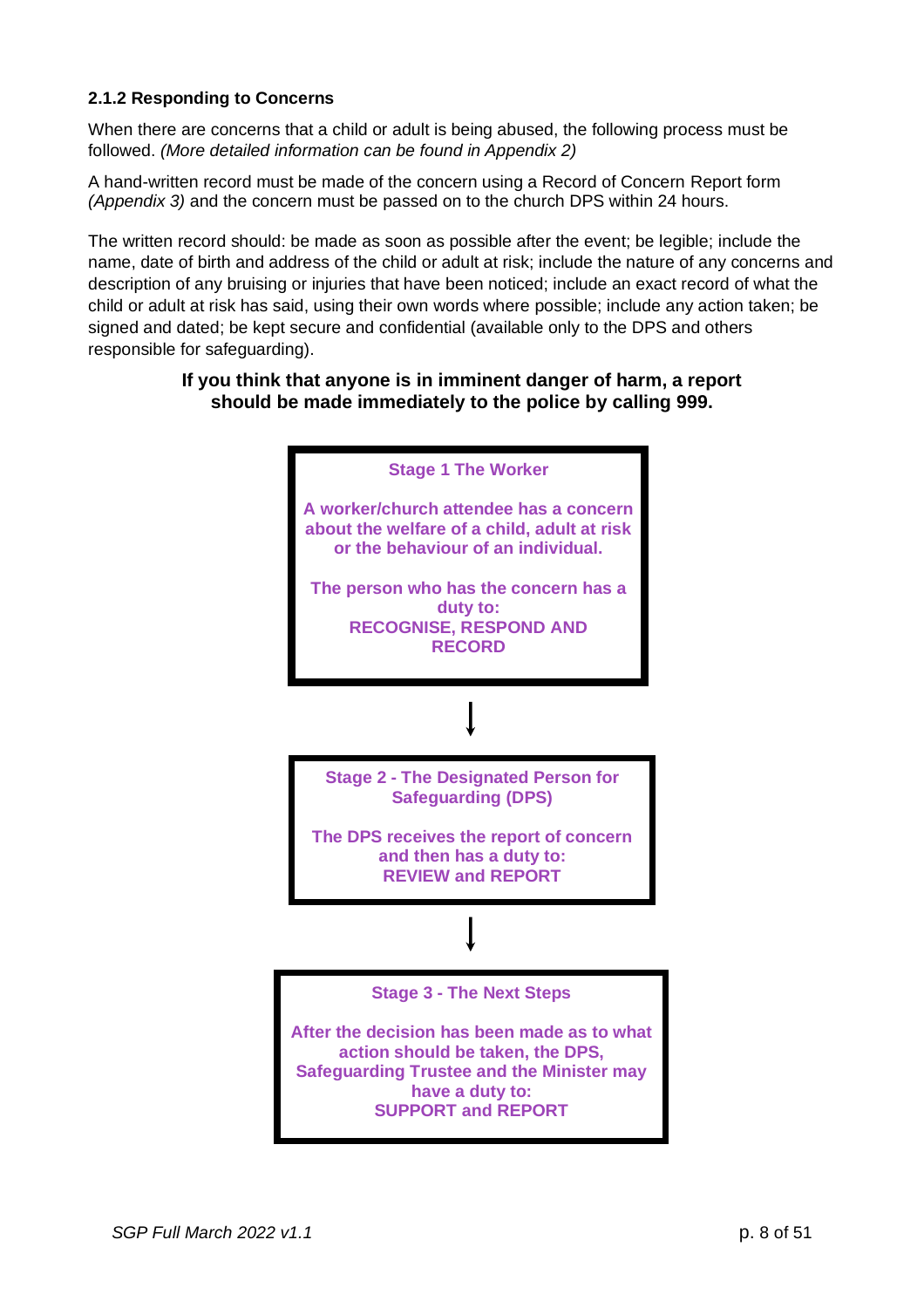The report will be reviewed by the DPS with any other relevant information and a decision will be taken (often in liaison with others) as to what action should follow. See Appendix 2 for examples of possible actions. Any formal referral to the police or Social Services should normally be made within 24 hours of receiving the report.

The Local Baptist Association Safeguarding Contact should be made aware of any referrals to the statutory authorities.

Support should be offered to all parties affected by any safeguarding concerns (this could be the church as a whole, but more specifically victims; alleged perpetrators; children; adults at risk; other family members; church workers; the DPS; Minister; members of the leadership team.

Where formal referrals are made, reports may need to be made to the Disclosure and Barring Service (DBS) and the Charity Commission.

If the DPS is not available, or is implicated in the situation, any reports or concerns should be passed to another member of the church Safeguarding Team.

### **2.1.3 Responding to Concerns Raised about Adults at Risk**

When a concern is raised about an adult at risk it should be treated in the same way as a concern about a child ie the church worker should:

- 1) **Recognise** that abuse may be taking place
- 2) **Respond** to the concern
- 3) **Record** all the information they have received

4) **Report** the concern to the DPS who may, in turn, report it to the statutory authorities

It is not your role to decide whether someone has mental capacity and is therefore able to make decisions that impact on their safety and well-being. Decisions on mental capacity are best made by professionals with the relevant background information to hand. Always share your concerns with the DPS even if you do not have the consent of the adult to do so – in this instance, make sure the DPS knows that the person concerned has not given consent for the information to be passed on.

The Care Act 2014 provides helpful guidance on these situations:

*"If the adult has the mental capacity to make informed decisions about their safety and they do not want any action to be taken, this does not preclude the sharing of information with relevant professional colleagues. This is to enable professionals to assess the risk of harm and to be confident that the adult is not being unduly influenced, coerced or intimidated and is aware of all the options. This will also enable professionals to check the safety and validity of decisions made. It is good practice to inform the adult that this action is being taken unless doing so would increase the risk of harm".*

The DPS will consider all the information to hand and decide whether it is appropriate for the information to be reported to the statutory authorities *(see Appendix 2 for further information).* If there are any concerns about an adult's mental capacity, the DPS will contact the Local Authority Adult Safeguarding Team for advice.

### **2.1.4 Allegations Against Workers**

If you see another worker acting in ways which concern you or might be misconstrued, speak to the DPS about your concerns as soon as you can. This includes the actions or behaviours of those in leadership positions in the church.

Church workers should encourage an atmosphere of mutual accountability, holding each other to the highest standards of safeguarding practice. The following procedure should be followed: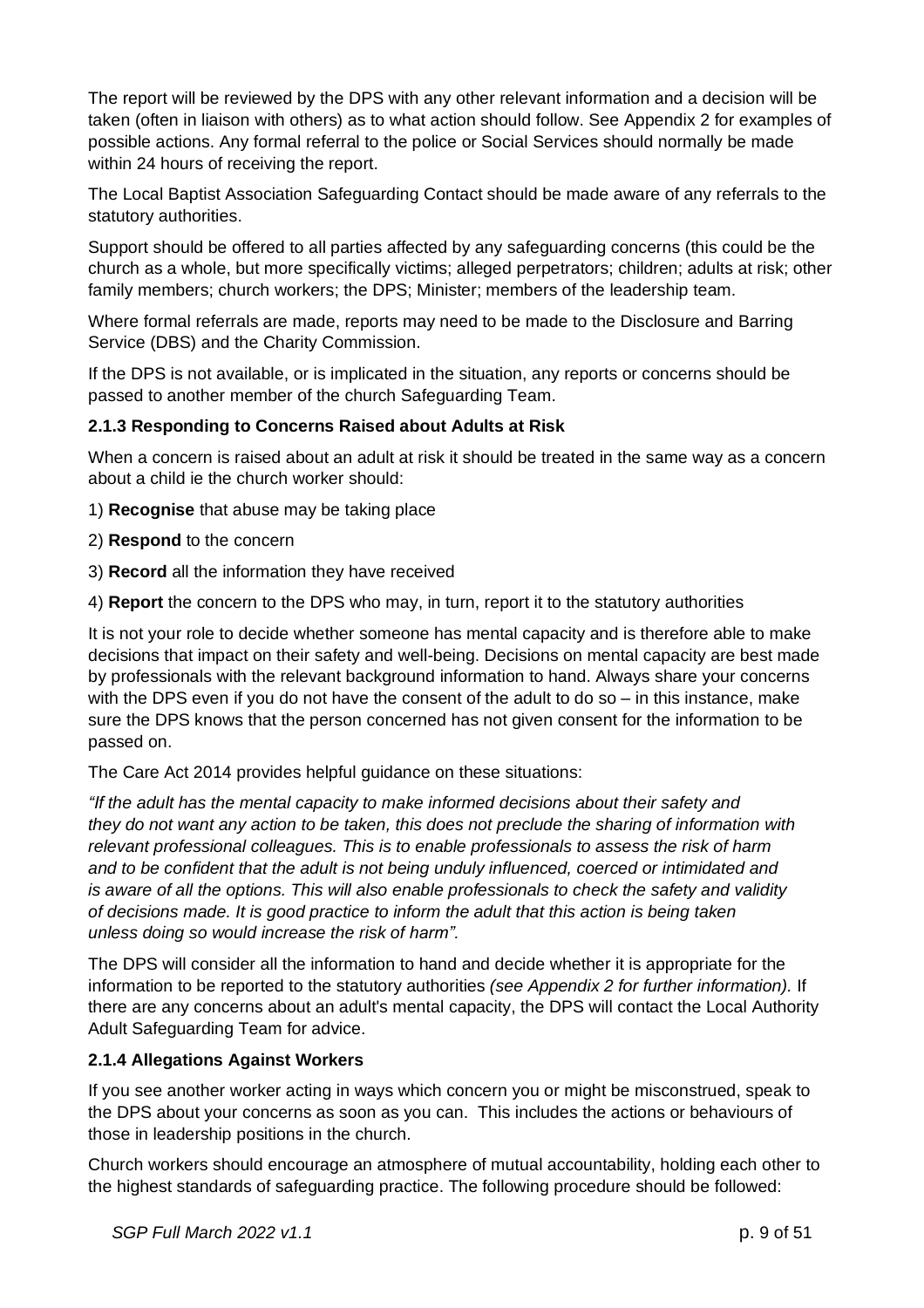1) When an allegation of abuse has been made do not approach the alleged perpetrator about it

2) Follow the usual safeguarding procedure: Recognise, Respond, Record, Report

3) Once the allegation has been reported to the DPS they can liaise with the relevant statutory authority

4) Whilst waiting for an outcome from the statutory authorities, the worker about whom concerns have been raised will be supervised as closely as possible, without raising suspicion

5) Once the statutory authorities are involved, the church will follow their advice with regard to the next steps to take (for example, suspension of worker, putting a contract in place)

6) A written record of all discussions with statutory authorities or other parties should be maintained by the DPS and stored securely and confidentially, where only those directly involved in safeguarding (DPS, Safeguarding Trustee, Minister) can access them.

7) No information about the allegation will be shared with people in the church other than those directly involved in safeguarding, not even for prayer purposes.

The suspension of a worker following an allegation is, by definition, a neutral act. Our priority as a church is to protect children and adults at risk from possible further abuse or from being influenced in any way by the alleged perpetrator.

It may be necessary, for the sake of the child / adult at risk or to satisfy the needs of an investigation, for the alleged perpetrator to worship elsewhere. In such cases the new church DPS will be informed of the reasons for this happening.

### **When concerns are expressed about the Minister**

Any safeguarding concerns involving a Minister should always be reported immediately to the local Baptist Association Safeguarding Contact in addition to following the church's usual procedures. Do not tell the Minister that a concern has been raised about them.

### **When concerns are expressed about the church DPS / Safeguarding Trustee**

Any safeguarding concerns involving the DPS or Safeguarding Trustee should be raised with the Minister. Do not tell the DPS / Safeguarding Trustee that a concern has been raised about them.

### **2.1.5 Abuse of Trust**

Relationships between children and adults at risk and their church workers can be described as 'relationships of trust'. The worker is someone in whom the child or adult at risk has placed a degree of trust. This may be because the worker has an educational role, is a provider of activities, or is even a significant adult friend. It is not acceptable for a church worker to form a romantic relationship with a child or adult at risk with whom they have a relationship of trust.

While by no means restricted to young leaders, those who are in their early adult years will need to be particularly aware of the need not to abuse their position of trust in their relationships with other young people who are not much younger than themselves.

### **2.1.6 Allegations Made Against Children and Adults at Risk**

Children and young people are by nature curious about the opposite sex. However, where a child is in a position of power, has responsibility over another child (as in a babysitting arrangement) and abuses that trust through some sexual activity, then this is abusive. Where one child introduces another child to age-inappropriate sexual activity or forces themselves onto a child, this is abusive. Such situations will be taken as seriously as if an adult were involved, because the effects on the child victim can be as great.

When such an instance occurs, they are investigated by the statutory authorities in the same way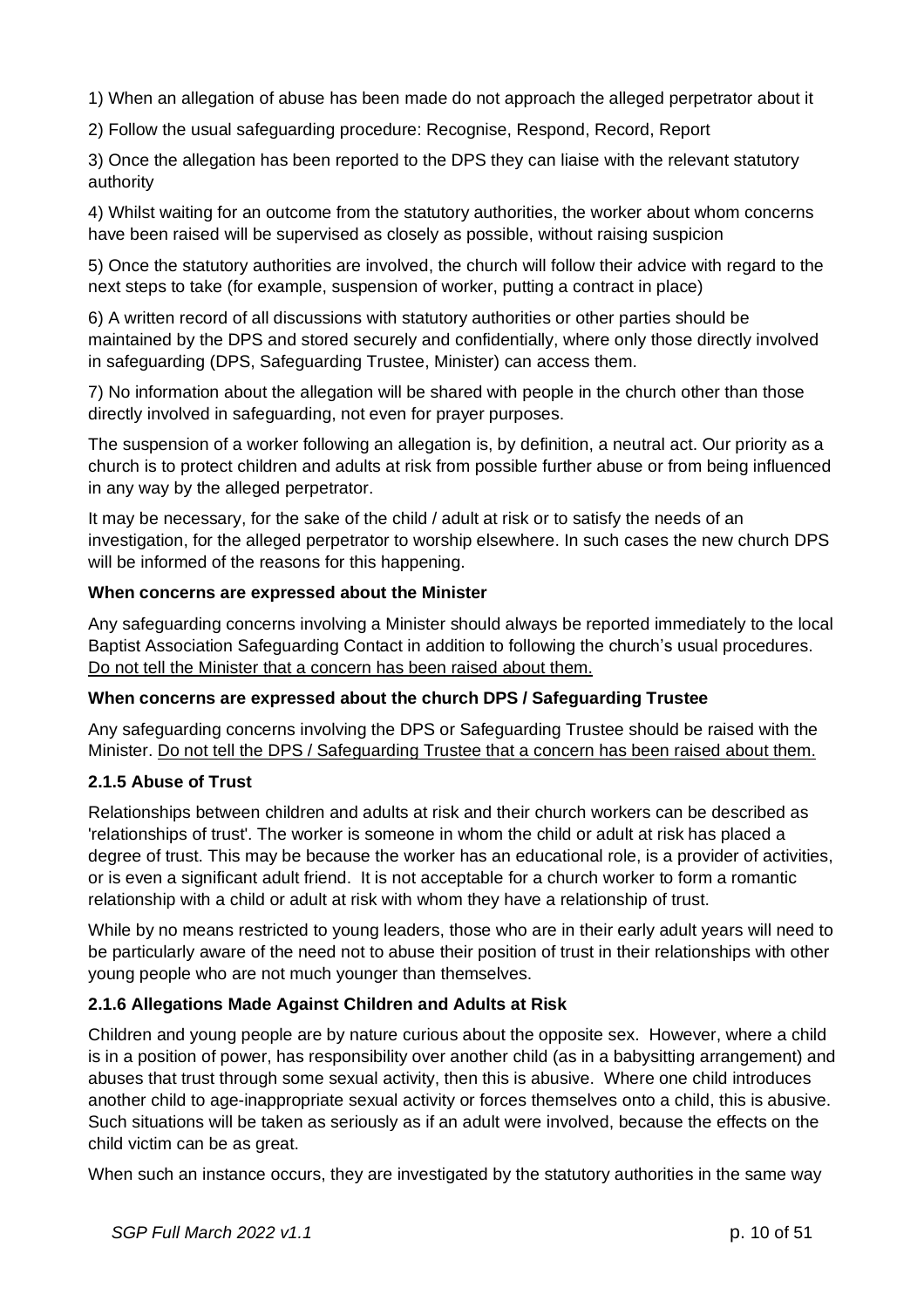as if an adult were involved, though it is likely that the perpetrator would also be regarded as a victim in their own right, as they may have also been abused. It cannot be assumed that young people will grow out of this type of behaviour, as most adult sex offenders started abusing in their teens or even younger.

Allegations against adults at risk will be investigated by the statutory authorities. If the alleged perpetrator is unable to understand the significance of questions put to them or their replies, they can access support from an 'appropriate' adult whilst they are being questioned. This role can be filled by a range of people, such as a family member, carer, social worker, etc. In court, adults at risk may be allowed to be assisted by an intermediary or give evidence through a live link.

When an allegation is made against a child or adult at risk the following procedure should be followed:

1) Do not approach the person about whom the allegation has been made or their parents / carers

2) Follow the church's safeguarding procedure: **Recognise, Respond, Record, Report**

3) Seek advice from the DPS, who will speak to the police or social services about when to inform a parent. The DPS will also seek advice about what steps need to be taken to ensure the needs of both the victim and alleged perpetrator are met; this may include placing the child or adult at risk on a Safeguarding Contract or equivalent *(see section 3.4: Safer Community / Working with Alleged or Known Offenders)*

Make sure there is pastoral support in place for the child or adult at risk throughout the process involved.

### **2.1.7 Pastoral Care**

### **Following an allegation / suspicion**

When an allegation/suspicion arises in the church, a period of investigation will follow, which will be stressful for all involved. The church will ensure that one person is responsible for dealing with the authorities, another offers support to the victim/s and their family, and another gives pastoral care to the alleged perpetrator, without compromising the alleged victims or their families. It may be necessary to appoint other people to support the families involved.

Where a statutory investigation is under way, this support will be provided with the knowledge of the statutory authority involved.

Where the perpetrator accepts some responsibility, they will be encouraged to seek specialised interventions/treatment to reduce the risk of re-offending. This may only be appropriate once the investigation and legal processes have been completed.

### **Supporting those who have experienced abuse**

As a church, we are committed to caring for those who have experienced abuse and we will refer to the Baptist Union of Great Britain 'Supporting Those who have Experienced Abuse' guide to ensure that we adhere to a model of best practice.

We recognise it is important that those who have experienced abuse:

- Are accepted for who they are, without being made to forgive or being put into a position of feeling guilty and responsible for what happened to them.
- Know that God loves them unconditionally, and that nothing can or will change this truth.
- Can be confident that those in the church community who know about the abuse are with them on their journey – no matter how long or difficult that journey may be.

It may be necessary to signpost individuals to specialist support. *The DPS has a list of relevant*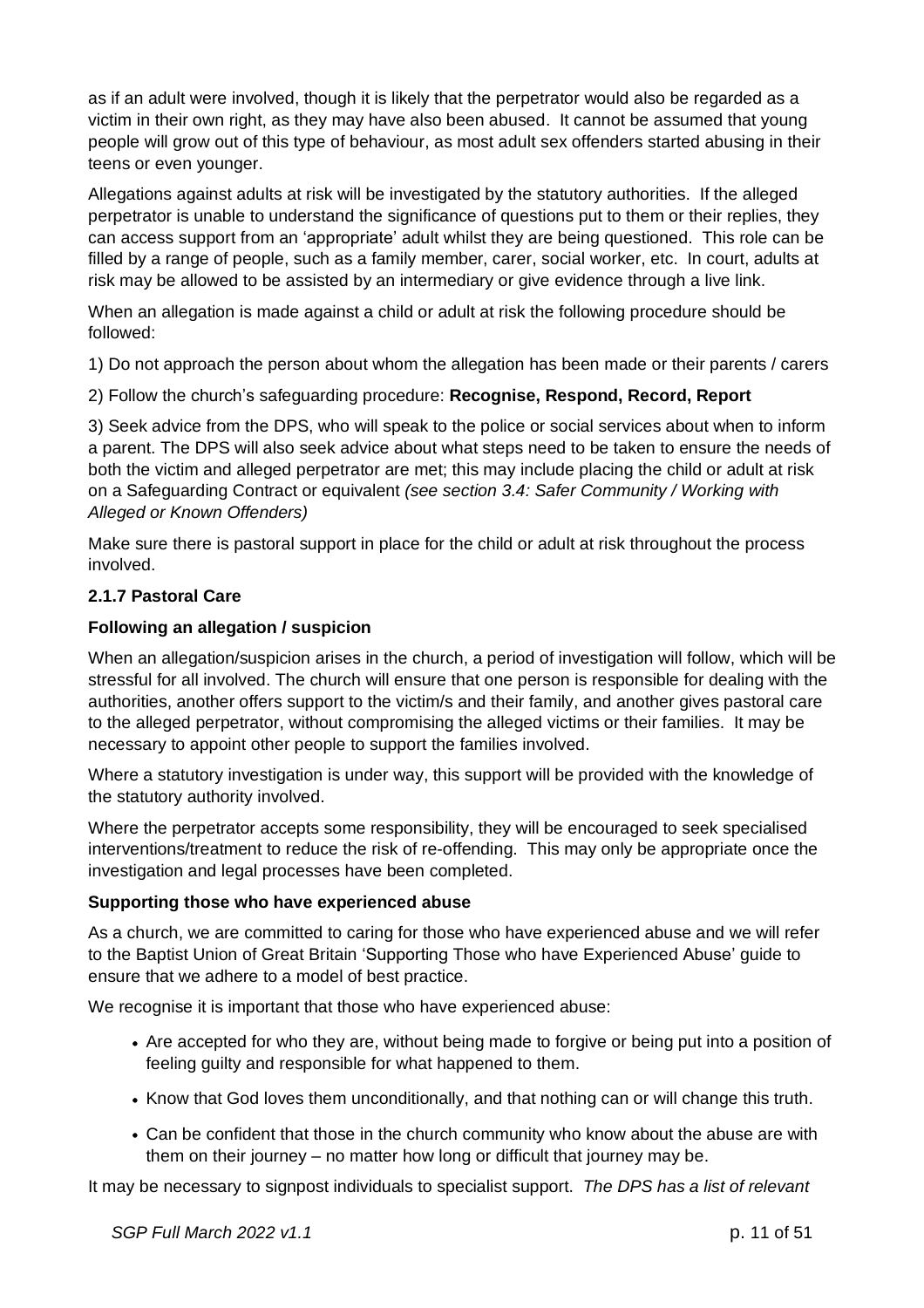*local information, contacts, and links to national specialist support services ready for anyone who may need it.*

### **2.2 SAFER RECRUITMENT**

We will exercise proper care in the selection and appointment of those working with children, young people and adults at risk. All workers will be provided with appropriate training, support and supervision to promote the safeguarding of children and adults at risk.

### **2.2.1 Paid Church Workers**

- 1) We will develop a clear role profile, person specification and application form.
- 2) All applicants will be required to complete an application form (which includes a self-disclosure form) and include the names of two referees, ideally in the form of at least one professional and one personal reference who have known the applicant for at least 3 years.
- 3) Shortlisting and interviewing of applicants will be carried out by at least two people, including the line manager or group leader directly overseeing the role being recruited for.
- 4) Formal written references will be taken up.
- 5) An enhanced DBS check will be carried out after receiving satisfactory references.
- 6) An applicant's UK residency status and/or right to work in the UK will be checked.
- 7) An Induction will be delivered by the line manager or group leader. (*To include hard copies of WRBC Safeguarding Policy Statement, Code of Conduct, Procedure for Responding to Concerns, Record of Concern Report Form.)*

#### *Notes:*

- Under the Criminal Justice and Court Services Act 2000, it is an offence for anyone disqualified from working with children or adults at risk to knowingly apply, accept or offer to work with children or adults at risk. It is also a criminal offence to knowingly offer work with children or adults at risk to an individual who is so disqualified or to knowingly allow such an individual to continue to work with children or adults at risk.
- Stages 5, 6 and 7 must be completed satisfactorily before the appointed person starts in their role.

### **2.2.2 Volunteer Church Workers**

1) All volunteers will be given a role description, letter outlining the application process and asked to complete an application form (which includes a self-disclosure form). (*Application form and Information for Volunteers (role description) from Deputy Designated Person for Safeguarding, forms returned to DPS) (DPS currently Sandra Williams*)

2) Formal written references will be taken up by the DPS.

3) A DBS check will be carried out after receiving satisfactory references. *(DBS checkers are currently Sandra Williams/Diana Seller)*

4) An Induction will be delivered by the Group Co-ordinator. *(To include hard copies of Safeguarding Policy Statement, Code of Conduct, Procedure for Responding to Concerns, Record of Concern Report Form.)*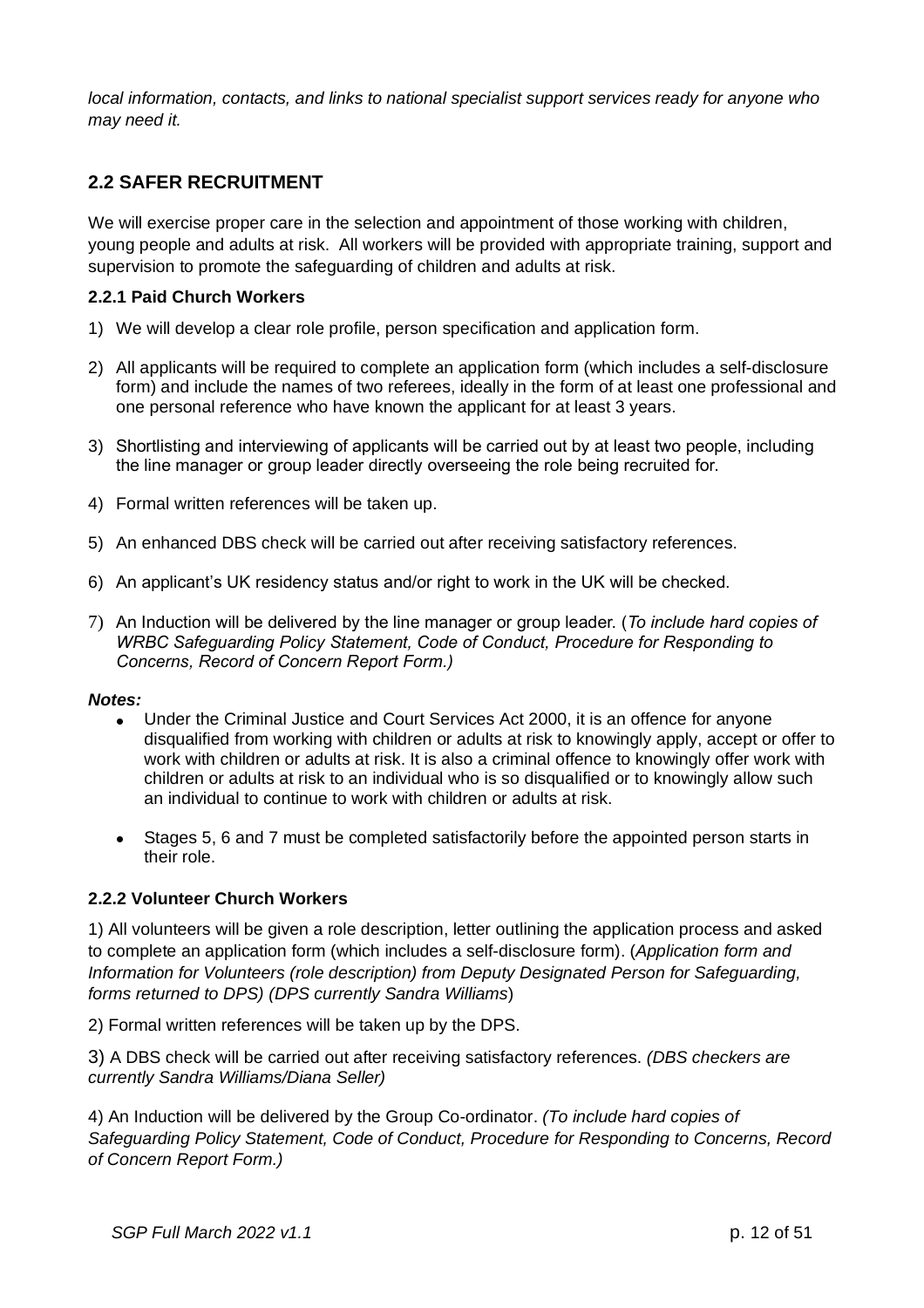5) All volunteers will be asked to sign a Volunteer Agreement which is an undertaking to work within the agreed safeguarding policy and procedures.

### **2.2.3 Appointment and Supervision of workers**

During the induction session the church's safeguarding policy and procedures will be discussed with all workers and they will be required to sign an agreement to adhere to them. All workers will have a role description and clear lines of accountability to a leader and the leadership team.

Paid workers will also have an assigned supervisor whom they will meet with regularly to discuss work and address any issues or areas of concern. There will be a probationary period of six months in the role before any paid appointment is confirmed.

### **2.2.4 Training**

It is important that all workers understand our church's agreed safeguarding procedures and attend Level 2 BUGB Excellence in Safeguarding training at least once every four years. Where a worker is successfully recruited but has not yet been able to attend the training, they will be given a copy of the Baptist Union of Great Britain's Gateway to Level 2 Excellence in Safeguarding booklet and asked to complete the relevant sections. Additional specialist training will also be arranged where needed, for example, in First Aid.

### **2.2.5 Young leaders under 18 years of age**

In law, young leaders under the age of 18 are children and cannot be treated as adult members of a team. Training and mentoring will be given to ensure that they are helped to develop and hone their skills, attitudes and experience. Young leaders must always be closely supervised by an adult leader and never given sole responsibility for a group of children. When considering ratios of workers to children, young leaders need to be counted as children, not leaders. The safeguarding procedures apply to a young leader just as they do to any other person. Parent / carer permission will be sought for young leaders just as we would for any other person under 18 years of age.

### **2.2.6 DBS Checks**

These will be carried out in accordance with the guidelines from the Baptist Union.

### **2.3 SAFER BEHAVIOUR**

The church has a Behaviour Policy *(see Appendix 6)* which sets out our values relating to behaviour, and the way in which we will respond to both positive and negative behaviour, so that we can respond consistently. This policy includes a Code of Conduct (*available on the church website*) to ensure everyone is shown the respect that is due to them.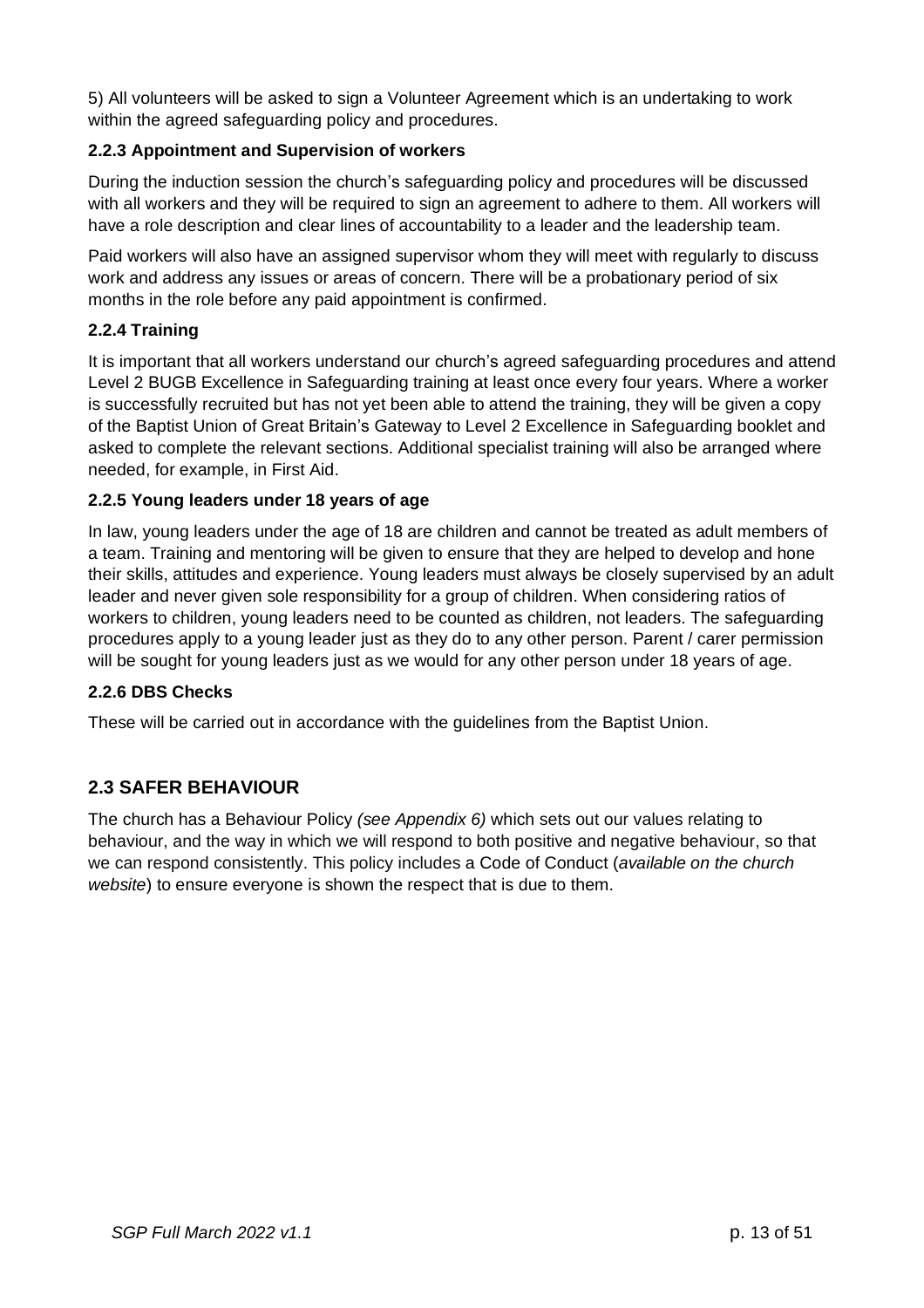### **SECTION 3 - BEST PRACTICE GUIDELINES**

At WRBC we are in an amazing position in society, with the opportunity to minister to individuals from the whole community, from the very young to the very old. These best practice guidelines are in place to help those working on behalf of the church to do it well, prioritising the safety and wellbeing of those they are working with. Whilst this section is divided into adults and children, some aspects of good practice will overlap.

### **3.1 WORKING WITH CHILDREN & YOUNG PEOPLE**

The procedures and best practices for working with children and young people can be found on the church website.

### **3.1.1 Computers**

All church computers will have suitable parental controls and blocks put on. Although this is not failsafe, it will make using the computers for inappropriate behaviour more difficult, whilst also protecting any vulnerable users.

### **3.2 WORKING WITH ADULTS & ADULTS AT RISK**

### **3.2.1 Premises**

The church building will be made as accessible as possible to all people. Any restrictions to access, visibility, audibility, toilet facilities, lighting or heating will be addressed wherever possible, and where necessary, aids and adaptations put in place.

### **3.2.2 Insurance**

The church will take reasonable steps to safeguard adults at risk and will follow any specific safeguarding requirements as laid out by our insurance company.

The procedures and best practices for working with adults and adults at risk can be found on the church website.

### **3.3 HEALTH AND SAFETY - Safe Practice and Safe Premises**

### **3.3.1 Consent forms**

It is essential that we have important information about all children and young people involved in any activities at the church, which is recorded on our consent forms. The attendee must add locations of take a group registration form home and get a parent/guardian to complete it and they must bring their form back with them when they next attend. Similar details will be gathered for adults at risk.

### **3.3.2 Health and Safety**

All activities for children and adults at risk will comply with the church's current Health and Safety Policy and will be conducted in accordance with Conditions for Use of the church premises for users of Walsworth Road Baptist Church, with particular attention paid to the sections on Fire Action, First Aid, PAT testing, Health and Safety and Kitchen and Food Hygiene.

Whenever possible, at all events involving food preparation, at least one worker will hold a valid Basic Food Hygiene Certificate.

Buildings being used for children's and adult at risk groups will be properly maintained. An annual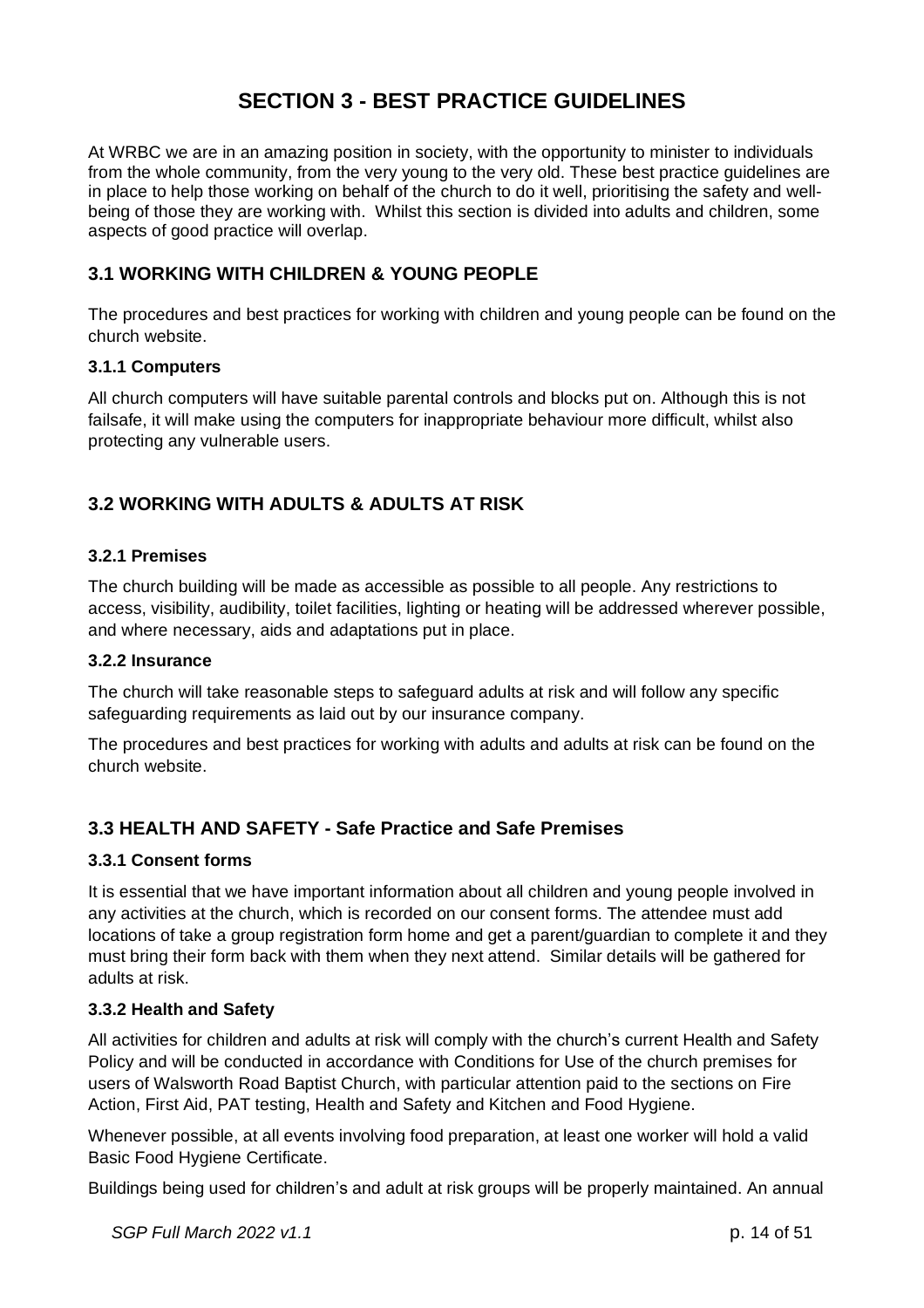health and safety review will be carried out in order to consider all aspects of safety for everyone involved in using the premises.

### **3.3.3 Fire**

It is the responsibility of all group leaders/responsible persons within the building to ensure the safety of themselves and those who are in their care. In addition, it is a legal requirement that all group leaders/responsible persons are familiar with the emergency procedures in the event of a fire.

### **3.3.4 First Aid**

Our church has a number of trained First Aiders and there is a list showing who they are on the noticeboard in the downstairs kitchen. All church groups will ensure that they have sufficient trained first aiders on their regular team so that there is always a first aider present at events and activities.

There is a first aid kit as well as an accident report book in the downstairs kitchen, which must be completed in the event of any accidents, injuries, or incidents. Completed accident forms should be passed on to the Church H&S Officer. There is also an additional first aid kit for off-site events in the Jam Club storage rooms by the Upper Halls. A nominated individual will ensure that the contents of the first aid kits are checked on a regular basis.

There is a defibrillator (AED) to be used in cases of cardiac arrest/ collapse which is located in the downstairs kitchen, and the list of those trained to use this is also displayed in the kitchen.

### **3.3.5 Supervision of Groups**

We will ensure that a register is kept for groups meeting on the premises.

### **3.3.6 Food Hygiene**

The Food Safety (General Food Hygiene) Regulations 1995 state that anyone who handles food or whose actions could affect its safety must comply with the regulations. It therefore follows that those with responsibility for food will need to possess the Basic Food Hygiene Certificate and be aware of food safety (preparation, handling and storage, disposal of waste, etc).

### **3.3.7 Risk Assessment**

Before undertaking any activity with children or adults at risk, the leader will ensure that a risk assessment is carried out. It is advisable to appoint someone specifically for this task.

### **3.3.8 Insurance**

Residential activity organisers will check that there is adequate insurance cover for any activities planned. If the trip is at a centre it is also important to establish that there is appropriate public liability insurance in place.

### **3.3.9 Transport**

These guidelines apply to all drivers involved in the transportation of children, young people and adults at risk on behalf of the church. They do not apply to private arrangements, for example, transport arrangements made between friends.

- Only those who have gone through the church safer recruitment procedures for workers will transport children and adults at risk (within the DBS eligibility criteria).
- All drivers will have read the church's Safeguarding Policy and agree to abide by it.
- Drivers will be aged 21 or over and have held a full driving licence for at least two years.
- Drivers must ensure that they have adequate insurance cover and that the vehicle being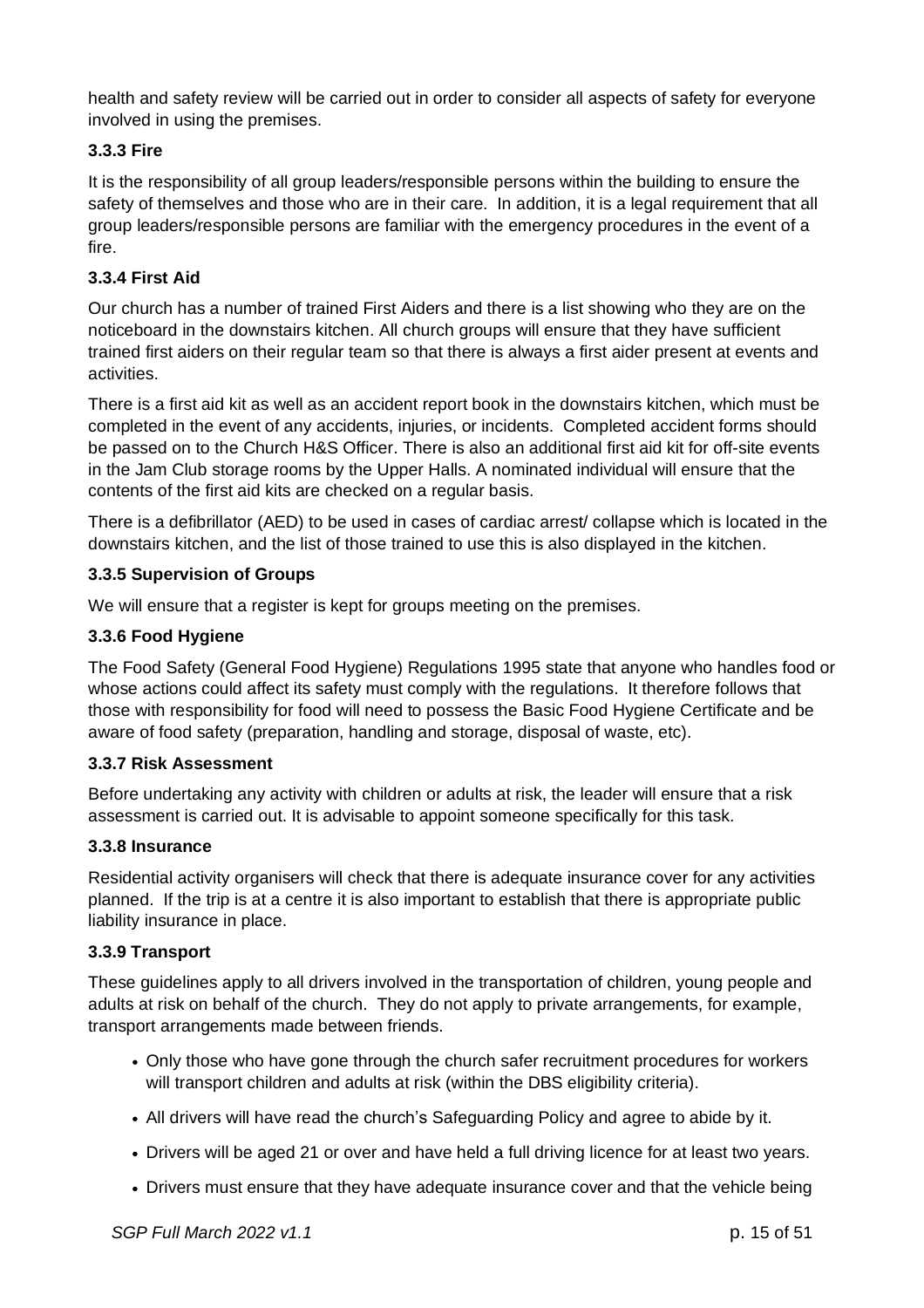used is road worthy. The vehicle must also have a first aid kit.

• All hired minibuses will have a small bus permit, the necessary insurance and a driver with a valid driving licence that entitles them to drive a minibus. A second worker must accompany the driver of a minibus.

Guidelines specifically for transporting children is as follows:

- Parental consent will be given for all journeys. Consent may be verbal, but it is good practice to obtain written consent.
- All children and young people should be returned to an agreed drop off point. At collection or drop off points, children should never be left on their own; make sure they are collected by an appropriate adult.
- At least two workers, if possible, should be present when transporting children as part of a church role.
- Drivers should not spend unnecessary time alone in a car with one young person. If a young person wants to talk to a driver about something and has waited until other young people have been dropped off, the driver should explain that it is not a suitable place to talk and arrange to meet with the young person at a suitable location and time. It is reasonable for a driver to be alone with a young person for short periods: e.g. dropping off the last young person. The driver should ensure that they have discussed with the activity leader who is the most suitable young person to be dropped off last and have planned the route accordingly. Drivers should discuss with the activity leader where it may be unwise for them to transport a child: e.g. where they have had a disagreement that evening or where the young person has a 'crush' on a driver. Alternative arrangements must be made.
- For longer journeys, drivers must strictly observe the maximum journey time of 10 hours in any 21 and a 30-minute break taken every 3 hours where the driver can obtain rest and refreshment. In addition, a break of 1 hour should be taken every 5 hours of driving. A weather forecast should be obtained to evaluate any potential hazard.
- Where there is more than one vehicle travelling, the activity leader should ensure that all drivers have clear directions to the destination, and the contact telephone numbers of the activity leader and the nominated contact. The nominated contact should have a list of names and emergency contacts of the people in each vehicle.
- Drivers must complete a WRBC Driver Self Declaration Form (*see Appendix 10)*

#### **3.3.10 Outings and Overnight Events involving Children**

There are some specific considerations which need to be made for outings and overnight events involving children:

- A risk assessment must be carried out beforehand.
- Parents will be informed in writing of all the arrangements.
- An Activity Form *(see Appendix 11)* will be obtained for the specific activities involved.
- There will be workers with first aid certificates with the group.

#### **Sleeping Arrangements**

Sleeping arrangements for overnight events will be carefully considered. It may be acceptable for workers to share sleeping accommodation with children/young people in a large dormitory or on an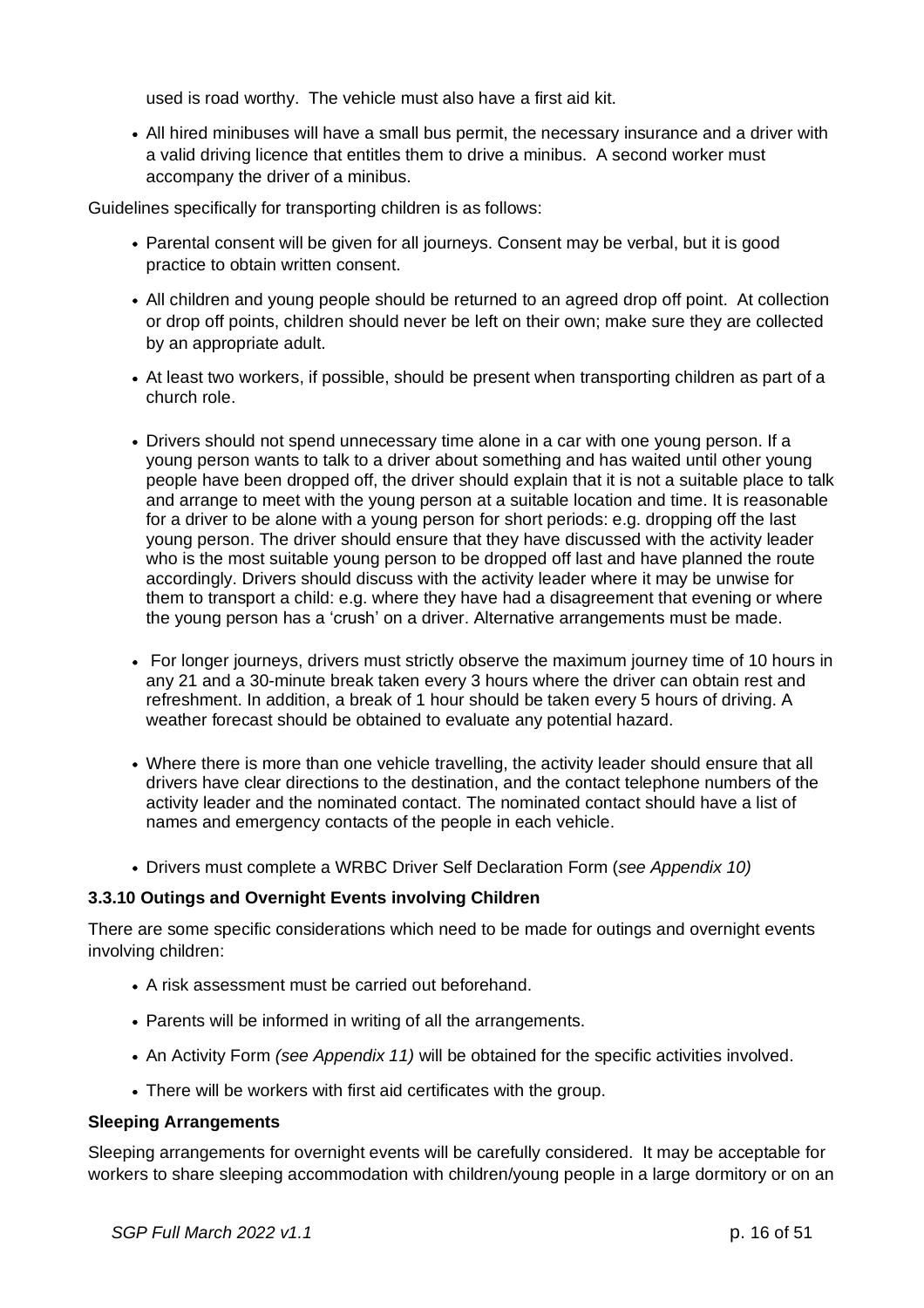activity such as youth hostelling, where it is customary practice and there is more than one worker per room. Workers will not share sleeping accommodation with fewer than three children. Arrangements will be age-appropriate, provide security for the child/young person and be safe for everyone involved. The event leader will ensure that parents understand what the arrangements will be and are happy with them.

### **Adventurous Activities**

No child will participate in adventurous activities without the written consent of the parent /carer. The activity leader will ensure that the workers engaged in such activities are properly trained and qualified and that the correct ratio of workers to children is met. At an activity centre or for an organisation whose own staff undertake such activities, if the activities come within the scope of the Adventure Activities Licensing Regulations 1996, the activity leader needs to ensure that the premises are licensed.

### **Fire Safety**

The event leader will have a fire safety procedure in place, which will include the following:

Everyone will be warned of the danger of fire. If the overnight event is in a building, then everyone must be made aware of the fire exits. If practical and feasible a fire drill will be practised on the first day of the event.

When using a building as a residential facility, ensure that the fire alarm is audible throughout the accommodation and that all signs and exits are clearly visible. The building will also need to comply with fire regulations.

In the case of an emergency, ensure measures are in place to alert children and young people with disabilities (e.g. a child who is hard of hearing).

### **Safety**

It is the responsibility of the workers to always know the whereabouts of every child/young person participating in an overnight event, and this may include monitoring access on and off the site.

General safety rules will be applied as appropriate (e.g. no running around tents due to the risk of injury from tripping over guy lines).

### **Swimming Trips**

There will be an increased adult to child ratio for swimming trips. Prior to the trip, workers will establish the swimming ability of the children attending and obtain specific consent. Workers should never change in front of the children.

### **3.3.11 Outings and Overnight Events involving Adults at Risk**

As with outings and events for children, there are additional considerations for a group taking adults with additional needs, such as learning difficulties or mental health needs, on outings or overnight events:

### **A risk assessment must be carried out beforehand**

Planning for the trip should take into account specific medical, physical and support needs of each group member, bearing in mind that there may be people in the group who have individual care needs that will have to be met (including personal care)

Adults at risk should be included in the planning of trips and events

Consideration should be given to the suitability and accessibility of the venue and accommodation, travel time and mode of transport, and the affordability of the event

Adults at risk should be given all the information about the trip beforehand so that they know where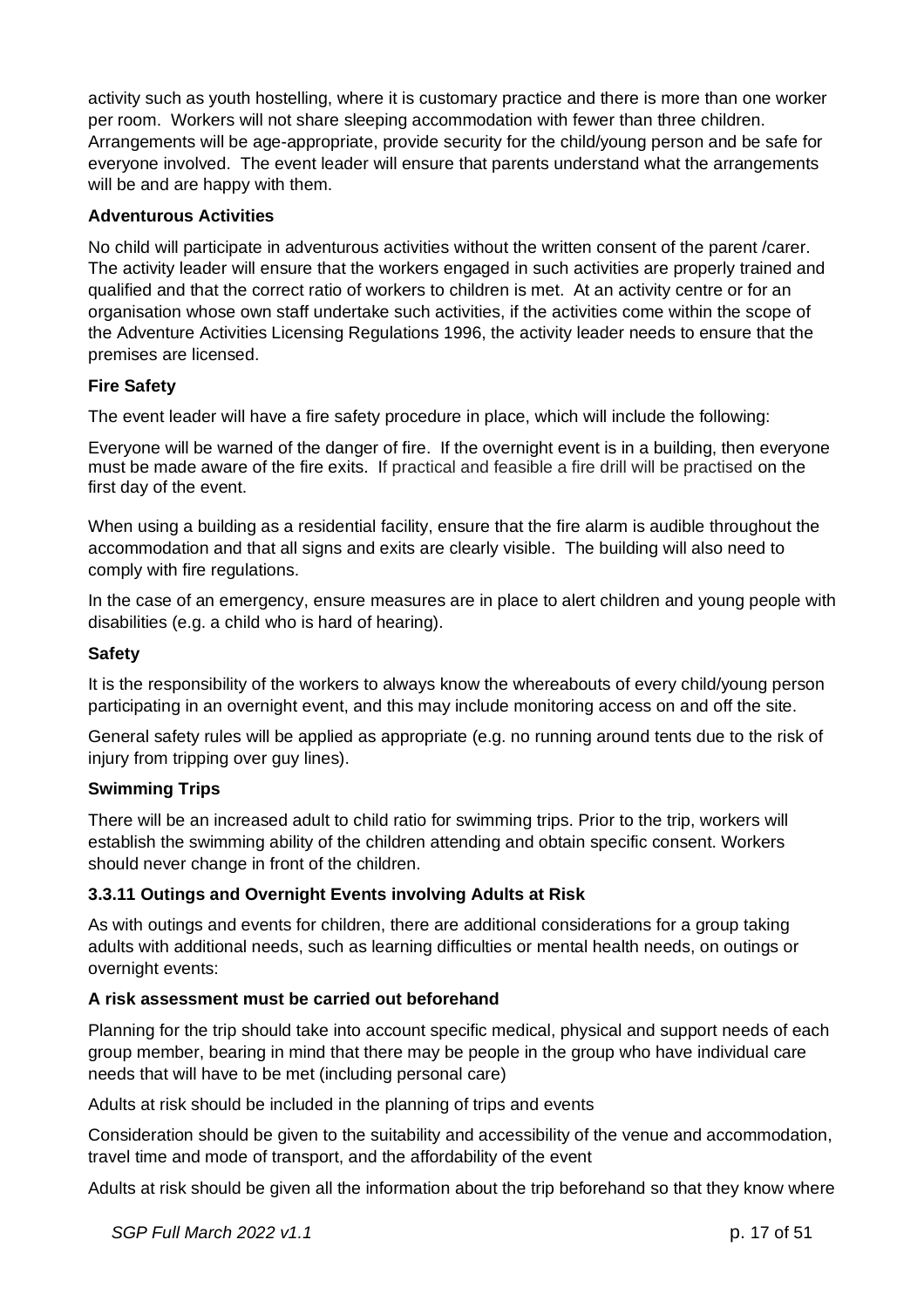they are going, how long it will take to get there and what type of activities they will be taking part in.

There should be a minimum of two leaders with each group; the individual needs of those attending may determine the additional number of people required.

### **Sleeping Arrangements**

Consideration should be given to the individual needs of those staying overnight. If there is a need for personal care or additional support during the night, it would be better that the person's usual caregiver also attends the event and therefore shares a room with them.

### **Personal Care**

It is not appropriate for church workers to perform personal care for adults at risk unless this is their usual task (ie if they have come along to help generally, but also have a caring role for a member of the group, they can provide personal care for that person).

### **Activities**

Leaders should consider the mobility needs of the group when deciding on activities or events. For example, if members of the group have difficulty walking, then including a walking tour around a town may be inaccessible to some who are attending. If you have members of the group who use wheelchairs, then consideration needs to be given as to whether you have sufficient workers to support those who may need pushing.

### **Safety**

It is the responsibility of the workers to always know the whereabouts of every person in the group; this may include monitoring access on and off the site. General safety rules will be applied as appropriate, and advice sought from the event organiser / venue about the fire evacuation procedures. A copy of the event / venue risk assessment should be included with the group leader's risk assessment.

### **Consent and Medical Information**

It is important to recognise that adults at risk are mostly able to give consent for their own involvement in activities, inclusion in photographs and medical treatment. However, in some situations the question of capacity may arise. The guidelines clearly state that an adult at risk should have a say in their care and any arrangements made for them, however, there may be occasions when you need to involve others in decision making. In these situations, seek advice from the DPS with regard to who should be involved.

An Activity Form should be completed by each member of the group and held by the leader. This will include any health concerns, emergency contact information and contact details for their GP surgery. This will allow emergency medical personnel to have access to information should the need arise.

### **Holding and Dispensing of Medication**

Church workers should never agree to hold or dispense medication for those on an event. If someone is unable to manage their own medication, then consideration should be given as to whether their usual carer could attend with them or whether they will not be able to attend the event.

### **3.3.12 Hiring of Church Premises**

The responsible adult for an activity held at Walsworth Road Baptist Church must contact the Lettings Administrator (lettings@wrbchitchin.org.uk) and complete forms as required.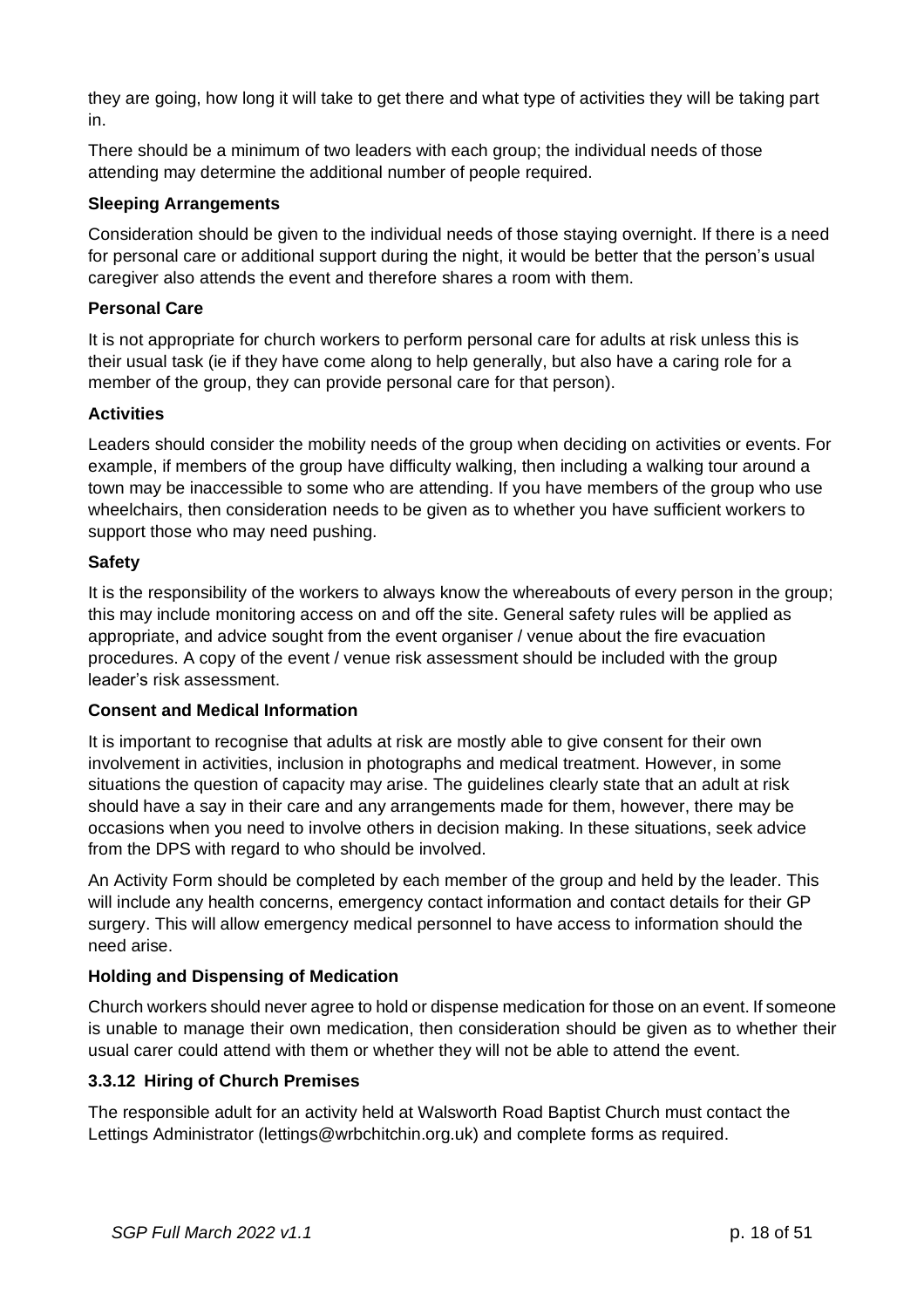### **3.4 SAFER COMMUNITY**

### **3.4.1 Bullying**

Bullying is another form of abuse, and it can be verbal or physical. Bullying doesn't just happen to children, often adults can be victims too. There is no legal definition of bullying, but it is usually defined as a repeated pattern of behaviour intended to cause emotional or physical harm to another person or exert power over them. The effect of bullying on the victim can be profound, both emotionally and physically, regardless of their age, ability or status.

It is important to recognise that bullying happens within churches, and it is not isolated to the children and young people. Anyone in the church can be a victim of bullying, just as anyone in the church can be the bully, including those in leadership.

Some examples of bullying that could arise in the church context are:

- Being verbally or physically abusive towards another person
- Isolating or deliberately ignoring someone, or excluding them from group activities
- Spreading rumours and malicious untruths about another person in the church
- Use of email, phone or social media to publicly challenge or undermine someone
- Name calling and personal insults
- Making false accusations
- Sending abusive messages or degrading images via phone, email or social media

Bullying will always cause a great deal of pain and harm for those on the receiving end. Many people affected by bullying, both children and adults, believe they have nowhere to turn. They are scared to speak out and often blame themselves. They can become fearful and reclusive. It is important that churches are able to recognise when bullying is occurring and are prepared to take action to resolve the situation.

Some signs that can indicate a person is being bullied are as follows:

• Withdrawal from group or church activities; appearing anxious, tearful or more reticent than usual, particularly in a certain context; development of mental health difficulties, such as depression or anxiety disorders; drop in performance relating to any church roles; physical injuries.

In order to help prevent bullying, the following procedures will be adopted within the church:

- The children and young people will be involved in discussing and agreeing a group code of conduct, which makes it clear that bullying is unacceptable. Also see WRBC Behaviour Policy *(Appendix 6).*
- Everyone in the church, whether children or adults, should know how they can report any incidents of bullying.
- All allegations of bullying will be treated seriously, investigated as quickly as possible and details will be carefully checked before action is taken.
- All allegations and incidents of bullying will be recorded, together with the actions that are taken.
- Where an allegation of bullying is made against a church or group leader, advice will be sought from the local Baptist Association Safeguarding Contact as this should be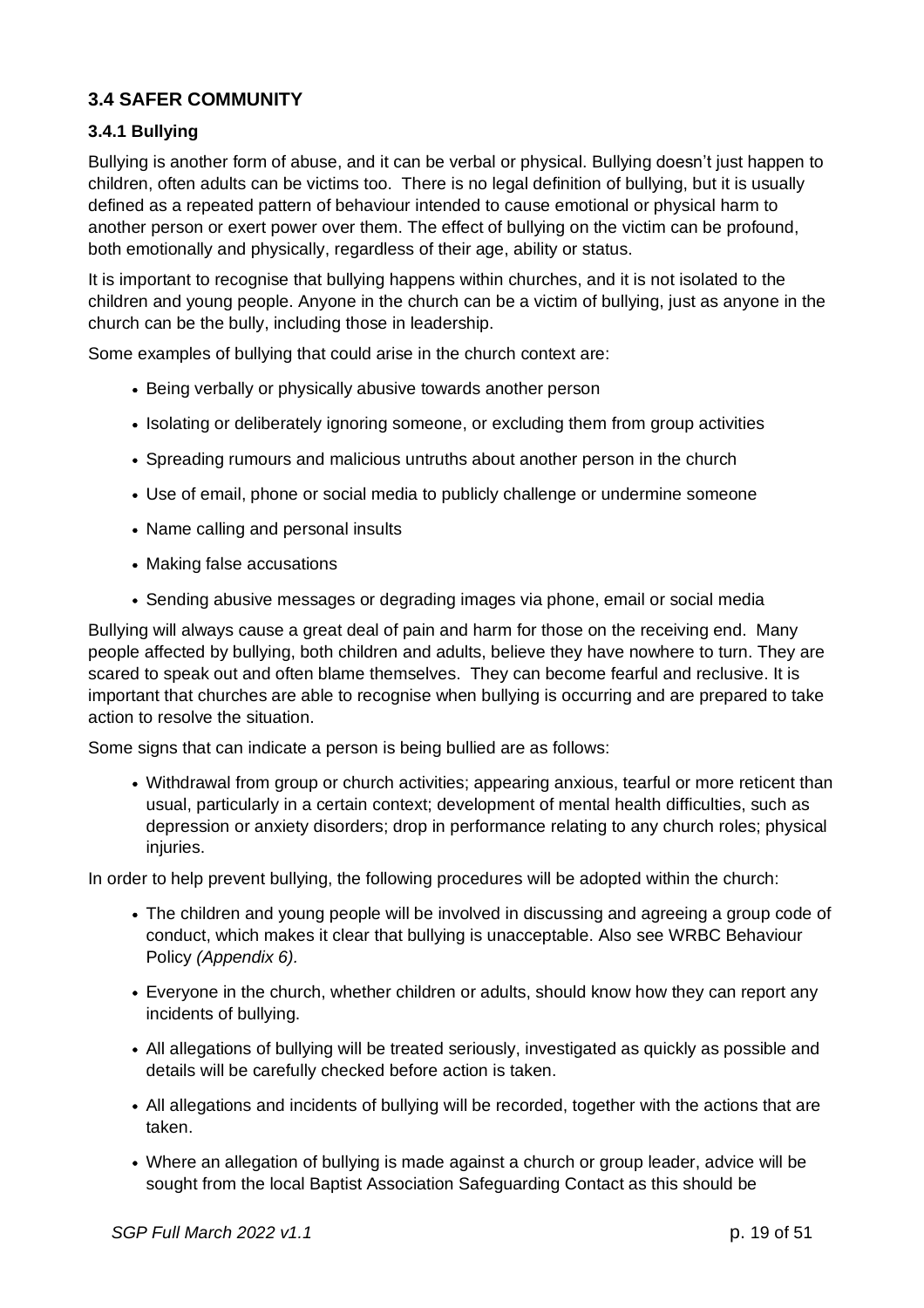addressed.

• Incidents of bullying may be reported to the statutory authorities in line with the church safeguarding procedures.

It is important to distinguish bullying from other behaviour, such as respectfully challenging or disagreeing with someone else's beliefs or behaviours, setting reasonable expectations with regard to work deadlines and activities or taking legitimate disciplinary action.

### **3.4.2 Working with Alleged or Known Offenders**

When someone attending the church is known to have abused children, young people or adults at risk, or a serious allegation has been made, the church safeguarding team will supervise the individual concerned and offer pastoral care, but in its commitment to protect vulnerable groups, will set boundaries for that person which they shall be expected to keep. These will be set out in a Safeguarding Contract.

When it is known that a person who has been convicted of abusing children, young people or adults is attending our church, it is important that their behaviour within the church community is properly managed and that a contract is put in place. There are also times when it will be appropriate to take such measures with a person who has faced allegations of abuse but hasn't been convicted.

In determining the details of the contract:

- The DPS will inform and take advice from the local Baptist Association Safeguarding Contact.
- There will be a discussion about who should be informed about the nature of the offence and the details of the contract.
- The rights of the offender to re-build their life without people knowing the details of their past offence should be balanced against the need to protect children, young people and adults at risk.
- The members of the church Safeguarding Team will always be informed.
- The DPS should determine whether the person is subject to supervision or is on the Sex Offenders' Register. If so, the DPS should make contact with the offender's specialist probation officer (SPO) who will inform the church of any relevant information or restrictions that they should be aware of.

An open discussion will be held with the person concerned in which clear boundaries are established for their involvement in the life of our church. A written contract will be drawn up which identifies appropriate behaviour. The person will be required to sign the contract and it will be monitored and enforced. If the contract is broken certain sanctions will be discussed and considered with the local Baptist Association Safeguarding Contact.

### **3.4.3 Alleged or known offenders who are themselves adults at risk**

A formal contract may be quite a daunting process for someone with learning difficulties or a young person yet having safeguards in place is still necessary. Therefore, we will consider as an alternative to arrange a meeting with the individual in question where they can be taken though the main elements of a formal contract in a way that is non-threatening and easy to understand. Notes would be taken, and the individual would need to verbally agree to the requirements laid out in the meeting. The individual is welcome to bring another adult/advocate with them to the meeting if they so wish.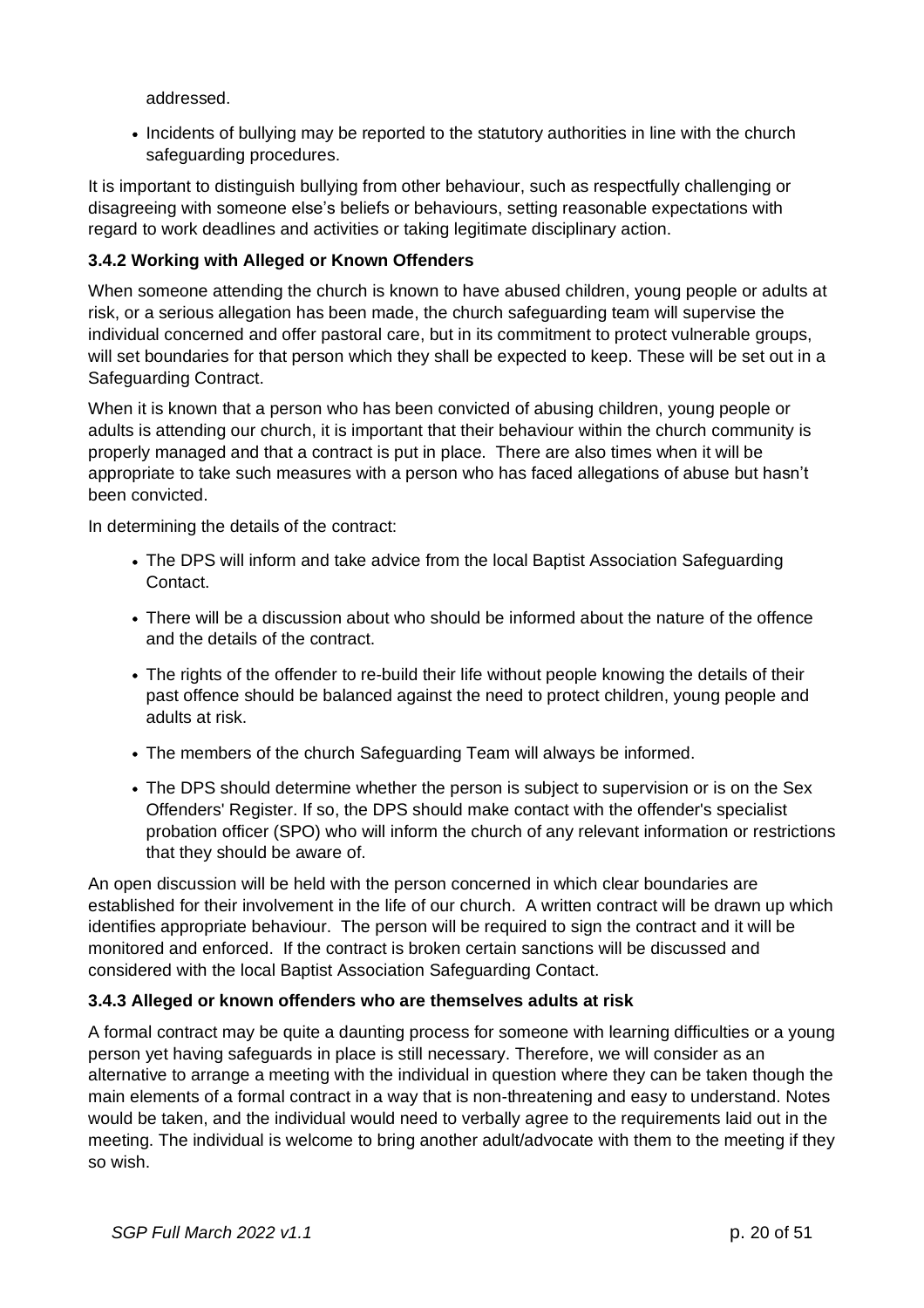Rather than signing a formal 'contract', the individual would instead sign to say that they agree with the minutes or meeting notes, and that they will stick to what has been agreed during the meeting. This will result in the same outcome as a contract but is a more informal and appropriate approach for an adult at risk. The agreed requirements will need to be reviewed regularly to make sure that the individual is complying, exactly as a formal contract would be.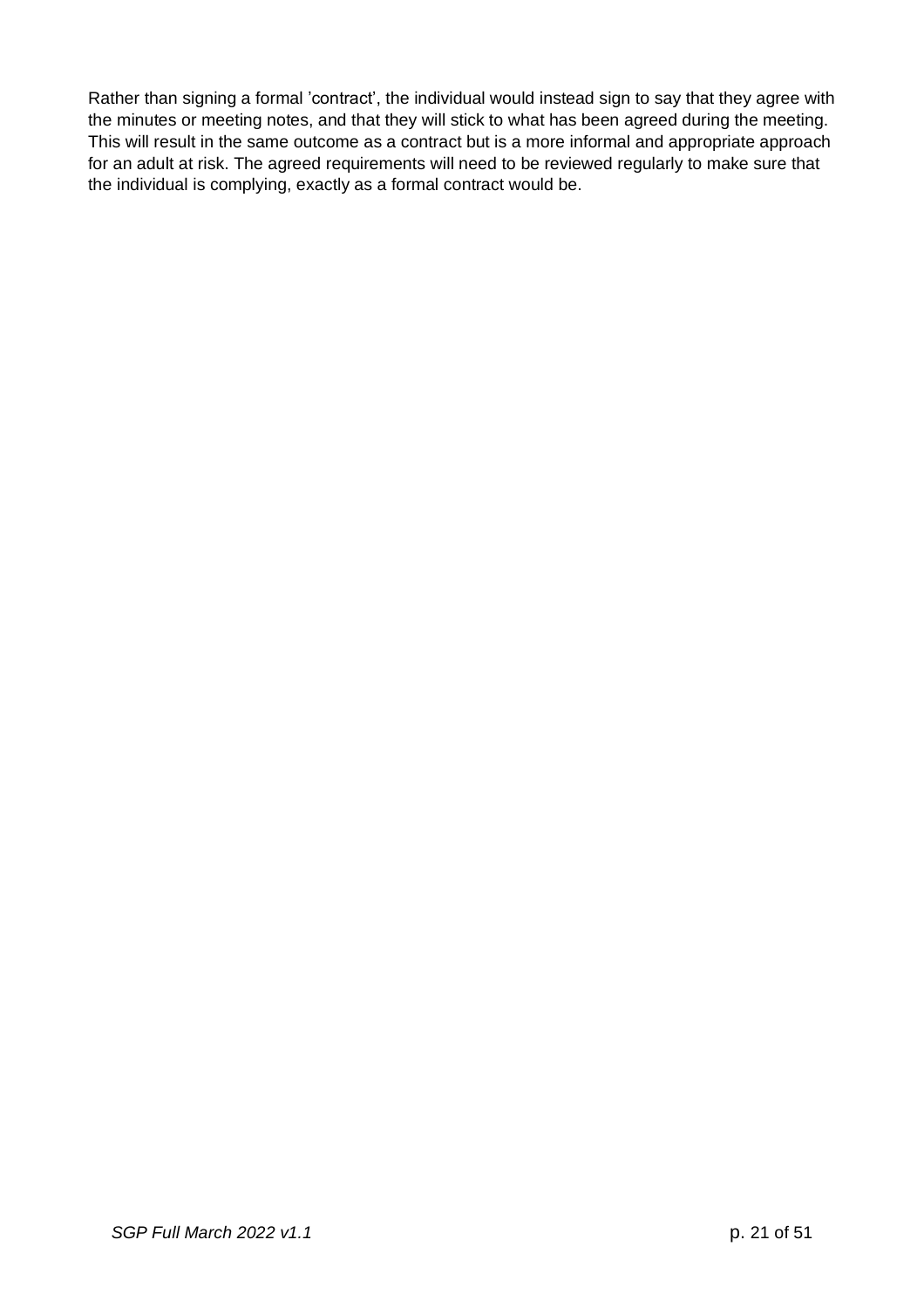### **SECTION 4 - USEFUL CONTACTS**

**Local Authority Designated Officer (LADO) Hertfordshire Safeguarding Children Partnership Team** *01992 588757* [admin.hscb@hertfordshire.gov.uk](mailto:admin.hscb@hertfordshire.gov.uk)

### **Police**

Contact 101, or 999 in an emergency

**Adult Social Services**

0300 1234042 At anytime

**Children's Social Services**

0300 1234043 At anytime

**Local Baptist Association Safeguarding Contact Joy Cheang - Safeguarding Officer CBA 07403 722865** [safeguarding@centralba.org.uk](mailto:safeguarding@centralba.org.uk)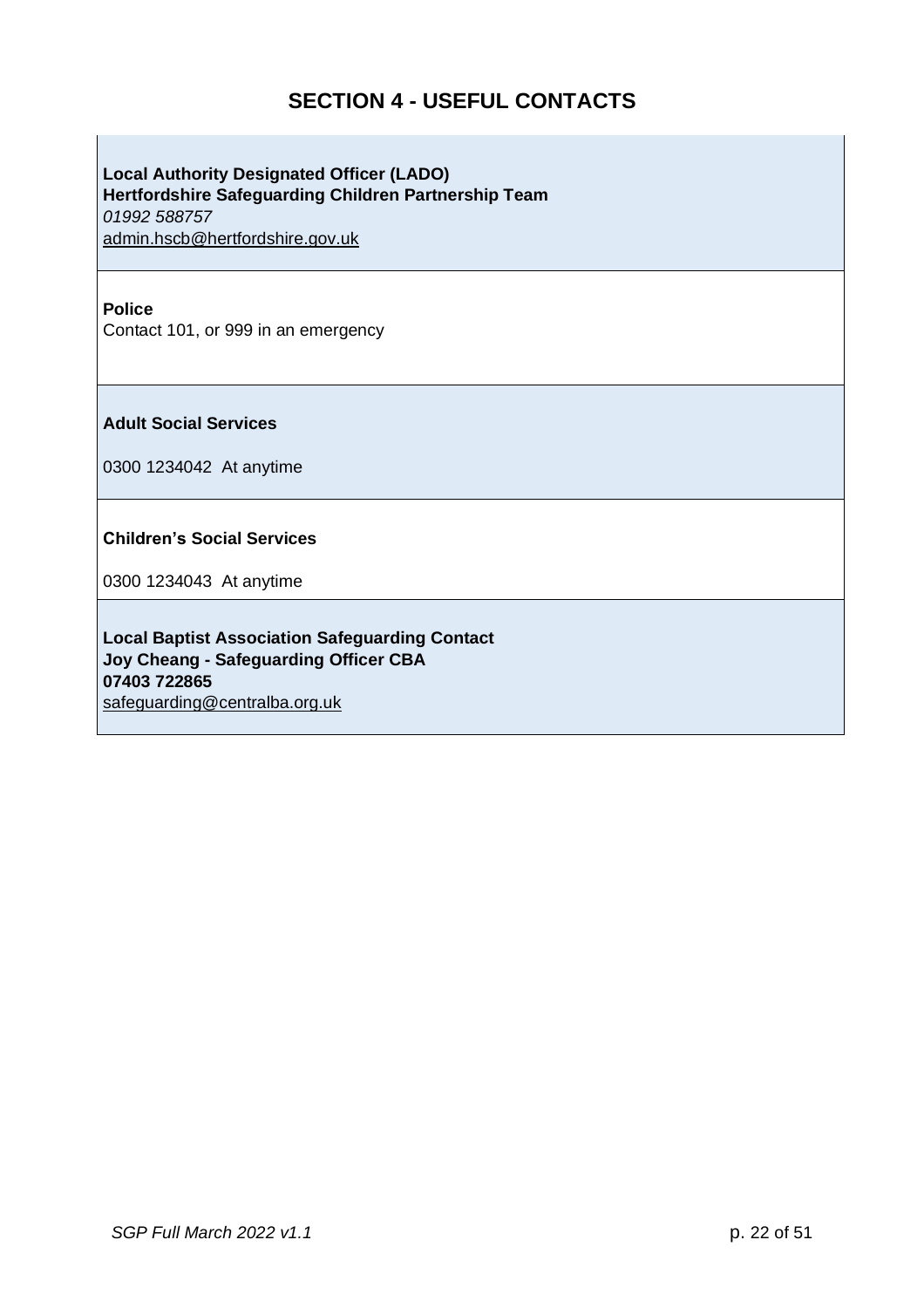### **APPENDIX 1**

### **Definitions of Abuse**

### **Understanding, Recognising and Responding to Abuse**

Abuse and neglect are forms of maltreatment of a child or adult at risk. Somebody may abuse or neglect a child or adult by inflicting harm, or by failing to act to prevent harm. Children and adults at risk may be abused in a family, or in an institutional or community setting; by those known to them or, more rarely, by a stranger. They may be abused by an adult or adults or a child or children. There are many different ways in which people suffer abuse. The list below is, sadly, not exhaustive.

| Type of abuse Child |                                                                                                                                                                                                                                                                                                                                                                                                                    | <b>Adult at risk</b>                                                                                                                                                                                                                                          |
|---------------------|--------------------------------------------------------------------------------------------------------------------------------------------------------------------------------------------------------------------------------------------------------------------------------------------------------------------------------------------------------------------------------------------------------------------|---------------------------------------------------------------------------------------------------------------------------------------------------------------------------------------------------------------------------------------------------------------|
| Physical            | Actual or likely physical injury to a<br>child, or failure to prevent physical<br>injury to a child.                                                                                                                                                                                                                                                                                                               | To inflict pain, physical injury or suffering<br>to an adult at risk.                                                                                                                                                                                         |
| Emotional           | The persistent, emotional, ill treatment<br>of a child that affects their emotional<br>and behavioural development. It may<br>involve conveying to the child that they<br>worthless<br>and<br>unloved,<br>are<br>inadequate, or that they are given<br>responsibilities beyond their years.                                                                                                                        | The use of threats, fear or power gained<br>by another adult's position, to invalidate<br>the person's independent wishes. Such<br>behaviour can create very real emotional<br>and psychological distress. All forms of<br>abuse have an emotional component. |
| <b>Sexual</b>       | Involves forcing or enticing a child to<br>take part in sexual activities, whether<br>or not the child is aware of what is<br>happening. This includes non-contact<br>activities, such as involving children in<br>looking at, or in the production of,<br>pornographic material<br>or watching<br>sexual<br>activities,<br>encouraging<br>or<br>children<br>behave<br>sexually<br>to<br>in<br>inappropriate ways. | Any<br>non-consenting<br>sexual<br>act<br><b>or</b><br>behaviour.<br>No one should enter into a sexual<br>relationship with someone for whom they<br>have pastoral responsibility or hold a<br>position of trust.                                             |
| Neglect             | protect<br>them<br>from<br>danger,<br>and<br>seriously<br>impairing<br>health<br>and<br>development.                                                                                                                                                                                                                                                                                                               | Where adults fail to care for children A person's wellbeing is impaired and their<br>care needs are not met. Neglect can be<br>deliberate or can occur as a result of not<br>understanding what someone's needs<br>are.                                       |
|                     | Type of Abuse   Additional Definitions                                                                                                                                                                                                                                                                                                                                                                             |                                                                                                                                                                                                                                                               |
| Financial           | property or possessions.                                                                                                                                                                                                                                                                                                                                                                                           | The inappropriate use, misappropriation, embezzlement or theft of money,                                                                                                                                                                                      |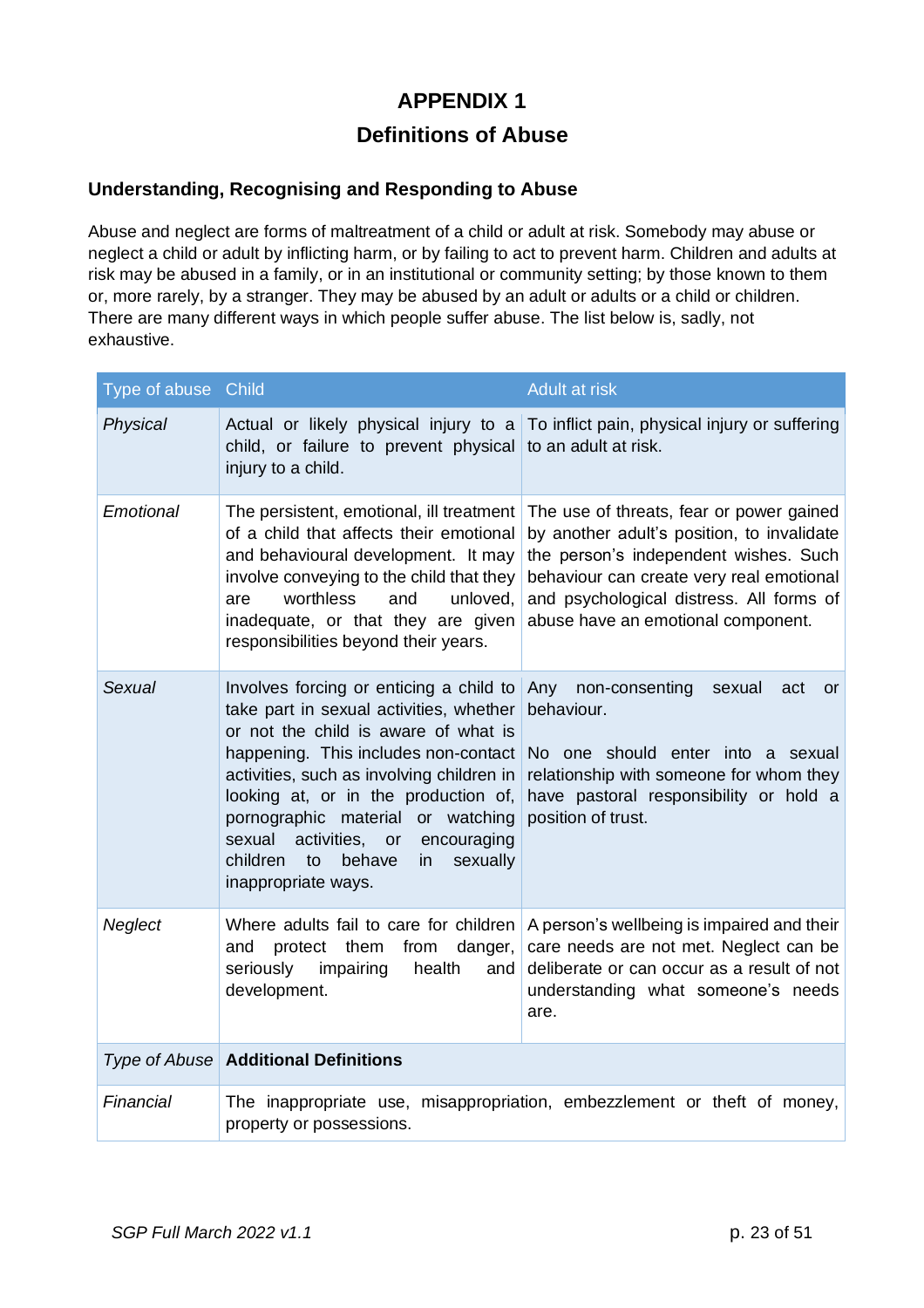| <b>Spiritual</b>         | The inappropriate use of religious belief or practice; coercion and control of one<br>individual by another in a spiritual context; the abuse of trust by someone in a<br>position of spiritual authority (e.g. minister). The person experiences spiritual<br>abuse as a deeply emotional personal attack.                                                                                                                                                                                                           |
|--------------------------|-----------------------------------------------------------------------------------------------------------------------------------------------------------------------------------------------------------------------------------------------------------------------------------------------------------------------------------------------------------------------------------------------------------------------------------------------------------------------------------------------------------------------|
| <b>Discrimination</b>    | The inappropriate treatment of a person because of their age, gender, race,<br>religion, cultural background, sexuality or disability.                                                                                                                                                                                                                                                                                                                                                                                |
| Institutional            | The mistreatment or abuse of a person by a regime or individuals within an<br>institution. It can occur through repeated acts of poor or inadequate care and<br>neglect, or poor professional practice or ill-treatment. The church as an institution<br>is not exempt from perpetrating institutional abuse.                                                                                                                                                                                                         |
| <b>Domestic</b><br>Abuse | Domestic abuse is any threatening behaviour, violence or abuse between adults<br>who are or have been in a relationship, or between family members. It can affect<br>anybody regardless of their age, gender, sexuality or social status.<br>Domestic abuse can be physical, sexual or psychological, and whatever form it<br>takes, it is rarely a one-off incident. Usually there is a pattern of abusive and<br>controlling behaviour where an abuser seeks to exert power over their family<br>member or partner. |
| <b>Cyber Abuse</b>       | The use of information technology (email, mobile phones, websites, social media,<br>instant messaging, chatrooms, etc.) to repeatedly harm or harass other people in<br>a deliberate manner.                                                                                                                                                                                                                                                                                                                          |
| Self-harm                | Self-Harm is the intentional damage or injury to a person's own body. It is used as<br>a way of coping with or expressing overwhelming emotional distress. An individual<br>may also be neglecting themselves, which can result in harm to themselves.                                                                                                                                                                                                                                                                |
| Mate crime               | 'Mate crime' is when people (particularly those with learning disabilities) are<br>befriended by members of the community, who go on to exploit and take<br>advantage of them.                                                                                                                                                                                                                                                                                                                                        |
| Modern<br>Slavery        | Modern slavery is the practice of treating people as property; it includes bonded<br>labour, child labour, sex slavery and trafficking. It is illegal in every country of the<br>world.                                                                                                                                                                                                                                                                                                                               |
| Human<br>Trafficking     | Human trafficking is when people are bought and sold for financial gain and/or<br>abuse. Men, women and children can be trafficked, both within their own countries<br>and over international borders. The traffickers will trick, coerce, lure or force these<br>vulnerable individuals into sexual exploitation, forced labour, street crime,<br>domestic servitude or even the sale of organs and human sacrifice.                                                                                                 |
| Radicalisation           | The radicalisation of individuals is the process by which people come to support<br>any form of extremism and, in some cases, join terrorist groups. Some individuals<br>are more vulnerable to the risk of being groomed into terrorism than others.                                                                                                                                                                                                                                                                 |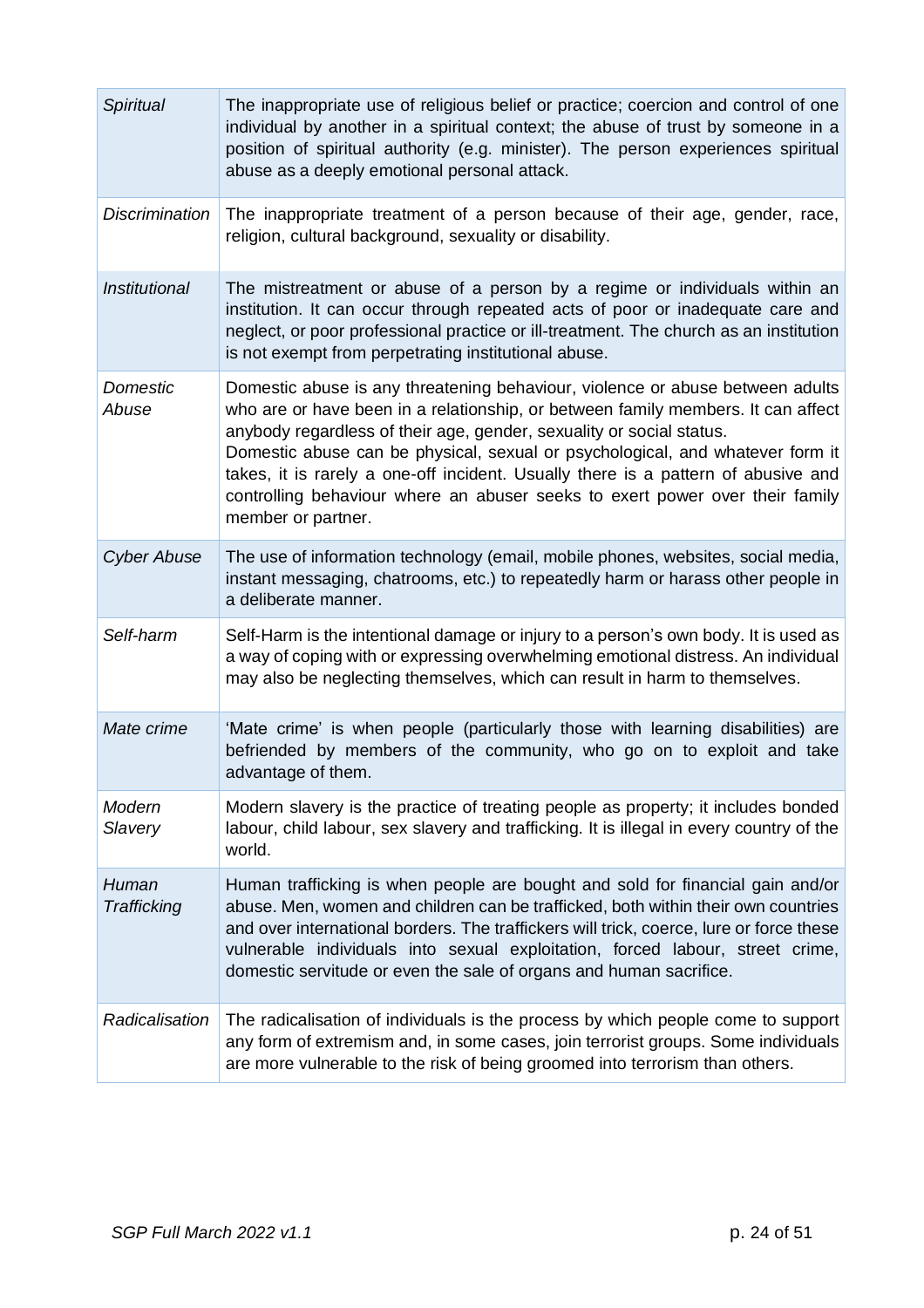| Honour /<br>Forced<br>Marriage         | An honour marriage / forced marriage is when one or both of the spouses do not,<br>or cannot, consent to the marriage. There may be physical, psychological,<br>financial, sexual and emotional pressure exerted in order to make the marriage<br>go ahead. The motivation may include the desire to control unwanted behaviour<br>or sexuality.                                                                                                                                                     |
|----------------------------------------|------------------------------------------------------------------------------------------------------------------------------------------------------------------------------------------------------------------------------------------------------------------------------------------------------------------------------------------------------------------------------------------------------------------------------------------------------------------------------------------------------|
| Female<br>Genital<br><b>Mutilation</b> | Female genital mutilation (FGM) comprises all procedures involving partial or<br>total removal of the female external genitalia or other injury to the female genital<br>organs for non-medical reasons as defined by the World Health Organisation<br>(WHO). FGM is a cultural practice common around the world and is largely<br>performed on girls aged between 10 and 18. Performing acts of FGM is illegal in<br>the UK as is arranging for a child to travel abroad for FGM to be carried out. |
| <b>Historic</b><br>Abuse               | Historic abuse is the term used to describe disclosures of abuse that were<br>perpetrated in the past. Many people who have experienced abuse don't tell<br>anyone what happened until years later, with around one third of people abused<br>in childhood waiting until adulthood before they share their experience.                                                                                                                                                                               |

Whilst it is not possible to be prescriptive about the signs and symptoms of abuse and neglect, the following list sets out some of the indicators which might be suggestive of abuse:

- unexplained injuries on areas of the body not usually prone to such injuries
- an injury that has not been treated/received medical attention
- an injury for which the explanation seems inconsistent
- a child or adult at risk discloses behaviour that is harmful to them
- unexplained changes in behaviour or mood (e.g. becoming very quiet, withdrawn or displaying sudden bursts of temper)
- inappropriate sexual awareness in children
- signs of neglect, such as under-nourished, untreated illnesses, inadequate care.

**It should be recognised that this list is not exhaustive and the presence of one or more indicators is not in itself proof that abuse is actually taking place. It is also important to remember that there might be other reasons why most of the above are occurring.**

*Last Review: Mar 22*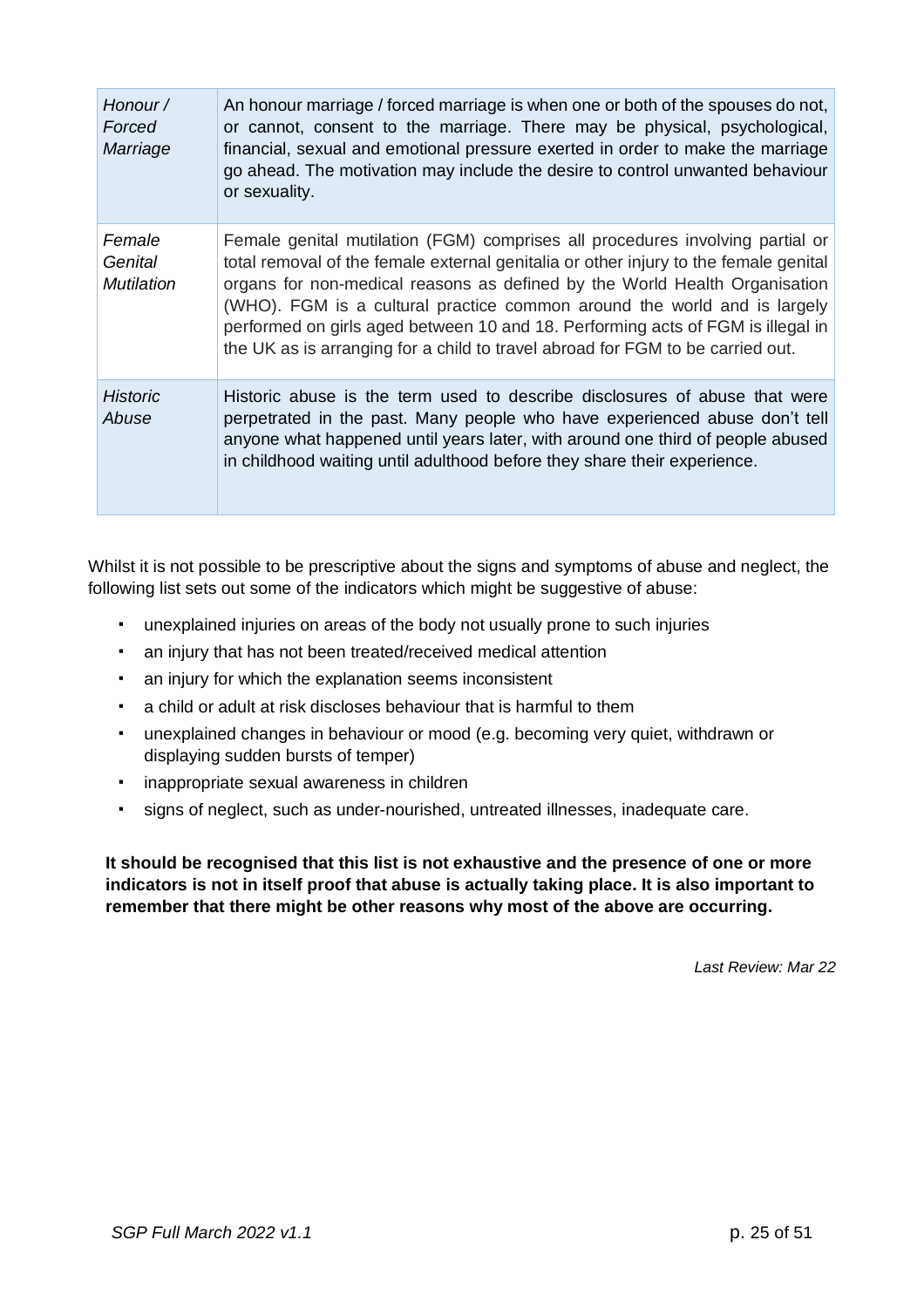### **APPENDIX 2**

### **Procedure for Responding to Concerns**

### **STAGE 1 – THE WORKER**

The duty of the person who receives information or who has a concern about the welfare of a child, young person or adult at risk is to *RECOGNISE* the concerns, make a *RECORD* in writing and **RESPOND** by passing on their concerns to the DPS. If he/she is not contactable, or they are implicated in the situation, another member of the church Safeguarding Team should be contacted instead.

Concerns should be passed on to the DPS within 24 hours of the concern being raised. If anyone is considered to be in imminent danger of harm, a report should be made immediately to the police by calling 999. If such a report is made without reference to the DPS, they should be informed as soon as possible afterwards.

A written record using the Record of Concern report form should be made as soon as possible after a child or adult at risk tells you about harmful behaviour, or an incident takes place that gives cause for concern.

The record should:

- be hand-written as soon as possible after the event
- be legible and state the facts accurately (when hand-written notes are typed up later the original hand-written notes should be retained)
- include the child or adult at risk's name, address, date of birth (or age if the date of birth is not known)
- include the nature of the concerns/allegation/disclosure
- include a description of any bruising or other injuries that you may have noticed
- include an exact record of what the child or adult at risk has said, using their own words where possible
- include what was said by the person to whom the concerns were reported
- include any action taken as a result of the concerns
- be signed and dated
- be kept secure and confidential and made available only to the church Safeguarding Team (including the church minister), representatives of any statutory authorities involved and the local Baptist Association.

#### (See Appendix 3 for Record of Concern Report Form)

If concerns arise in the context of children's or adult at risk work, the worker who has the concern may in the first instance wish to talk it through with their group leader, where appropriate. However, such conversations should not delay concerns being passed on to the DPS. It should be clear that the duty remains with the worker to record and pass on their concerns to the DPS.

If an issue concerns an adult at risk who does not give permission to pass on the information to anyone else, the worker should explain that they will need to speak with the DPS, who will have greater expertise in dealing with the issue at hand.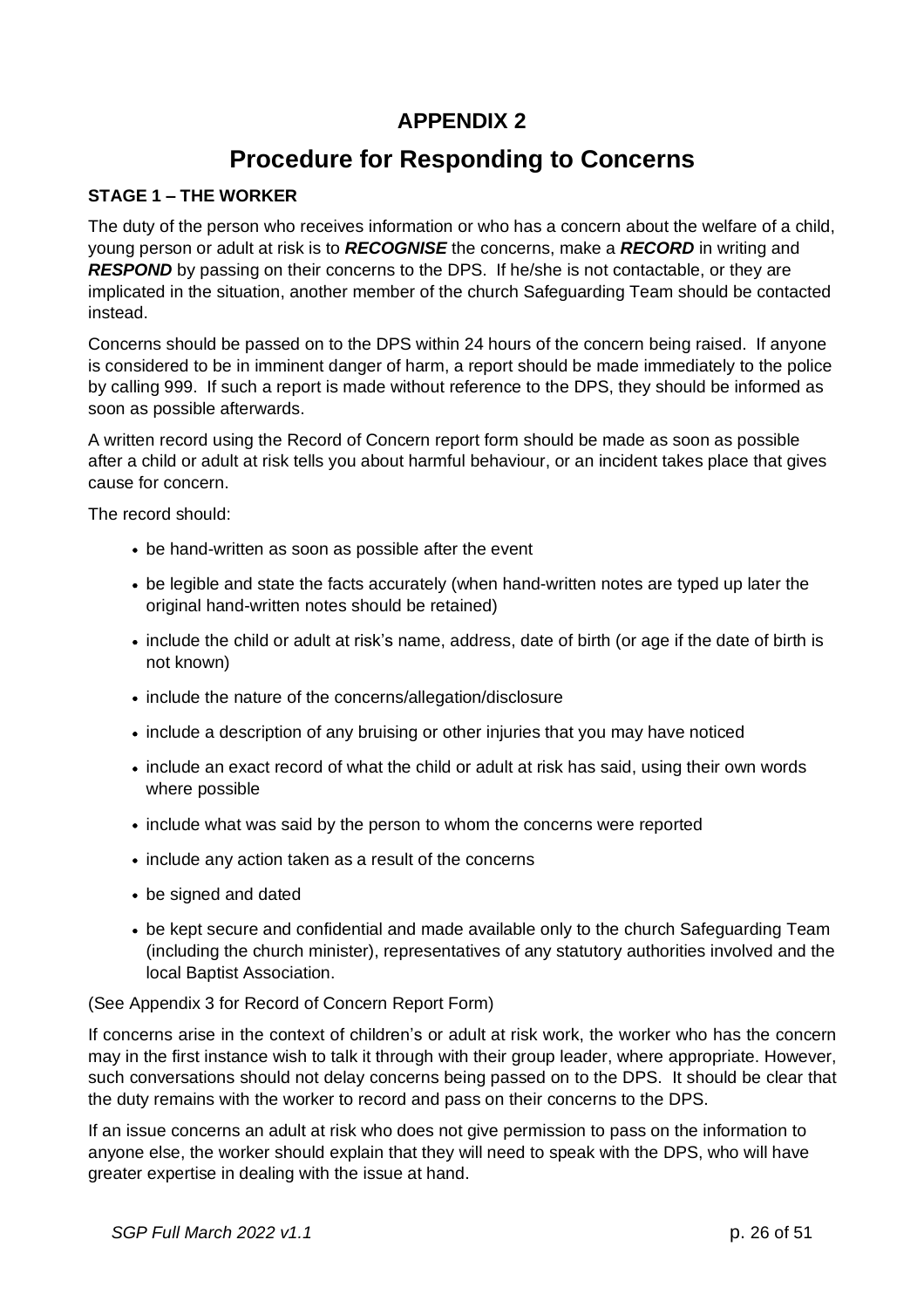If a concern is brought to the attention of a group leader by one of the workers, the leader should remind the worker of their duty to record and report and will also themselves have a duty to pass on the concern to the DPS.

### **STAGE 2 – THE DESIGNATED PERSON FOR SAFEGUARDING (DPS)**

The duty of the DPS on receiving a report is to *REVIEW* the concern that they have received and **REPORT** the concern on to the appropriate people, where necessary.

### The duty to *REVIEW*

In reviewing the report that is received, the DPS:

- will take into account their level of experience and expertise in assessing risk to children or adults at risk.
- must take into account any other reports that have been received concerning the same individual or family.
- may speak with others in the church where appropriate (including the Minister and church Safeguarding Team, unless allegations involve them) who may have relevant information and knowledge that would impact on any decision being made. Such conversations should not lead to undue delay in taking any necessary action.
- may consult with other agencies to seek guidance and advice in knowing how to respond appropriately to the concerns that have been raised.

### The duty to *REPORT*

The DPS will decide who the report should be referred on to, working in conjunction with the church Safeguarding Team where appropriate. They may:

- refer back to the worker who made the initial report if there is little evidence that a child or adult at risk is being harmed, asking for appropriate continued observation.
- refer the concern to others who work with the child or adult at risk in question, asking for continued observation where appropriate.
- Inform parents / carers under certain circumstances, where doing so would not present any further risk of harm.
- Make a formal referral to the police or local Social Services team. With adults at risk, confidentiality means that someone's personal business is not discussed with others, except with their permission. This is not always possible when considering passing relevant information about abuse or concerns to the statutory authorities, however, it is possible to keep the information confidential to the relevant parties. This means not telling or hinting to others what has been disclosed, not even for prayer ministry purposes. For adults at risk, concerns will only be referred to the police or Social Services without consent where:
- the person lacks the mental capacity to make such a choice
- there is a risk of harm to others
- in order to prevent a crime

If an allegation is made against someone who works with children\* the allegation should be reported to the Local Authority Designated Officer (LADO) or equivalent. The LADO is located within Children's Services and should be alerted to all cases in which it is alleged that a person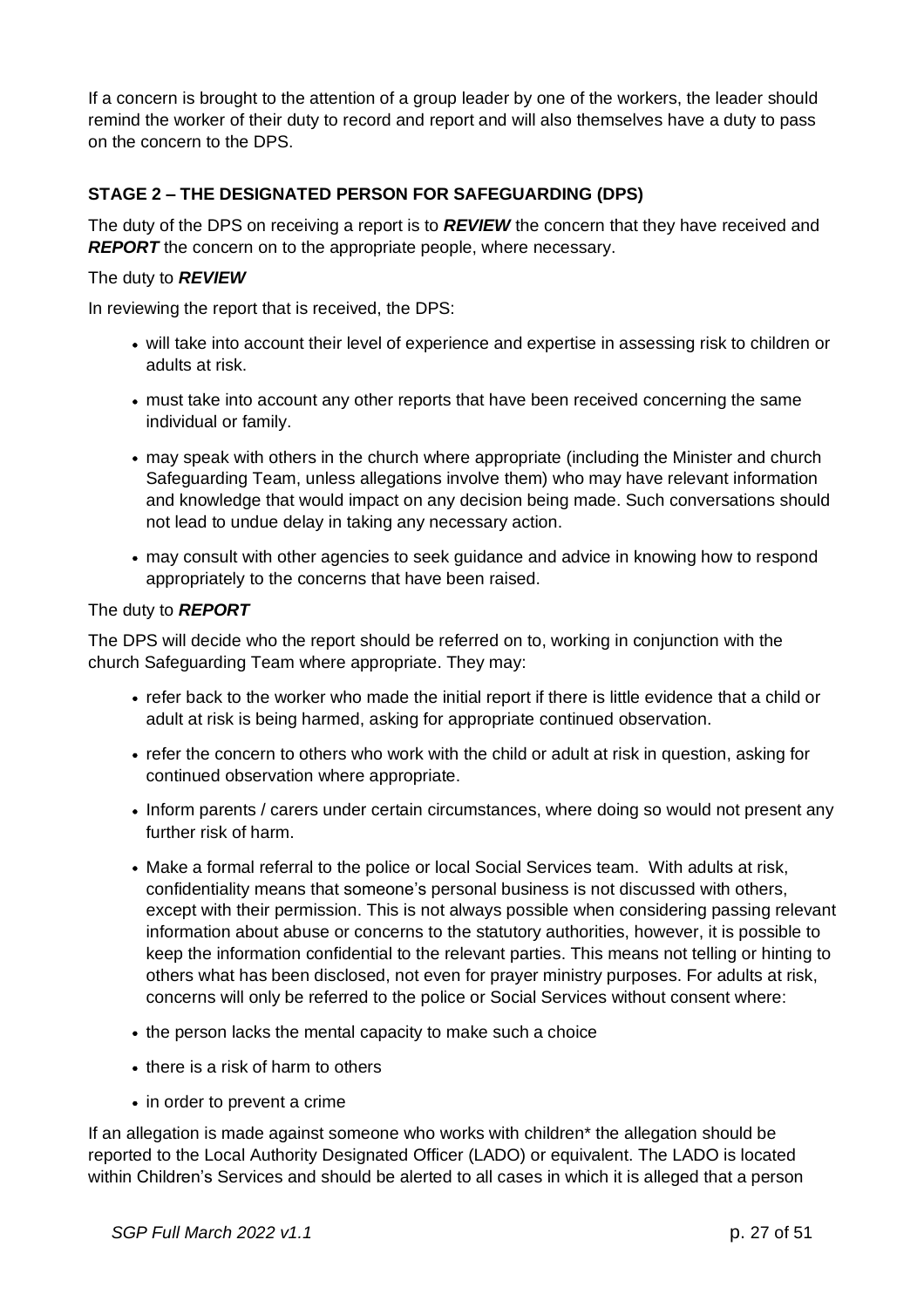who works with children has:

- behaved in a way that has harmed, or may have harmed, a child
- possibly committed a criminal offence against children, or related to a child
- behaved towards a child or children in a way that indicates s/he is unsuitable to work with children.

If an allegation is made against someone who works with adults at risk\*, it should be reported to the police or Adult Social Services.

*\*If a worker has an allegation made against them, they should step down from all church duties until the incident has been investigated by the statutory authorities. It may also be appropriate to put a Safeguarding Contract in place; this should be discussed with the local Baptist Association Safeguarding Contact.*

Whenever a formal referral is made to the police, Social Services or LADO, the DPS should report the referral to:

- The Safeguarding Trustee
- The Minister
- The local Baptist Association Safeguarding Contact

A record should be kept of all safeguarding incidents and should be considered in the annual review of the church's safeguarding policy. All original reports should be retained safely and securely by the DPS and a written record should be made of the actions taken. (See Appendix 4 -Safeguarding Incident Form)

### **STAGE 3 – THE NEXT STEPS**

Responsibilities to *REPORT* and *SUPPORT* in stage 3 of the process are shared by the church Safeguarding Team and the Minister.

### The duty to *SUPPORT*

Once concerns, suspicions and disclosures of abuse have been addressed, the church continues to have a responsibility to offer support to all those who have been affected, including:

Victims; Alleged perpetrators; Children; Adults at risk; Other family members; Church workers; Church Safeguarding Team; Minister; Leadership Team.

### The duty to *REPORT*

If a church worker has been accused of causing harm to children, young people or adults at risk this would be classed as a serious incident that should be reported to the Charity Commission by those churches that are registered with the Charity Commission.

If a worker has been removed from their post or would have been removed from their post because of the risk of harm that they pose to children, young people or adults at risk, there is also a statutory duty to report the incident to the Disclosure and Barring Service (DBS).

*Last Review: Feb 21*

### **APPENDIX 3**

### **Record of Concern Report Form**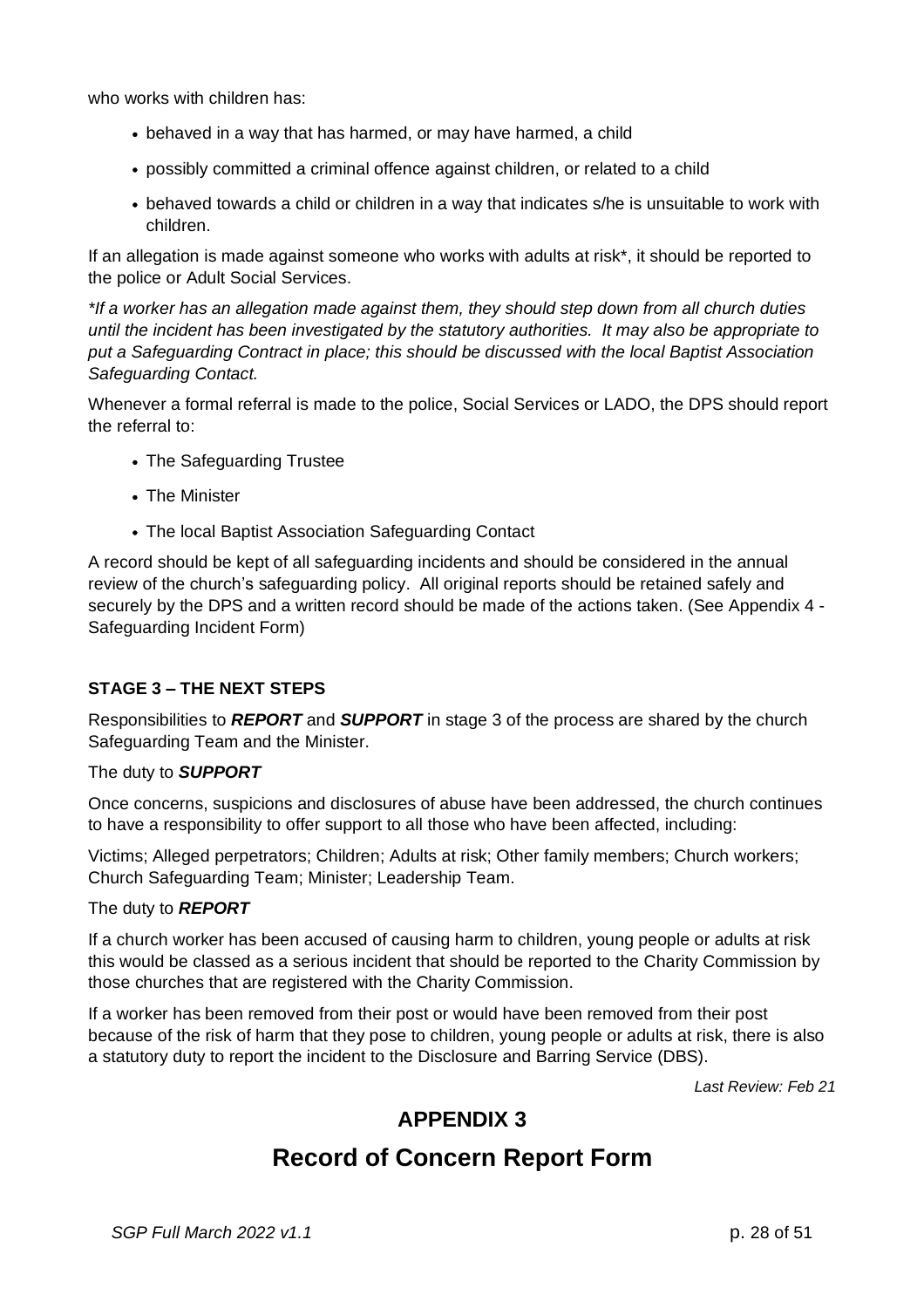This report form is for the purpose of keeping a record of reports made to the Designated Person for Safeguarding (DPS). As well as a report, you should make a full factual written record of your observations and any conversations, which should be signed and dated. This record should be passed to the DPS within 24hrs.

| Have you made a full written record of the incident/concern?             |     |  |    |               |                                |
|--------------------------------------------------------------------------|-----|--|----|---------------|--------------------------------|
| Yes                                                                      | No  |  |    | (please tick) |                                |
| Who have you spoken to about your concerns? (please tick all that apply) |     |  |    |               |                                |
| Child / Adult at risk*                                                   | Yes |  | No |               |                                |
| Parent / Carer                                                           | Yes |  | No |               |                                |
| Organisation leader                                                      | Yes |  | No |               | Name _________________________ |
| Other                                                                    | Yes |  | No |               | Name _________________________ |
| <b>Social Services</b>                                                   | Yes |  | No |               | Name _______________________   |
|                                                                          |     |  |    |               |                                |
|                                                                          |     |  |    |               |                                |
|                                                                          |     |  |    |               |                                |
|                                                                          |     |  |    |               |                                |

\* delete as necessary

*Cont…*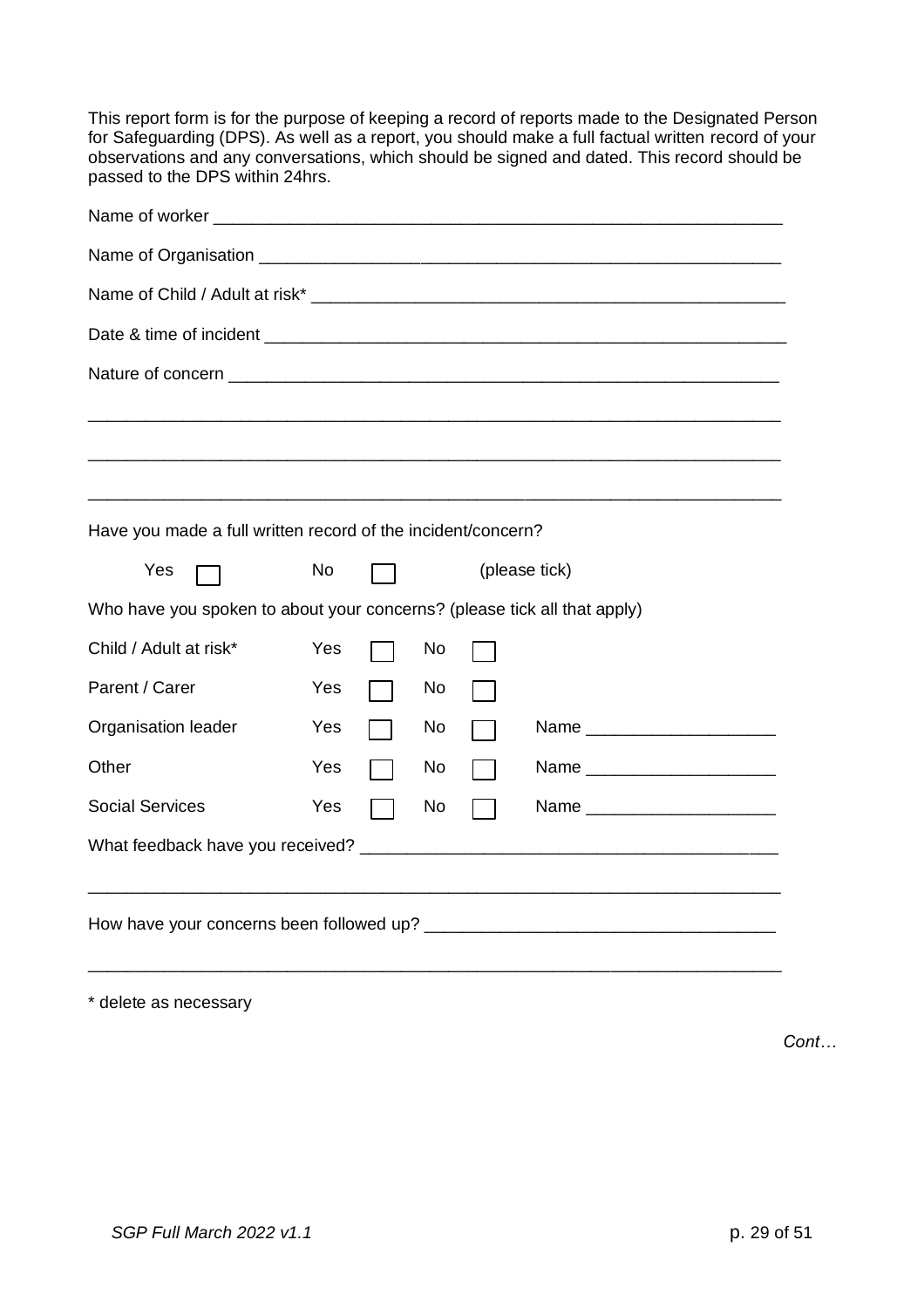#### **BODY MAP**

These diagrams are designed for the recording of any observable bodily injuries that may appear on the person. Where bruises, burns, cuts, or other injuries occur, shade and label them clearly on the diagram. **Remember it's not your job to investigate or to decide if an injury or mark is non-accidental. Listen, observe and pass it on.**

| Signature of worker __________________________________                                                                                   | Date and time __________ |
|------------------------------------------------------------------------------------------------------------------------------------------|--------------------------|
| Signature of DPS<br><u> 1989 - Johann Barn, mars ar breithinn ar breithinn ar breithinn ar breithinn ar breithinn ar breithinn ar br</u> | Date and time            |

#### **In an emergency:**

*If you find yourself facing an emergency situation, where you believe that someone attending your church is being harmed or is at imminent risk of harm, please ring the police on 999 and ask to speak to an officer in the child or adult protection teams. Always keep records and let your DPS know that you have made this call.*

*Last Review: Mar 22*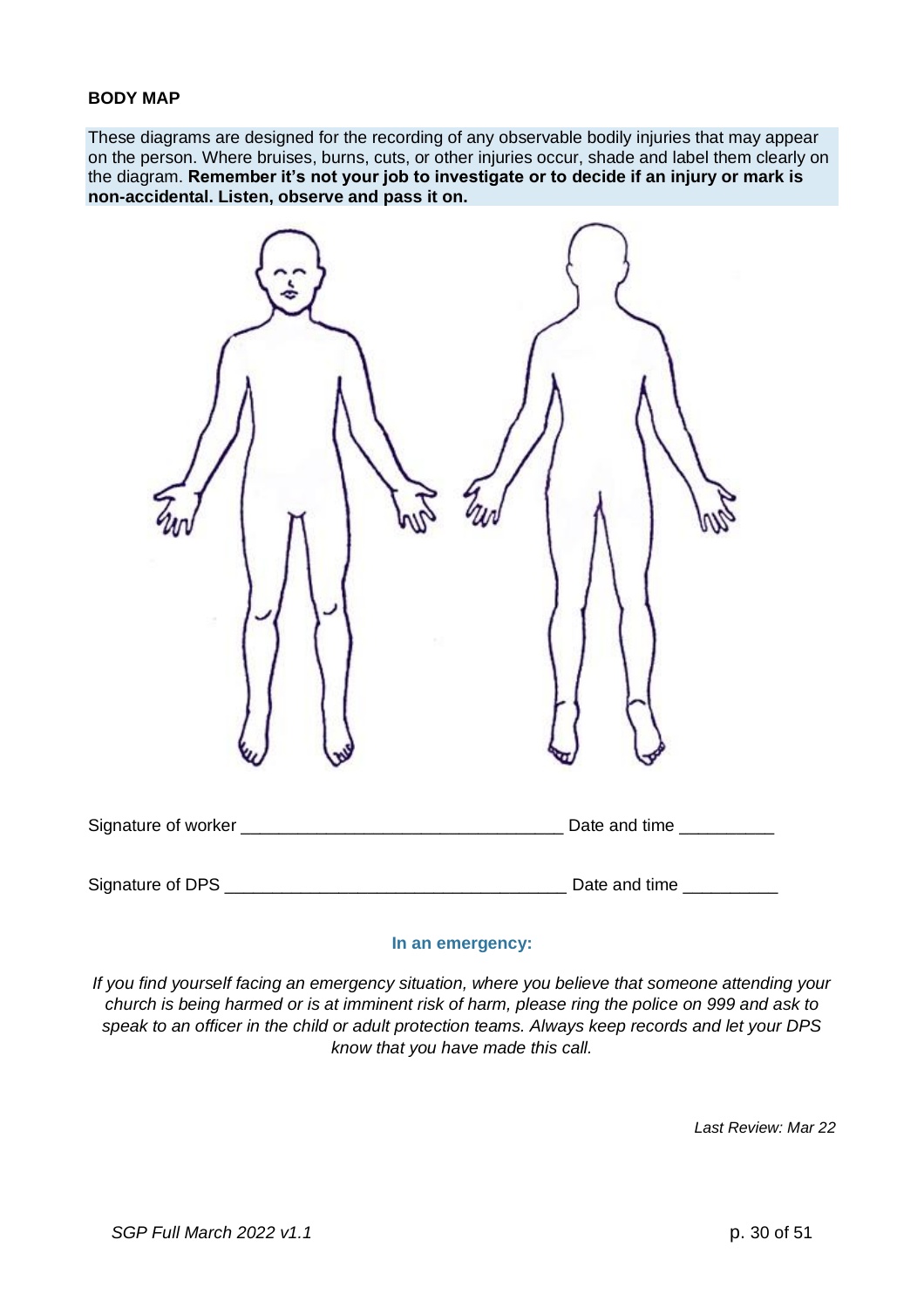### **APPENDIX 4**

### **Safeguarding Incident Form**

*This form should be completed by the Designated Person for Safeguarding*

| Name of church / organisation                                          |  |
|------------------------------------------------------------------------|--|
| Contact details of church /<br>organisation                            |  |
| Name of Designated Person for<br>Safeguarding (DPS)                    |  |
| Contact details of DPS                                                 |  |
| Name of concerned person or to<br>whom disclosure was given            |  |
| Contact details of concerned<br>person or whom disclosure was<br>given |  |

### **INDIVIDUAL OF CONCERN - CONTACT DETAILS**

| Name                         |  |
|------------------------------|--|
| Date of birth / Age          |  |
| Address                      |  |
|                              |  |
|                              |  |
| Phone number / Email address |  |
|                              |  |

### **THE INCIDENT**

| What happened?<br>(Nature of concern / disclosure<br>made) - use the person's own<br>words if known |  |
|-----------------------------------------------------------------------------------------------------|--|
| When did it happen? (date,<br>time)                                                                 |  |
| Where did it happen? (specific<br>location)                                                         |  |
| Who was allegedly involved<br>and in what way? (include<br>witnesses)                               |  |

### **ANY ACTION THAT HAS BEEN TAKEN**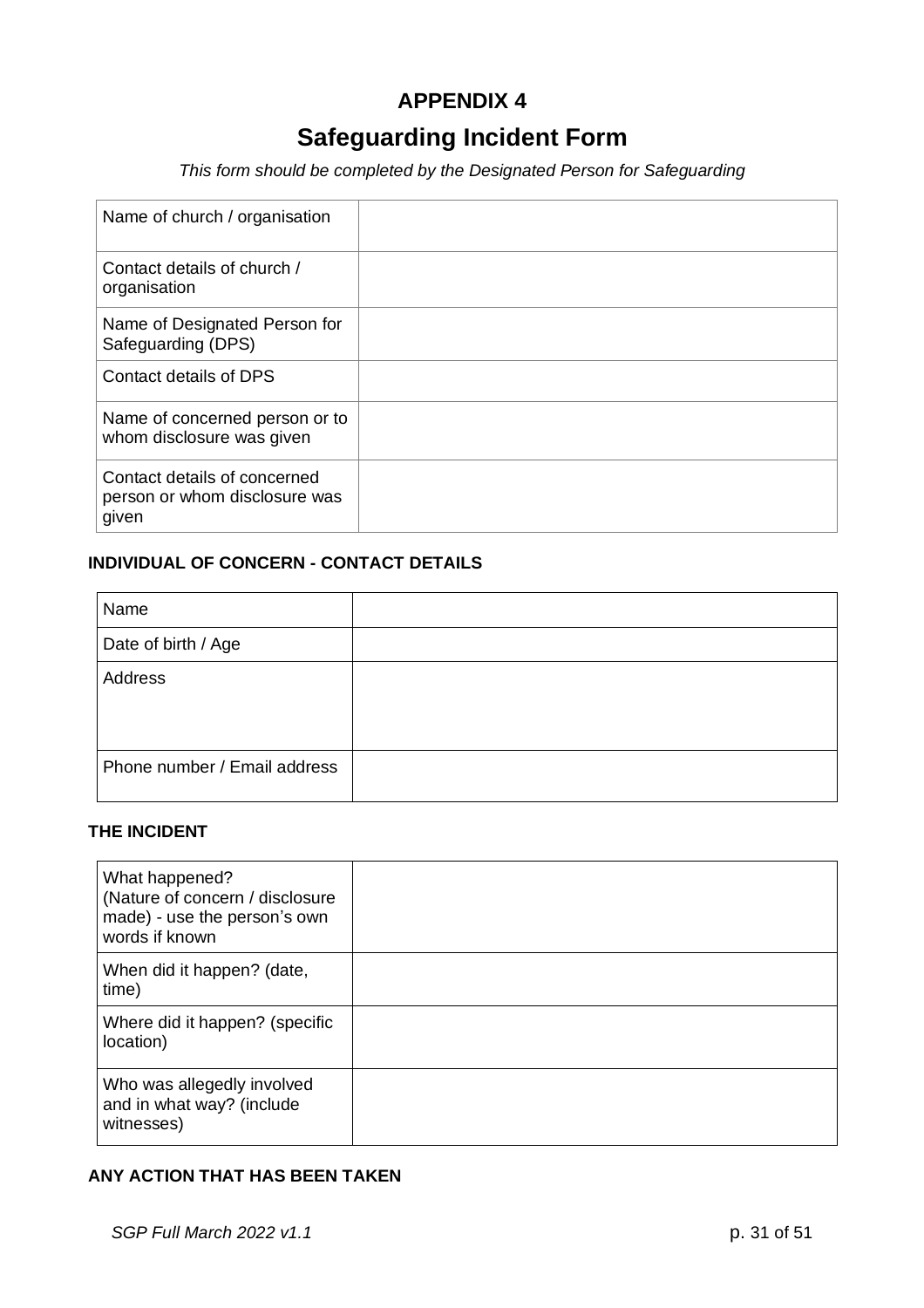| Have the carers or parents /<br>guardians been informed? | Yes                                            | No<br>(Please tick)  |
|----------------------------------------------------------|------------------------------------------------|----------------------|
| If Yes, when and by whom?                                |                                                |                      |
| Have the statutory authorities<br>been informed?         | Yes<br>If Yes, please complete the table below | No.<br>(Please tick) |

| Example:               |                     |  |
|------------------------|---------------------|--|
| <b>Authority</b>       | Police              |  |
| <b>Name</b>            | <b>Bobby</b>        |  |
| <b>Position</b>        | Child abuse officer |  |
| <b>Email contact</b>   | bobby@police.com    |  |
| <b>Phone contact</b>   | 07799 987654        |  |
| <b>Contacted by</b>    | <b>Minister</b>     |  |
| Date & time of contact | 01/04/15 1.30pm     |  |

| Has the Local Association been<br>informed? (Please do so if the<br>statutory authorities are involved) | Yes | No | (Please tick) |
|---------------------------------------------------------------------------------------------------------|-----|----|---------------|
| If Yes, when and by whom?                                                                               |     |    |               |
| Any other action taken:                                                                                 |     |    |               |
|                                                                                                         |     |    |               |

### **FUTURE ACTION TO BE TAKEN**

| What action needs to be taken? |  |
|--------------------------------|--|
| Who is responsible for this?   |  |

### **SIGNATURES**

| Designated Person for<br>Safeguarding (DPS) | Minster / Safeguarding<br>Team Member |  |
|---------------------------------------------|---------------------------------------|--|
| Date & time                                 | Date & time                           |  |

*Last Review: Mar 22*

### **APPENDIX 5**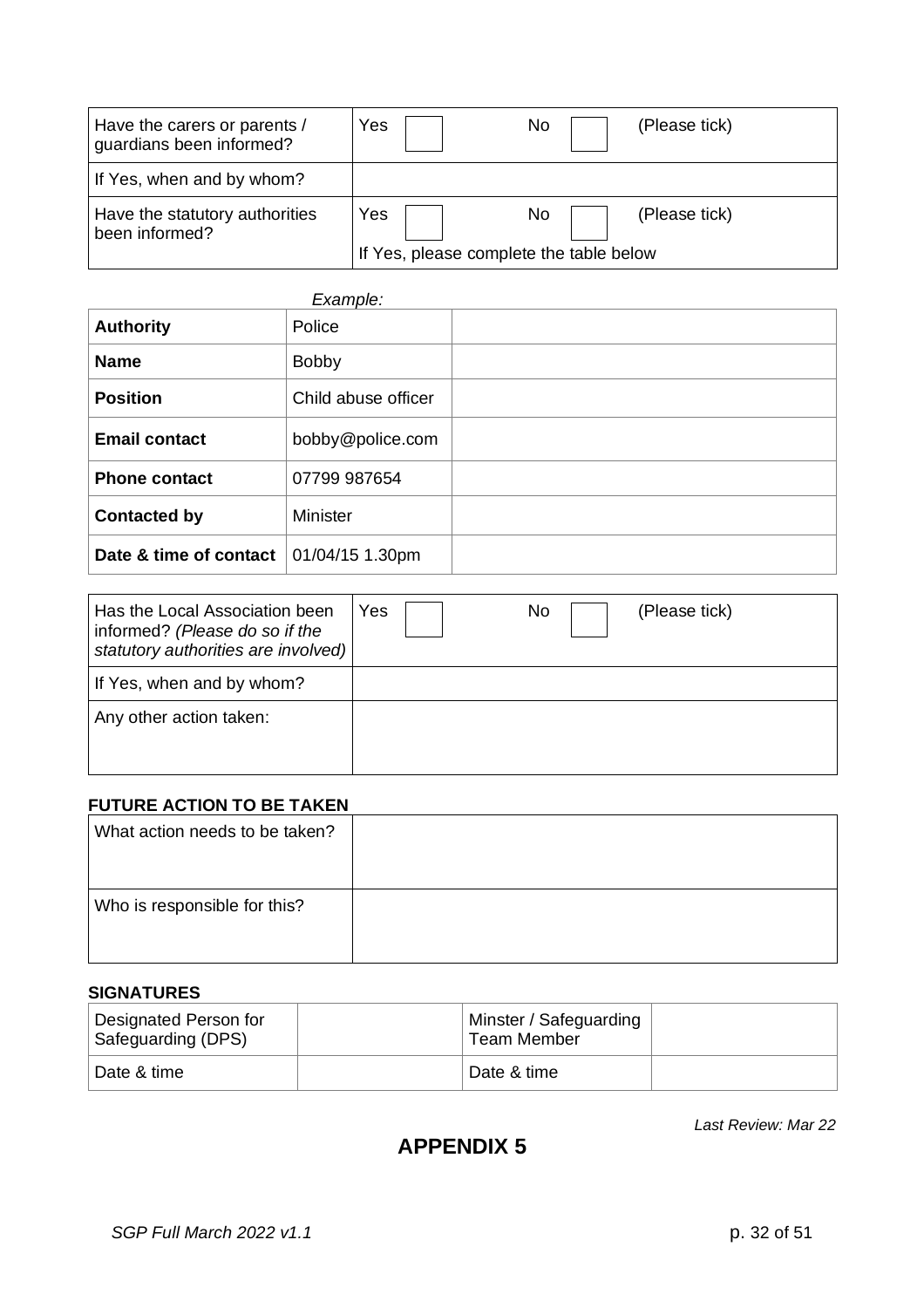### **WRBC Mentoring Policy**

Mentoring is an important part of discipleship, and of work with young people, and there may be occasions where it is appropriate for mentoring relationships to be formed at WRBC. This policy outlines how we mentor our young people, and how we keep them safe.

For the purposes of this policy, 'workers' refers to both staff and volunteers.

### **1 What is mentoring?**

Mentoring seeks to encourage a young person's personal and spiritual development and emotional wellbeing, by enabling them to reflect on their own ideas and experiences. It is primarily a listening role, but guidance, challenge and reflective exercises can be used where appropriate. We want to help young people to reach their potential, increase in self-esteem and motivation, and move forwards in any particular life issues they would like to overcome. We also want to encourage them in their spiritual life and discipleship and help them to grow in their relationship with God.

Particularly within a church context, mentoring may take many different forms. The type of mentoring undertaken will depend on factors such as the needs of the young person, the training of the worker and the services that the young person is currently engaged with.

Some of the forms that mentoring may take include:

- Meeting regularly to play board games and give the young person a space to relax and offload
- Checking in with the young person regularly at youth group
- Meeting regularly to discuss a young person's spiritual development
- Meeting regularly to help with a particular practical issue, such as support with revision
- Peer mentoring, where an older young person supports a younger person with any of the above
- Mentoring with a more therapeutic intention, where the mentor and mentee are focussing on a particular issue related to the mentee's wellbeing

Some of these activities will also occur in the course of good youth work. The difference is that mentoring is an intentional relationship between mentor and mentee, in which both parties have agreed to the partnership and understand the goals to which they are working.

### **2 Who can be mentored, and who can be a mentor?**

Mentees must be between the ages of 10 and 18yrs and must demonstrate a desire to participate in mentoring. They must also be prepared to commit to attending sessions and, if appropriate, to working on exercises and goals between sessions.

Mentors must be WRBC workers who have been safely recruited according to the WRBC Safeguarding Policy section 2.3. This will mean that they also have also undergone a DBS check. Mentors can be paid WRBC staff, or volunteers. In some cases, peer mentoring (mentoring by an older young person) may be appropriate, but this should be agreed with your line manager and the Designated Person for Safeguarding (DPS) in advance and will be less formal in nature.

Mentors should be prepared to commit to the mentoring relationship, with regular reviews (6-8 weeks) to assess the need to continue sessions. Except in exceptional and unavoidable circumstances, a mentoring relationship which is ended abruptly by the mentor may negate the value of the mentoring in the eyes of the mentee.

Particularly where the mentoring may be of a more therapeutic nature, or the mentee is struggling with an issue such as anxiety, depression or self-harm, the mentor should have the appropriate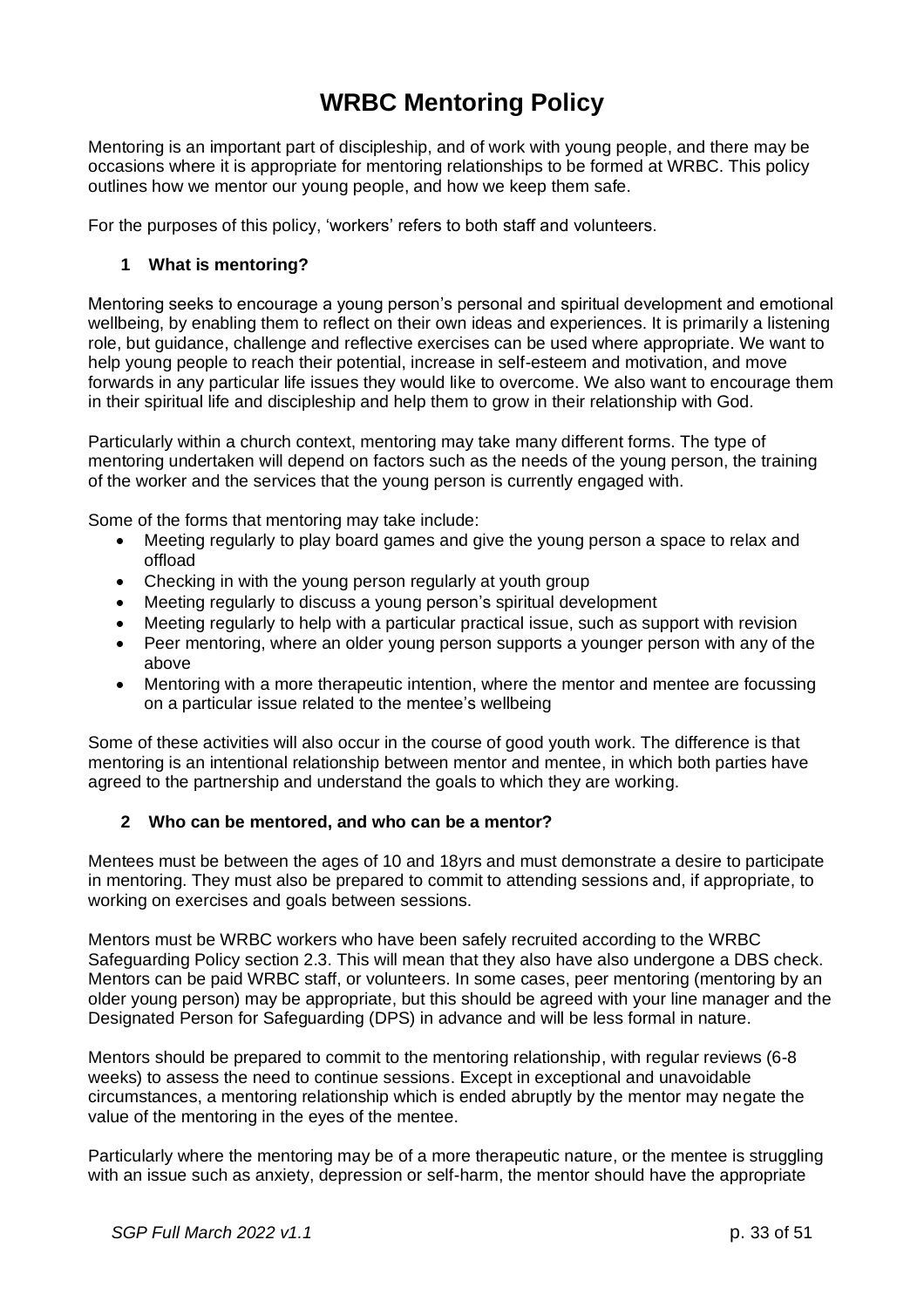training and/or experience before beginning the mentoring relationship. This should be discussed and agreed with the line manager and DPS in advance. This is not so critical where the mentoring is more casual, for example helping with revision or 'checking in'. Where other services are involved, such as CAMHS or counsellors, mentors should not try to work on the same issues because this can cause conflict and can even result in the young person being signed off by their other services. Instead, the mentor should meet them more informally, perhaps to play games and catch up, so that the young person still has support in place without risking services conflicting.

All mentors should be up to date on their safeguarding training, as outlined in the WRBC Safeguarding Policy section 2.2.4, so that they are equipped to respond should there be a safeguarding concern.

Where possible, it is beneficial for a mentee to have some agency when choosing their mentor. There may be particular workers with whom they get on very well, or find it easier to confide in. This should be taken into consideration when choosing their mentor.

Each mentor should discuss their capacity with their line manager so that they do not take on too much, particularly if they have more than one mentee at a time.

### **3 Supervision for mentors**

Mentors should receive termly supervision. This may be with their line manager or another appropriate person within the congregation (as agreed with the line manager) and may be one-toone or in a group with other mentors. Alternatively, the mentor may wish to nominate someone outside of our congregation for their supervision, for example someone who takes a mentoring or spiritual direction role in their own life. This should be agreed with the mentor's line manager.

Supervision should offer the opportunity to discuss how mentoring is going and to get fresh ideas for how to tackle particular issues or goals. It can also be a place for the mentor to 'offload' if they have heard something particularly heavy from their mentee. Nevertheless, confidentiality should be maintained, and discussion should be general enough to respect the mentee's privacy.

### **4 Process**

Mentoring relationships should begin either with a referral, or an expression from the young person that they would like to be mentored. Referrals may come from church staff, Group Co-ordinators, the DPS, or parents. A Referral Form should be completed, even if it states that the young person has self-referred. In the case of self-referrals, this can be completed with the young person, perhaps in the first session. Otherwise, it should be obtained in advance.

Parental consent must be obtained in writing before mentoring begins.

Mentoring sessions should then be arranged between the mentor and mentee. These should be regular, for example weekly or fortnightly. The mentee's parent should be aware of when and where these will take place, and they should be entered into the WRBC Pastoral TeamUp calendar. If the mentor does not have access to this calendar, sessions may be added by their line manager or a member of the safeguarding team.

All the usual principles regarding meeting young people safely still apply. This includes guidance for appropriate times and locations for meeting young people. An ideal location may be a coffee shop, or the church Lounge (provided that there is another adult in the building). Please see Working with Young People section 1.2.

### 4.1 The first session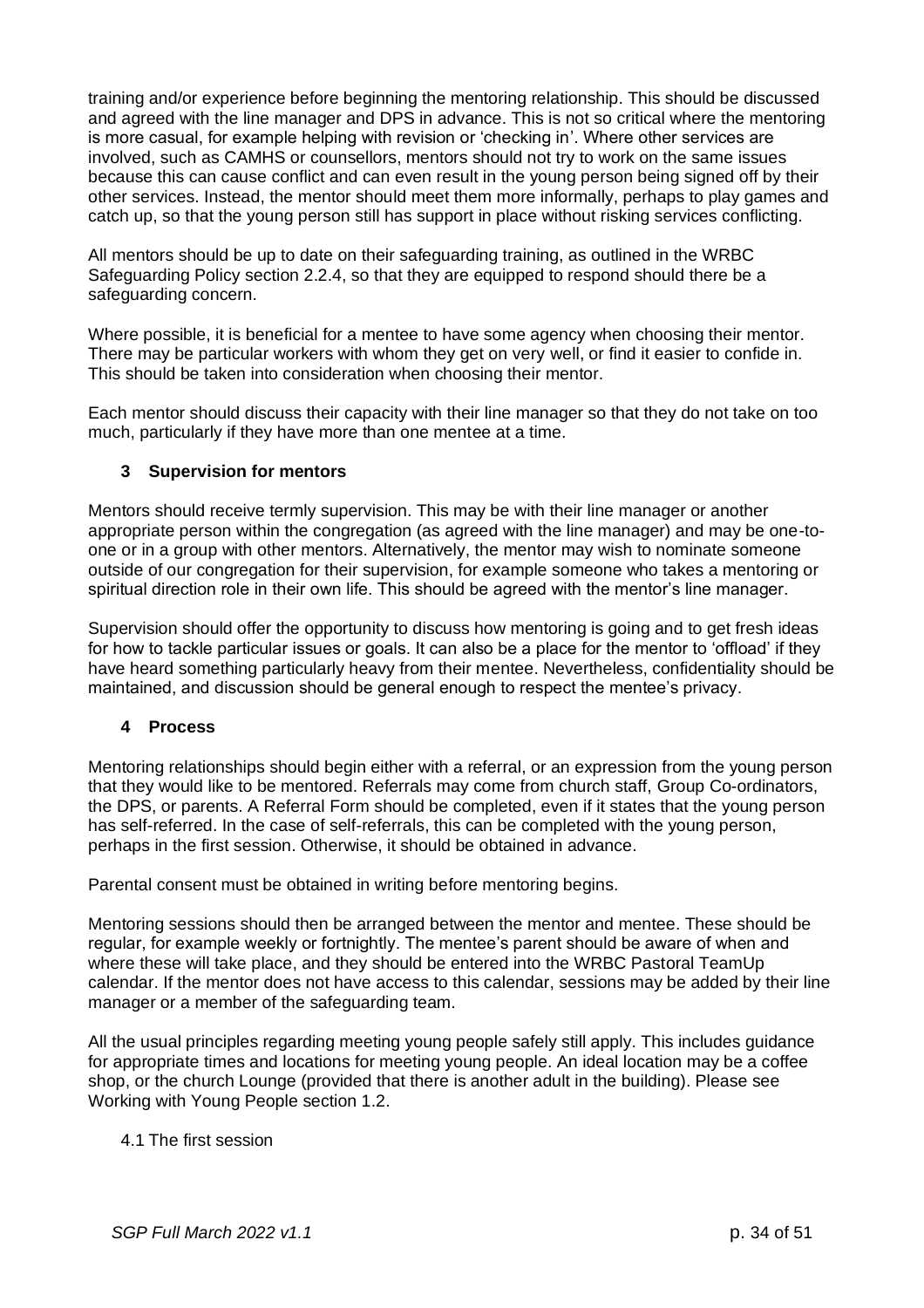The first session should take the form of an introduction, or 'initial assessment'. This ensures that both mentor and mentee have a full understanding of the agreed aims as well as considerations such as confidentiality and boundaries. In some cases, it may be appropriate to do outcome measures such as RCADS and CORE-YP in order to get an indication of the young person's wellbeing, for example their level of anxiety. For more information, see section 7, 'Outcome measures'.

The aims of the first session are as follows:

- To introduce mentor and mentee
- To determine suitability both the suitability of mentoring for the young person, and the suitability of mentor and mentee
- To outline confidentiality and establish boundaries (see section 5, 'Confidentiality and boundaries')
- To identify the young person's needs, and the agreed aims/goals
- To gain relevant background information about the young person and their situation
- To complete outcome measures (if appropriate. See section 7, 'Outcome measures')

In some cases, it may be necessary to build rapport between mentor and mentee before completing the above list – in which case it should be completed in the next session or as soon as possible.

The details of the sessions should be agreed between mentor and mentee. We recommend that sessions last between 30 and 60 minutes and occur weekly or fortnightly.

### **5 Confidentiality and boundaries**

Any information about the mentee and their family must be kept confidential, unless there are safeguarding concerns (see WRBC Safeguarding Policy section 2.1) or other extenuating circumstances.

The mentor should explain to the mentee, and remind them as appropriate, that sessions are confidential but that they cannot promise confidentiality where there is a safeguarding concern.

In the case of a safeguarding concern or disclosure, the process to follow is laid out in the WRBC Safeguarding Policy, section 2.1. In addition to following the proper safeguarding procedure, the mentor should endeavour to inform their mentee about what they must do – at the least, that they have heard something that concerns them, and they must pass that concern on. It can be very difficult for a young person to confide information in someone and then later discover that the information has been shared without their knowledge. This does not negate the need to follow proper procedures in order to keep them safe, but a conversation to inform the mentee can be helpful in maintaining trust and easing their anxieties.

The mentor should also explain to the mentee that there will be some other cases in which notes, or information may be shared – for example, if the young person's mentor changes then the new mentor may receive their notes. If you will be reporting on their progress, for example to the referrer, it is worthwhile to explain to the mentee that this will be general (for example about the goals that have been set) and will not break confidentiality.

Boundaries should be set at the first session and maintained throughout. For example, if the mentee has the mentor's phone number, then they should understand that it is only appropriate to contact the mentor in certain circumstances – for example to arrange or cancel sessions, or in an emergency.

### **6 Record keeping**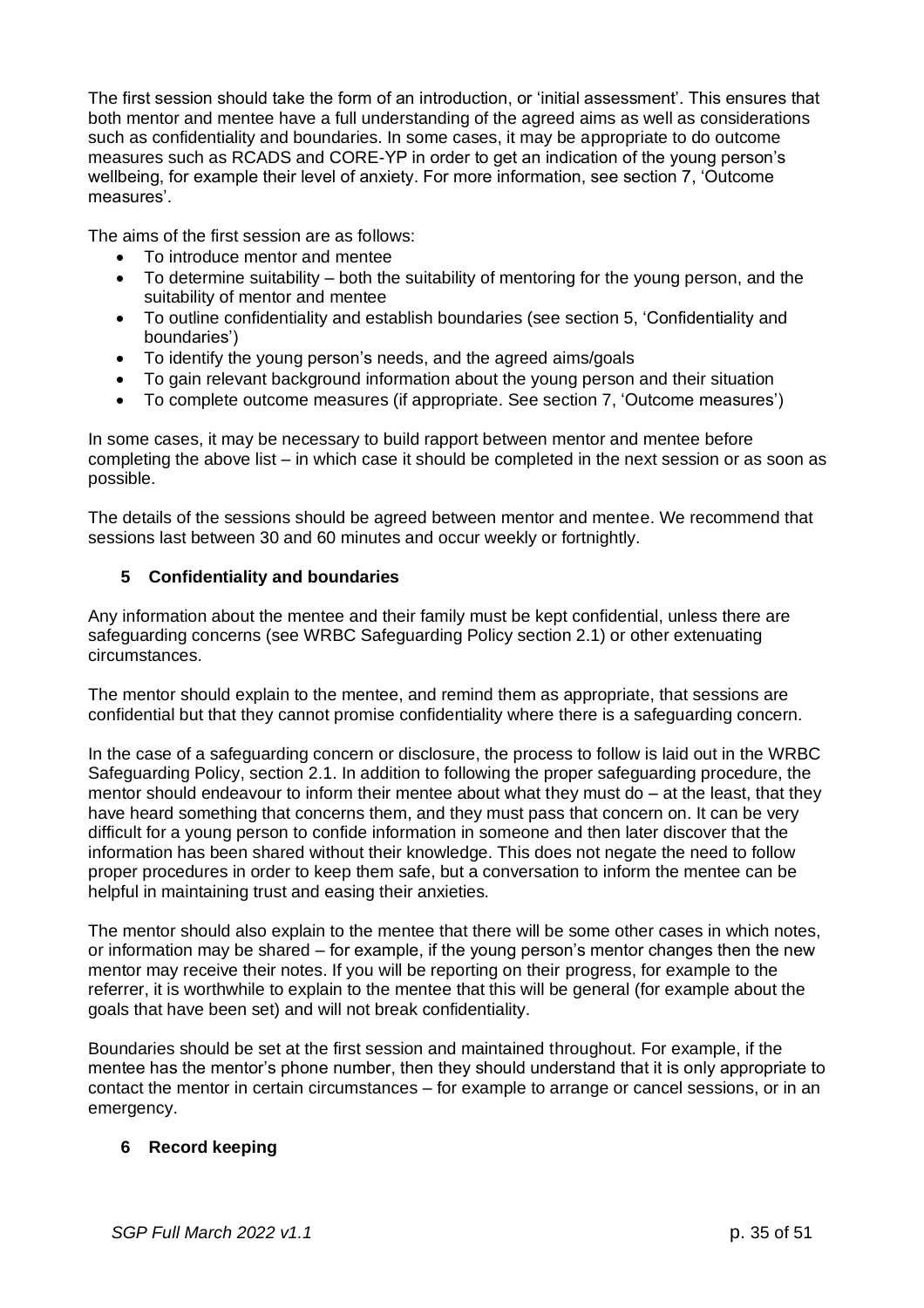Each mentee should have a file of relevant paperwork, and this may be in hard copy format or digital. It is the mentor's responsibility to keep this updated, and it should be updated as soon as possible after every session.

Paperwork, and the mentee's file, should be labelled with their ID number. This is to take the following format:

- 'WRBC', to represent that they are being mentored as part of a WRBC programme
- The mentor's first and last initial
- The mentee's first and last initial
- The mentee's date of birth

So, if Mary Bloggs (DOB 01/01/2005) was being mentored by Joe Smith, Mary's ID number would be 'WRBCJSMB010105'.

This ensures that records such as outcome measures are kept confidential, because they only contain the mentee's ID rather than their name.

As appropriate to the individual mentoring situation, the mentee's file should contain the following documents:

- Referral Form (required)
- Initial Assessment Form (required)
- Young person tracking form (as appropriate)
- Outcome measures (as appropriate)
- Goal progress records (as appropriate)
- Session notes (required)
- Other worksheets and resources (as appropriate)

Please note that where a mentee is struggling with an issue such as depression, anxiety or selfharm, outcome measures are required. This work should only be undertaken by a mentor with appropriate training and/or experience.

The mentor is responsible for their mentee's file. They should update them as soon as possible after each session. If possible, these records should be kept in the locked filing cabinet in the church staff office, however if this is impractical (for example if the mentor does not have regular access to retrieve them), an alternative method of secure storage is to be arranged with the mentor's line manager. Records should not be stored in a car, even until they can be returned to the filing cabinet.

It is important to note that mentees have the right to see any records held concerning them. Mentors should bear this in mind when phrasing their notes and should always ensure that they are accurate and fair.

### **7 Outcome measures**

Outcome measures can be useful tools - particularly where a mentee is struggling with their mental health or wellbeing, but they can also be useful in other cases. Examples of outcome measures we may use are RCADS and CORE-YP. If a mentor feels that they need to use outcome measures with their mentee, and they have not used them or coded them before, instruction will be given on how to do so.

### **8 Ending the mentoring relationship**

In a church context, mentoring relationships should be longer-term than they may be with statutory services. This is because we are focussed on the holistic wellbeing and growth of the young person, and not simply working on a particular issue until it is resolved. Nevertheless, there may be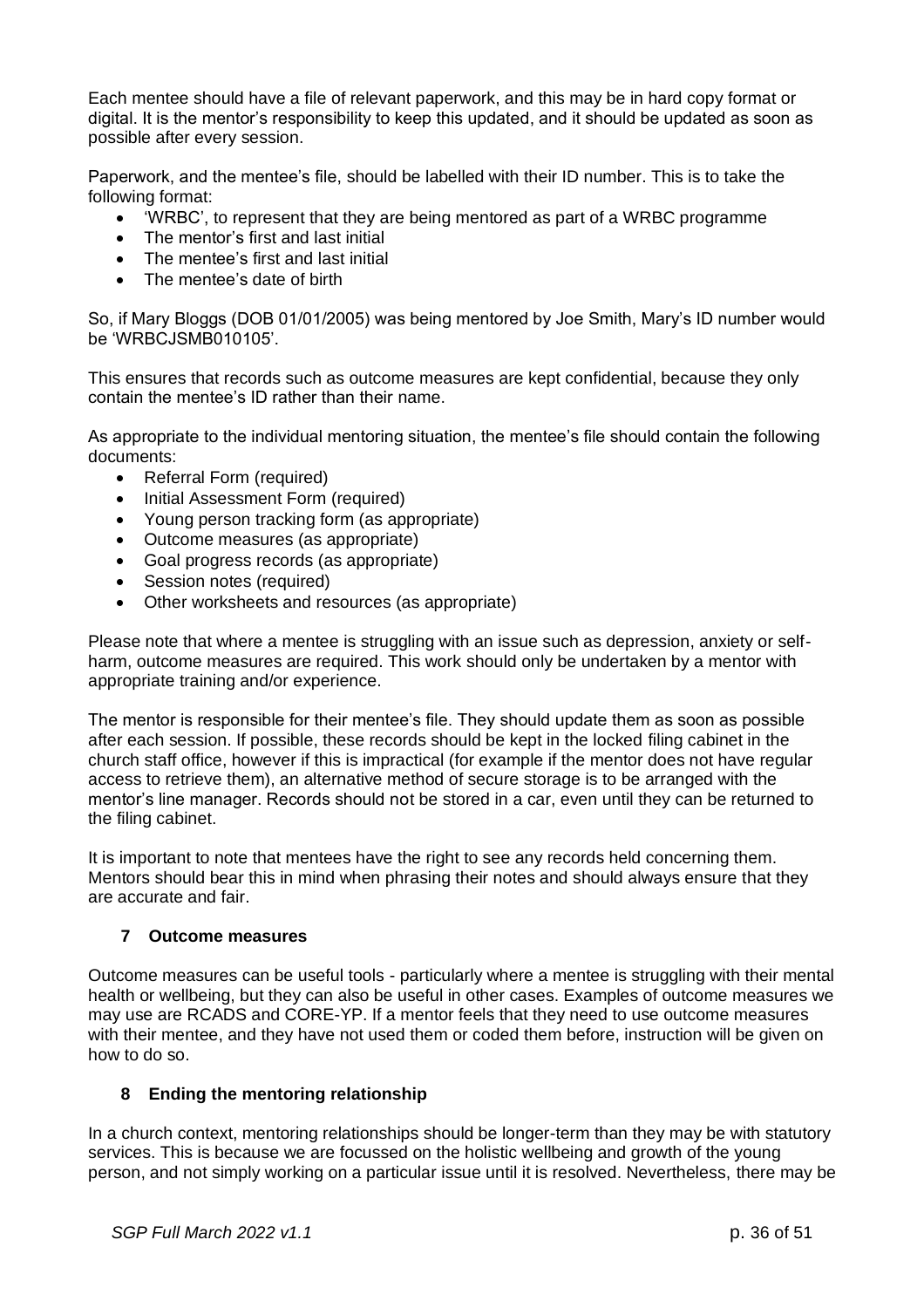some circumstances in which a mentoring relationship needs to end – for example if a young person no longer wishes to be mentored, or mentor or mentee are no longer available.

Where this is the case, the mentoring relationship should end well. Attempts should be made to have a final meeting in which to find closure, invite feedback and offer alternatives.

### **9 Safeguarding issues**

The usual WRBC safeguarding procedures apply. If a young person makes a disclosure or there is any cause for concern, the mentor is required to make a written record and follow the process laid out in the WRBC Safeguarding Policy section 2.1 as soon as possible.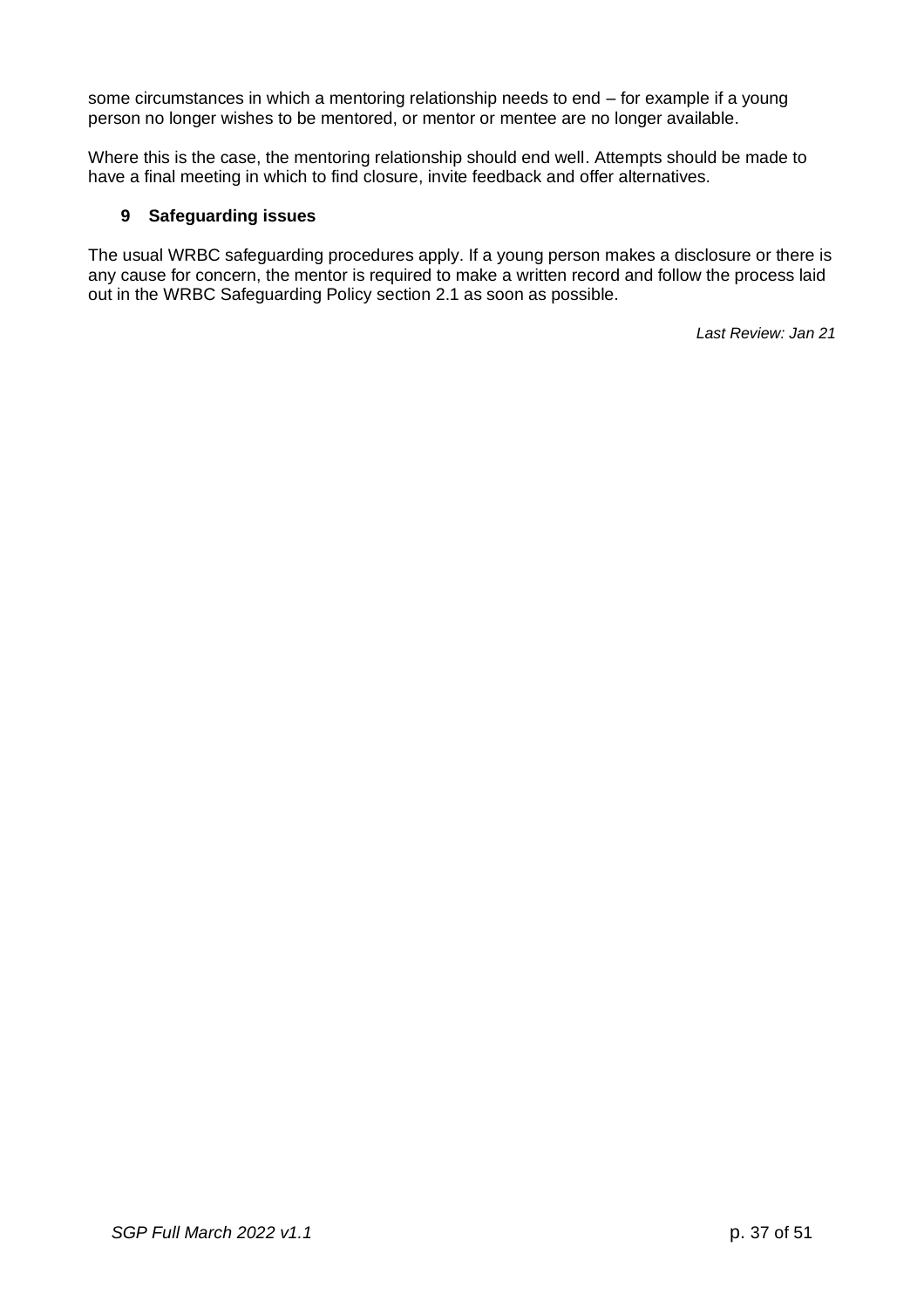### **APPENDIX 6**

### **WRBC Behaviour Policy**

At Walsworth Road Baptist Church, we aim to create a positive environment in which all feel safe, welcome, and included and are encouraged to reach their potential. We recognise that our community is made up of individuals with different characters, and that many have additional needs or influences which may impact on their behaviour. We also recognise that children and young people are still learning about appropriate behaviour, and that mistakes are often made without the intention to harm or upset others. We seek to manage behaviour in a positive manner.

This policy sets out our values relating to behaviour, and the way in which we will respond to both positive and negative behaviour, so that we can respond consistently.

### **1 Values**

- We celebrate positive behaviour and achievement and recognise that it may look different for different individuals.
- We believe that all in our groups, including workers and children/young people, have the right to participate in WRBC activities without fear and to be treated with respect.
- We believe that all in our groups, including workers and children/young people, have the responsibility to treat others with respect.
- We recognise that workers' behaviour influences young people and believe that expectations applied to children and young people should be modelled in the behaviour of workers. This includes apologising for mistakes and demonstrating how to manage disagreements well.
- We aim to use positive strategies to deal with disruptive behaviour.
- We will support workers to manage behaviour through advice, support and training.
- We recognise that in extreme cases, sanctions such as exclusion may be necessary – but we will only use these when all other options have been tried, or when an individual's participation poses a risk to the wellbeing of others.

### **2 Code of conduct**

Our Code of Conduct, for children, adults and those working with them is available on the Church Website.

### **3 Positive behaviour**

We will celebrate positive behaviour and achievement, and we recognise that this may look different for different individuals because of varying abilities, influences and additional needs. We will also model the behaviour we wish to see. We will let parents and carers know about positive behaviour and achievements during our activities.

### **4 Addressing negative behaviour**

Where negative behaviour occurs in our groups, we will initially seek to speak to the individual about their behaviour. In doing this we will: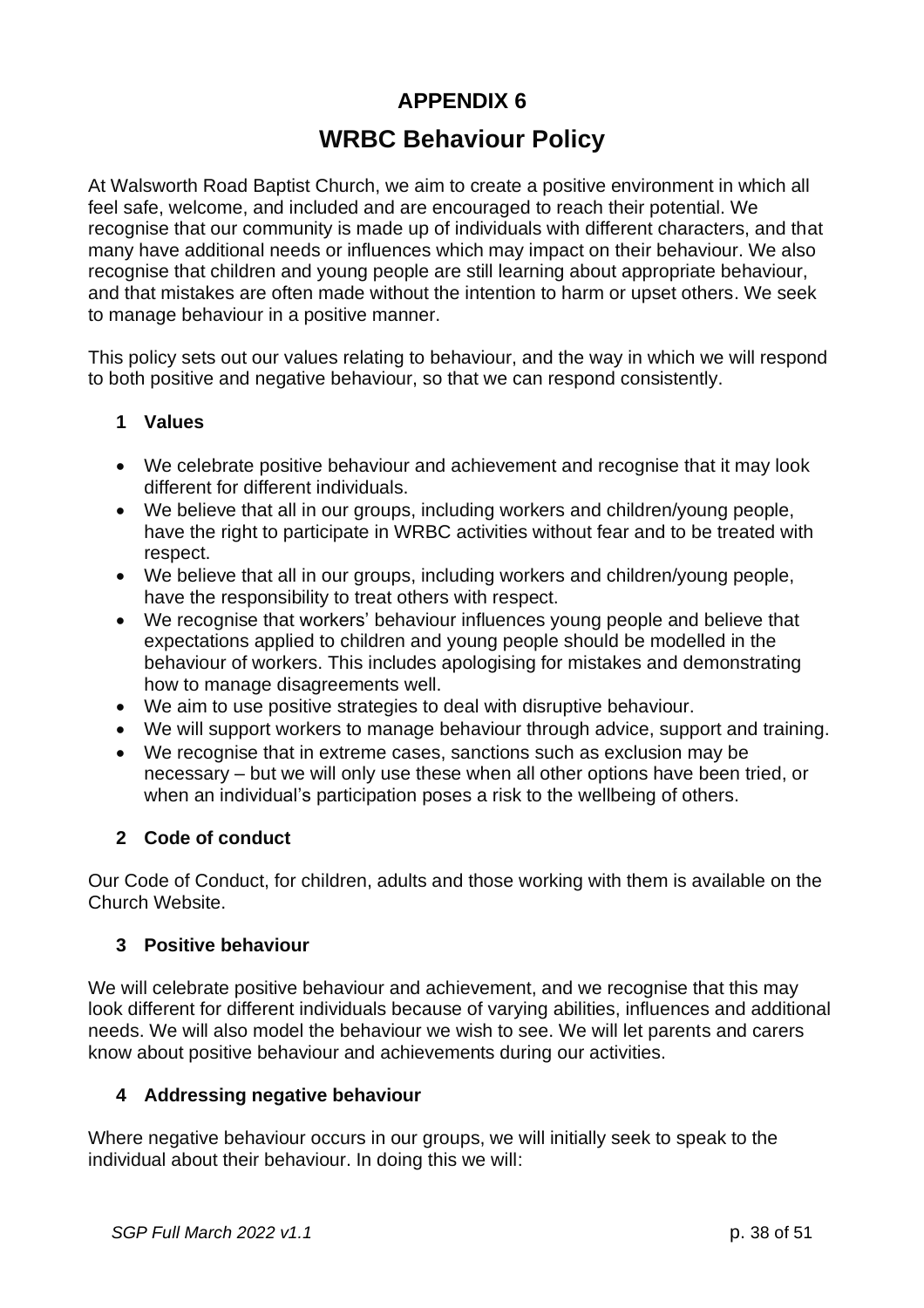- Aim to speak to the individual quietly or away from others and avoid embarrassing them or 'making an example' of them.
- Speak calmly and politely, treating them with respect.
- Explain which behaviour we are addressing, because we recognise that they are still learning and may not have realised that they were acting inappropriately. For example, asking them to 'please stop throwing that' rather than just 'stop it'.
- Explain the natural consequences of their behaviour, or why you don't want them to do it - for example that they could break something/hurt someone/what they are saying is disrespectful etc.
- Recognise and celebrate signs that they have listened to what we said or improved their behaviour.

If this is not effective and/or their behaviour is more serious, we may use other sanctions including:

- Speaking to parents about their child's negative behaviour.
- Speaking to a more senior person within the group (Co-ordinator, staff, Deacon etc.) for advice, or to ask them to handle the situation.
- Loss of privileges, or removal from a particular activity in which they are not participating appropriately.
- Payment for deliberate damage to property or equipment.

This will be recorded in writing and given to the appropriate Group Co-ordinator (depending on the group concerned). If appropriate, they may share this report with the Deacons.

If behaviour is very serious (for example law breaking, risking the safety of others, vandalism) we may consider a temporary or permanent ban. This will be carried out by the appropriate Group Co-ordinator. Both the individual's parents and the Deacons will be informed in writing.

*Last Review: Feb 21*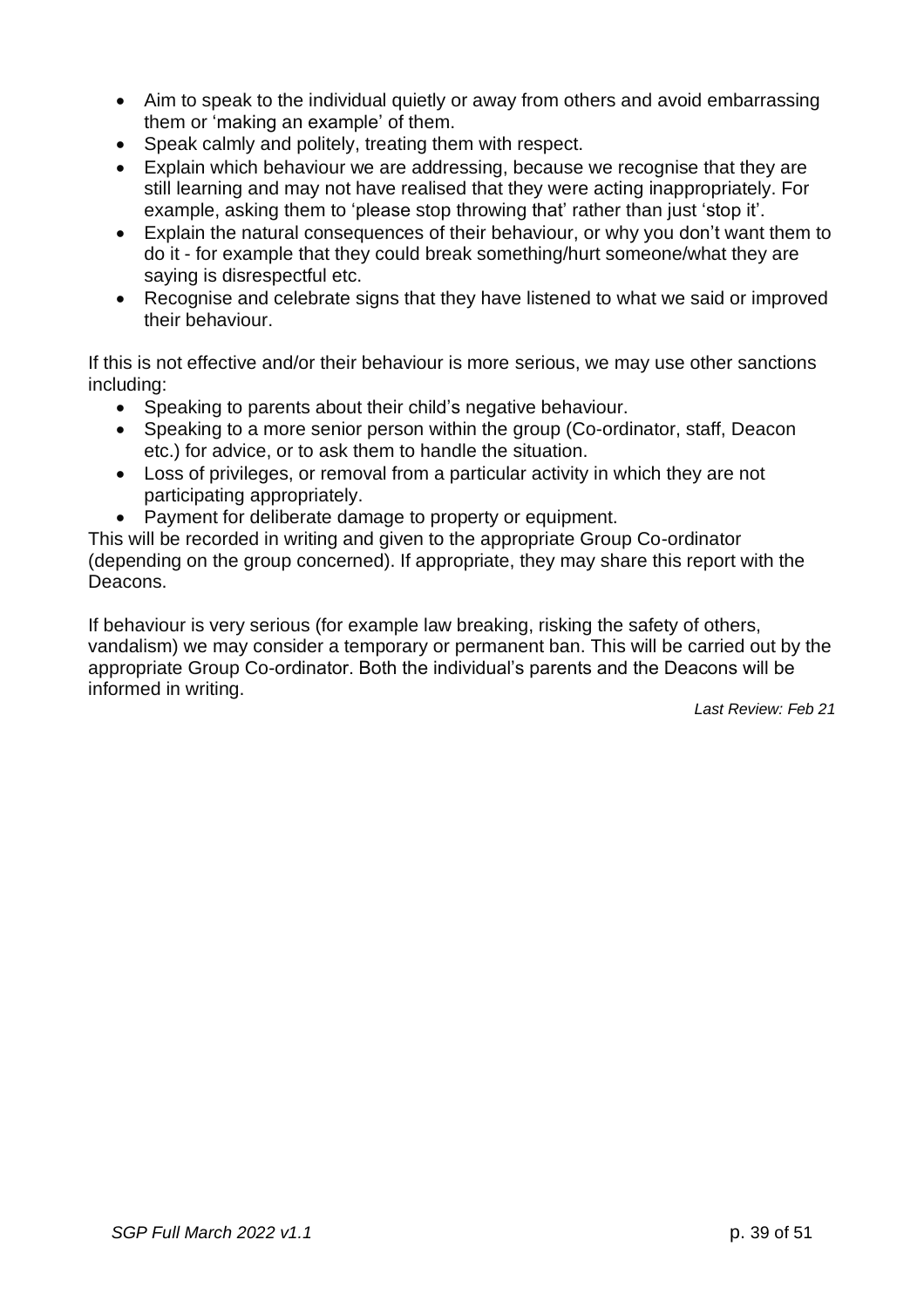### **APPENDIX 7**

## **Social Media and Electronic**

### **Communications Policy**

At Walsworth Road Baptist Church (WRBC), we recognise that technology provides us with many ways to communicate and engage with others. Social media and electronic communications provide us with many new opportunities and, when used well, can be a very helpful tool in the work of the church. However, like most things, there are risks involved with using these tools without fully understanding them and putting boundaries in place.

We seek to ensure that our communications are open and transparent and reflect the values of our church. We also aim to build links with others in our community and other churches around us by engaging actively with their social media presence.

The purpose of this policy is to set out how we will use social media and electronic communications in a safe and effective way.

For the purposes of this policy, we define social media as the use of platforms, apps and websites which enable individuals to share content and to network. We define electronic communications as the use of electronic devices to communicate. This includes social media but also other methods such as texts, calls and emails, and online conferencing platforms such as, but not limited to, Zoom.

### **1 Conduct on social media and electronic communications**

Anyone who holds any role in our church is a representative of WRBC and their actions reflect on us as an organisation. As such, the following guidance applies to anyone who uses our social media profiles:

- Check privacy policies on all social media platforms you use, so that you know who can access the material you post. Be aware that these do change frequently.
- Check privacy settings it is advisable to set them to 'private' unless you wish your content to be shared publicly.
- Don't share copyrighted material. This includes pictures found on websites such as Google Images and other media, which is available online, unless you have checked that you may share it without a license. Don't assume that, just because it is easily available, it must be free to share. Websites are available which offer royalty-free alternatives.
- Conduct yourself online in the same way that you would in person and treat others as you would wish to be treated. If you would not be prepared to say something loudly in public, or say it directly to another person, then you should not post it online.
- Don't provide personal details, such as posting your phone number so that others can contact you.
- Only share photos that you would be happy for anyone to see. This includes on closed platforms such as WhatsApp or closed Facebook groups, because of the terms of their privacy policies.
- Assume that everything you post is permanent. Even if you remove a post, or it is time limited (such as on Snapchat, or Instagram Stories), you don't know who else has shared, screenshotted or recorded it.
- Do not 'friend' or 'follow' young people on your personal profiles, unless you have a legitimate link outside the work of WRBC (for example if they are part of your family). Never 'friend' or 'follow' a young person linked to WRBC. If they send you a request, you can explain to them why you are unable to accept their request. This important safeguarding principle ensures that all communications are open and transparent and protects both of you.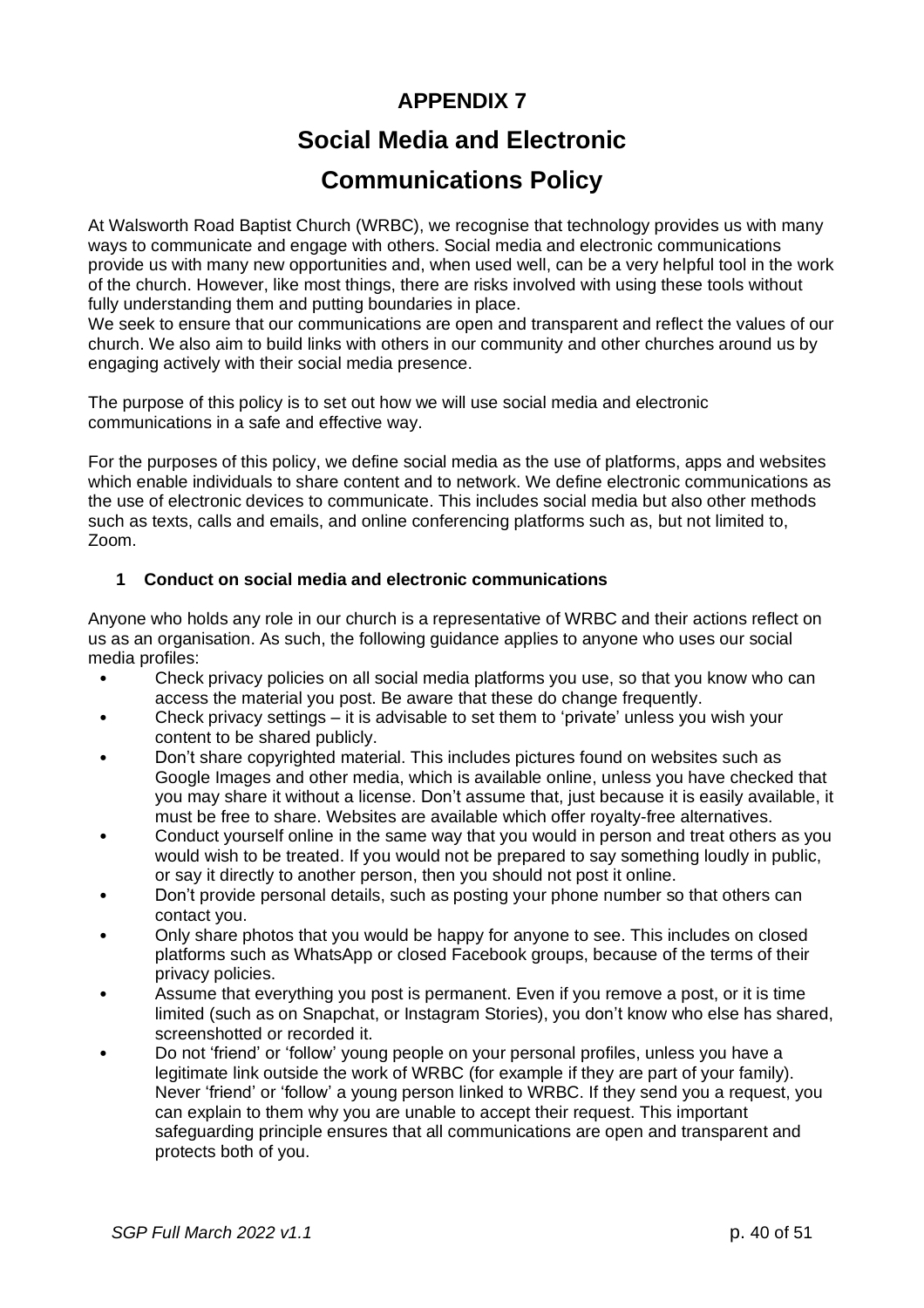- Do not use your personal profiles for WRBC business. You are encouraged to follow and engage with WRBC posts but communication, advertisement etc. relating to our work should take place on a church account.
- Not all who hold roles within WRBC are required to use our social media profiles.

### **2 WRBC accounts**

WRBC has a number of social media accounts, as well as other electronic communications such as email accounts, Mailchimp and phones. Those with access to or responsibility for these should observe the following guidance when setting them up or using them. This applies to all church accounts including youth accounts, or those set up for particular church projects.

- WRBC accounts should reflect the ethos of our church. This means that content posted or engaged with on these pages should be in line with our values. We will not post, or tolerate, offensive or discriminatory content on our profiles.
- Where possible (such as on Facebook Pages and Groups), we will post a code of conduct for those engaging with our profiles. These should outline appropriate behaviour, for example avoiding harmful or discriminatory content.
- WRBC pages and profiles will have at least two (preferably three) admins. Where this is not possible, the password should be shared with at least two (preferably three) people. This should include someone in leadership, for example the Minister, a Deacon, a member of staff or a group co-ordinator.
- Platforms differ in the way that content is shared and the demographic they tend to reach. This should be taken into account when opening a new account, so that we are using the most appropriate platforms. Pages and groups should be set to 'closed' (meaning that new group members must be approved by an admin) unless there is a reason for them to be open, and details such as times and places of events should not be shared on open pages.
- Accounts should not be started in the name of WRBC without the approval of the Minister or Deacons.
- WRBC accounts should be used regularly in order to maintain our online presence social media platforms use algorithms to decide which content to push to a wider audience. Accounts which are seen to be inactive or unpopular will not reach a wide audience.
- Activity on WRBC accounts, profiles and pages will be monitored. We should draw a line so that we neither censor, nor take a permissive attitude to harmful content. In monitoring our accounts, we will:
	- o Allow respectful debate and disagreement, for example comments disagreeing with a post.
	- o Screenshot and remove inappropriate posts from those associated with our church. This might include discriminatory or offensive material, images which are inappropriate, or we do not have consent to share, or content which is irrelevant and inappropriate for the context in which it is posted. We will then contact the individual to explain why we had to remove it. Deacons should be informed and receive the screenshots.
	- $\circ$  Screenshot and remove inappropriate or unhelpful content from people we do not know, including 'trolling'. Deacons should be informed and receive the screenshots. It may also be appropriate to report this content on the platform.

### **3 Communicating with young people online**

Parents should remain our primary point of contact.

We will obtain parental permission before contacting young people directly through social media or electronic communications. For some groups, this may be included on annual registration forms.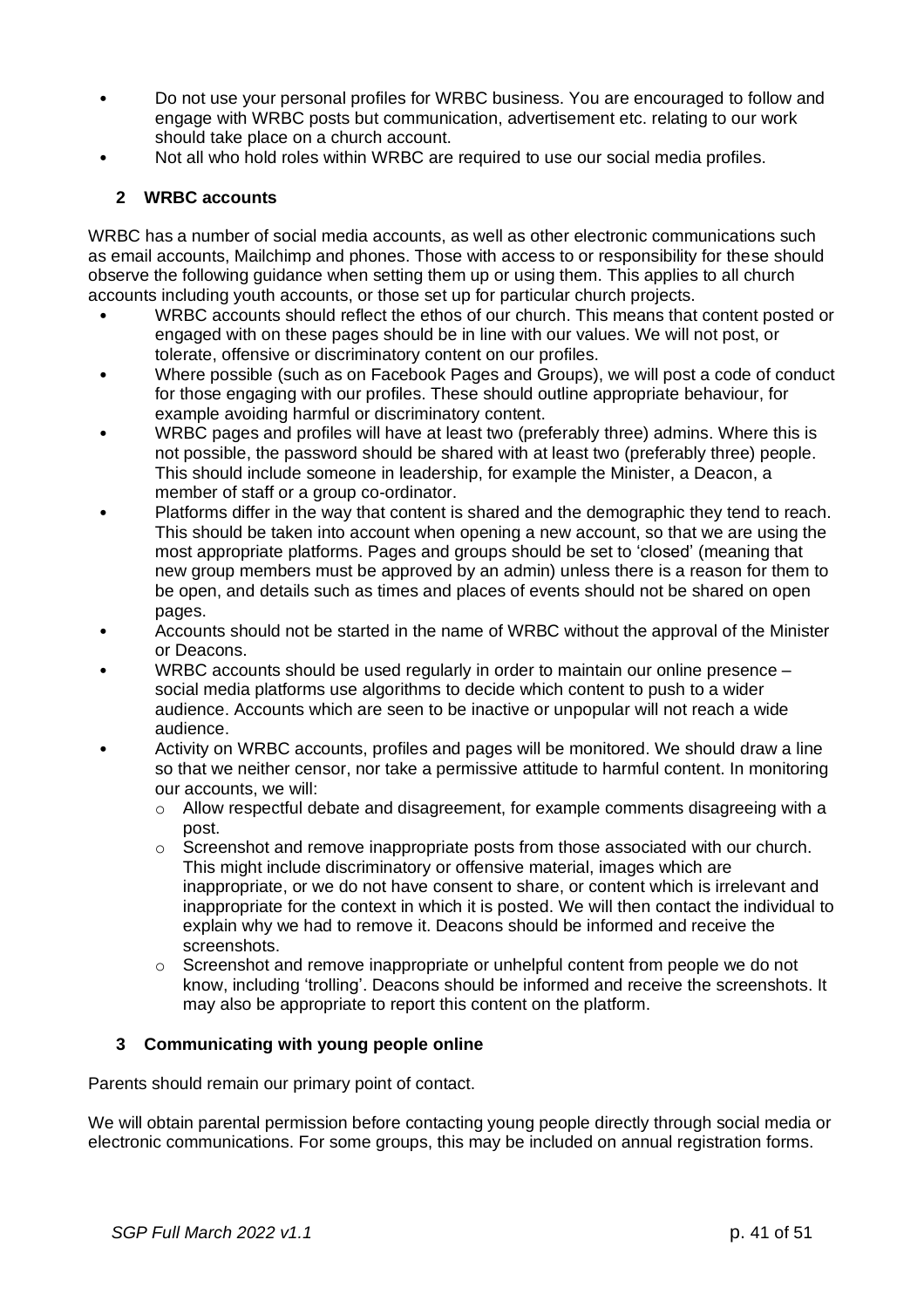We encourage parents and young people to have a good awareness of e-safety. We therefore will not communicate with young people on platforms for which they do not meet the minimum age restriction.

Messages should be sent in group format with more than one leader in the group. We will explain the reasons for this to young people.

Emails directly to young people should be 'CCed' to another leader.

We will not post times and places of youth events (whether the event is online or in person) to social media, except in a secure closed group. We also will not use keywords such as 'Zoom', to avoid our meetings being targeted.

We will not communicate with young people during school hours (in term time), or between 9pm and 8am. If young people initiate contact during these hours, unless they are at risk, we will wait to respond at a more appropriate time.

We will follow the WRBC Safeguarding and Photo and Video Policies in the same ways online that we would in person. This includes getting consent from the young person and their parent before sharing images, not posting personal details, and responding appropriately to concerns and disclosures.

We will consider the privacy policies of platforms before we begin using them in our youth ministry, as well as other concerns such as location tracking and permanence of posts. When in doubt, seek advice before using the platform - or choose a different platform.

We will only store and use young people's mobile phone numbers and email addresses with parental permission, and for as long as they are part of our groups. If a young person has a worker's mobile number, this should only be used in relation to the work of WRBC. It is perfectly acceptable to contact a young person (with their and their parents' permission) for example to check in with them, or to wish them well for their exams etc. However, if this turns into conversation, plans should be made to meet up to continue the conversation. This meeting should follow the measures laid out in Working with Young People section 1.2.

If in doubt, or if a conversation takes place which does not follow these guidelines (for example if contacted directly on social media by a young person), save or screenshot the conversation and make the group co-ordinator or a member of the safeguarding team aware of it.

### **4 Use of the internet and devices during youth sessions**

We use media during our children's and youth sessions. We also acknowledge that many children and young people have their own devices and will bring them to our activities. We will observe the following when young people are using the internet and devices during our sessions:

- We will ensure that games, videos and other content are appropriate to the group, including checking age restrictions.
- Where children and young people are using the internet, they will be supervised to ensure that the content they are accessing is appropriate.
- Parental controls will be applied to devices owned or provided by WRBC, where this is appropriate and possible.
- Young people will be asked to seek permission before photographing or recording others.
- Nothing will be posted online without the permission of the leaders present.
- The group will be informed of the parameters of the activity for which they are being given access to devices or to the internet. This includes explaining what they are being asked to do, appropriate use, and what to do if they find something which worries them.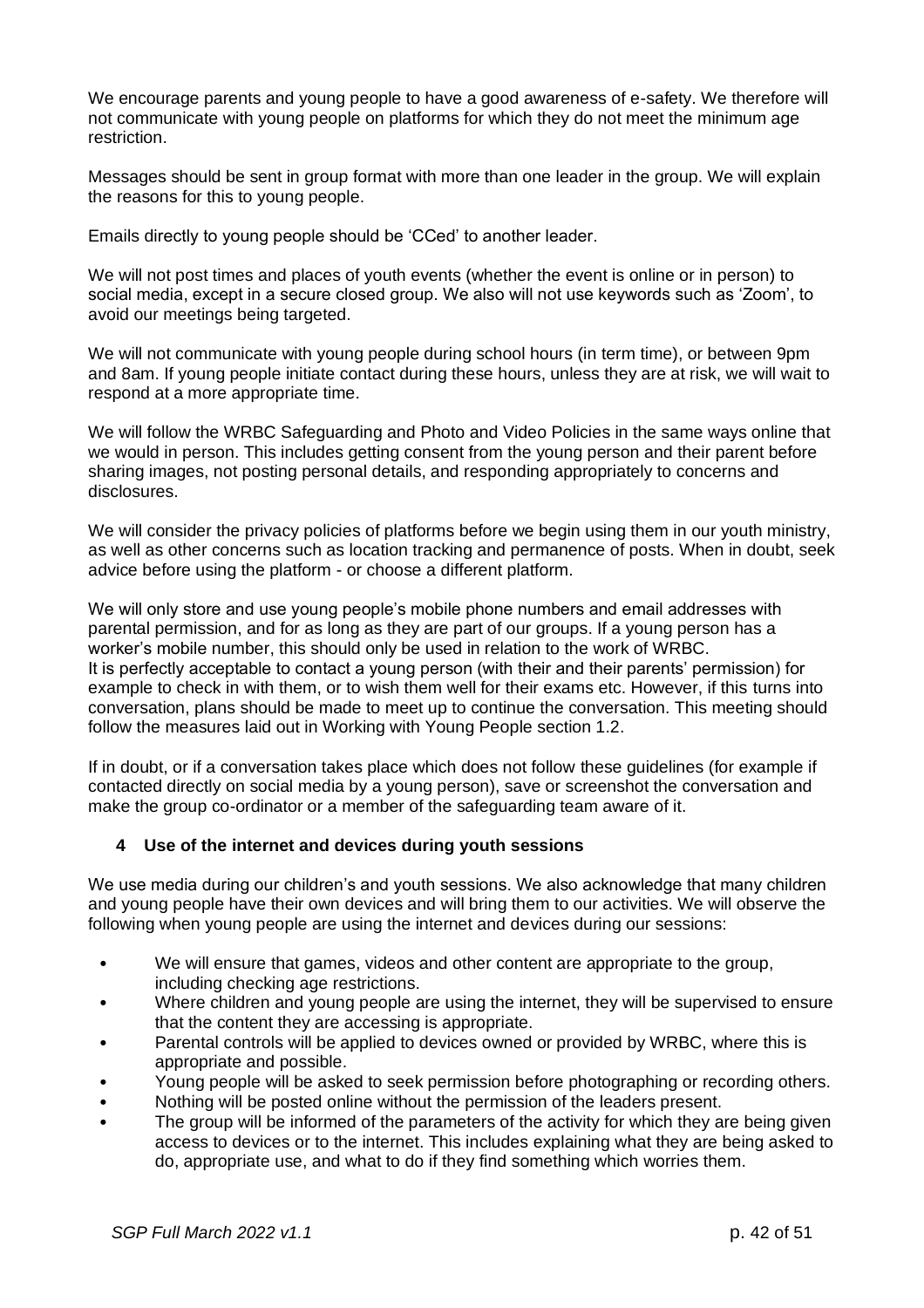• If young people's own phones and devices are likely to be a distraction then they may be collected by leaders, stored safely and returned at the end of the session. Ideally this should be applied to the whole group, rather than a sanction for one individual.

On children's and youth outings and residentials:

- The group leader should remain the primary point of contact for parents. This is so that they know what is happening and avoids, for example, a homesick child calling parents to be collected without the knowledge of the leader.
- If young people bring their phones, they should not be a distraction either from the activity or from awareness of safety (for example listening to instructions or when crossing the road). If they are causing a distraction, they should be collected in and returned at an appropriate time.
- On residentials, young people should be given specified times in which they may use their phones to contact home. This is to avoid homesickness or disturbing others. At other times, if they need to contact home, they should speak to leaders first. This should be explained to young people and their parents before the event.
- Leaders should model appropriate phone use during sessions, for example putting them away unless necessary to contact someone or look something up.

### **5 Online meetings and sessions**

It is becoming increasingly common for our church services, meetings and group sessions to take place online. The risks of online sessions differ to in-person events, but we must still think carefully about how to safeguard those with whom we work. It is an unfortunate fact of online platforms that there are individuals who will seek to enter and disrupt meetings, for example by 'Zoom bombing', and many churches have been targeted in the past.

All participants in an online meeting, whether leaders or attendees, should agree to the shared code of conduct below. This helps to keep everyone safe and prevents anyone seeing or hearing anything which is inappropriate or makes them uncomfortable.

When planning an online session, you should:

- Obtain parental consent for any children or young people joining in the meeting, unless they are attending as part of their family (for example for eChurch).
- Appoint a co-host who can help to ensure that only the intended participants have access to the meeting, can monitor conduct, and can watch the chat to see that nothing inappropriate or hurtful is said.
- In larger meetings, where participants fill more than one screen, consider appointing 'watchers' who can monitor a screen each.
- Share codes only with the intended participants, and never post them publicly on the website.
- Ask that participants join the meeting from a communal area of their home, for example the lounge or dining room, rather than a bedroom. Where this is not possible, ask that they choose a neutral background or blur it. This might mean that they sit in front of a plain wall or bookcase, rather than their bed.
- Ask that parents of under 18s stay close enough to the computer that they can see/hear what is happening in the meeting.
- Ask that the whole household use appropriate language when within microphone range of the connected device.
- Ask that the whole household is fully and appropriately dressed if there is any chance that they will appear in the background.

When we hold online meetings, we get a glimpse into the homes of the participants which we would not ordinarily see. We must be mindful that this is not always easy for our attendees. It may be that there are competing obligations within the household, including other household members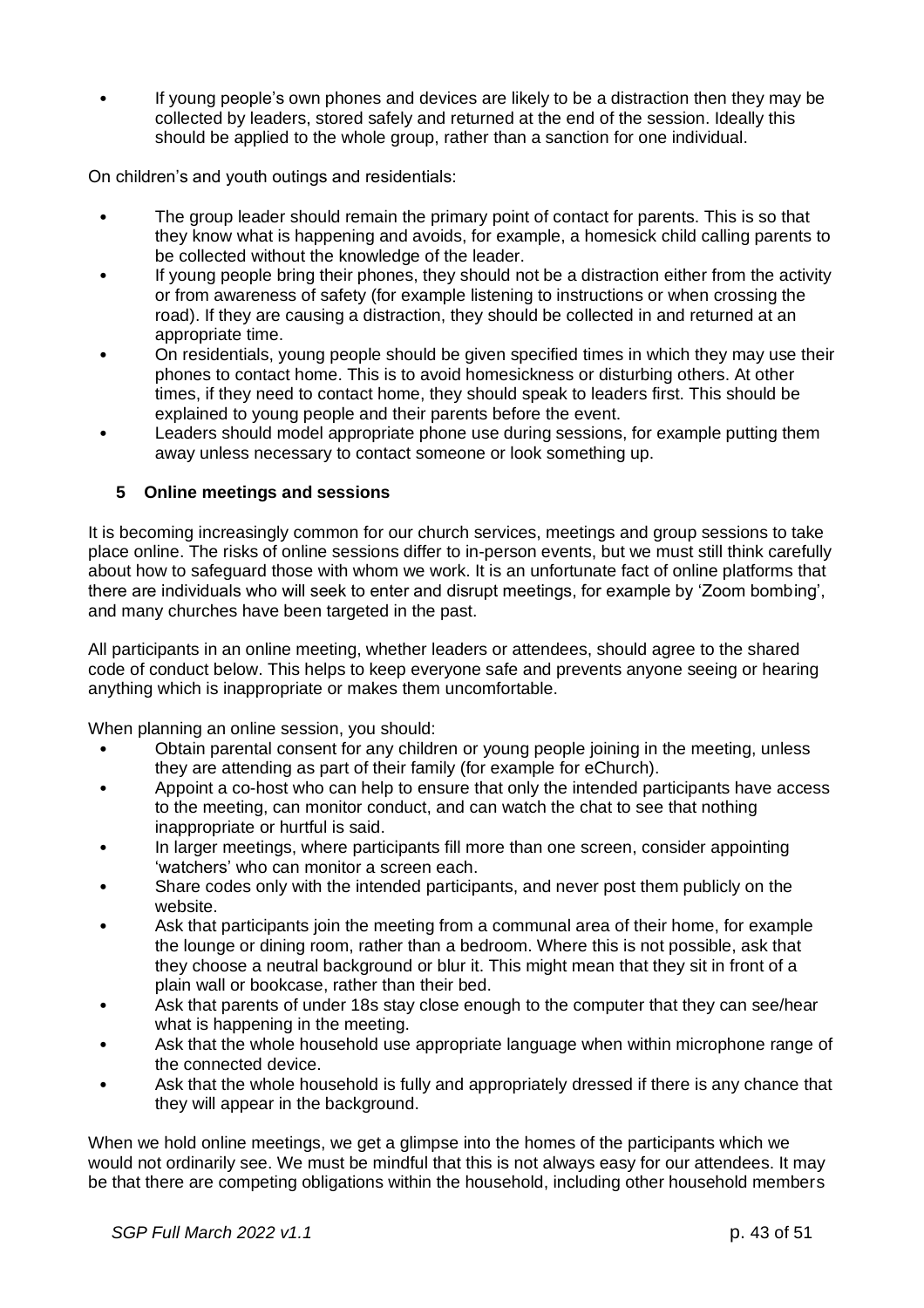trying to take part in other online meetings. Online meetings may risk exposing elements of participants' living situation to a wider audience, including abuse and poverty. We therefore may need to show flexibility when planning our meetings and understand that it is not always appropriate to insist that participants turn cameras on.

Being on camera can cause increased anxiety, and some will find being on camera tiring. Where breakout groups are used during meetings or services, leaders & workers should be aware that not all may wish to participate. If cameras are turned off and the participant is muted in a breakout room, it should be supposed that the person does not wish to converse.

WRBC group leaders (including Deacons) & workers should be trained in how to use of the chat facility to allow adults and children or young people to contribute to a discussion if they wish whilst their camera is off, and they are on mute.

Should you see or hear something which causes you concern for an individual's wellbeing, you must follow the process laid out in the WRBC Safeguarding Policy section 2.1.

*Last Review: Dec 21*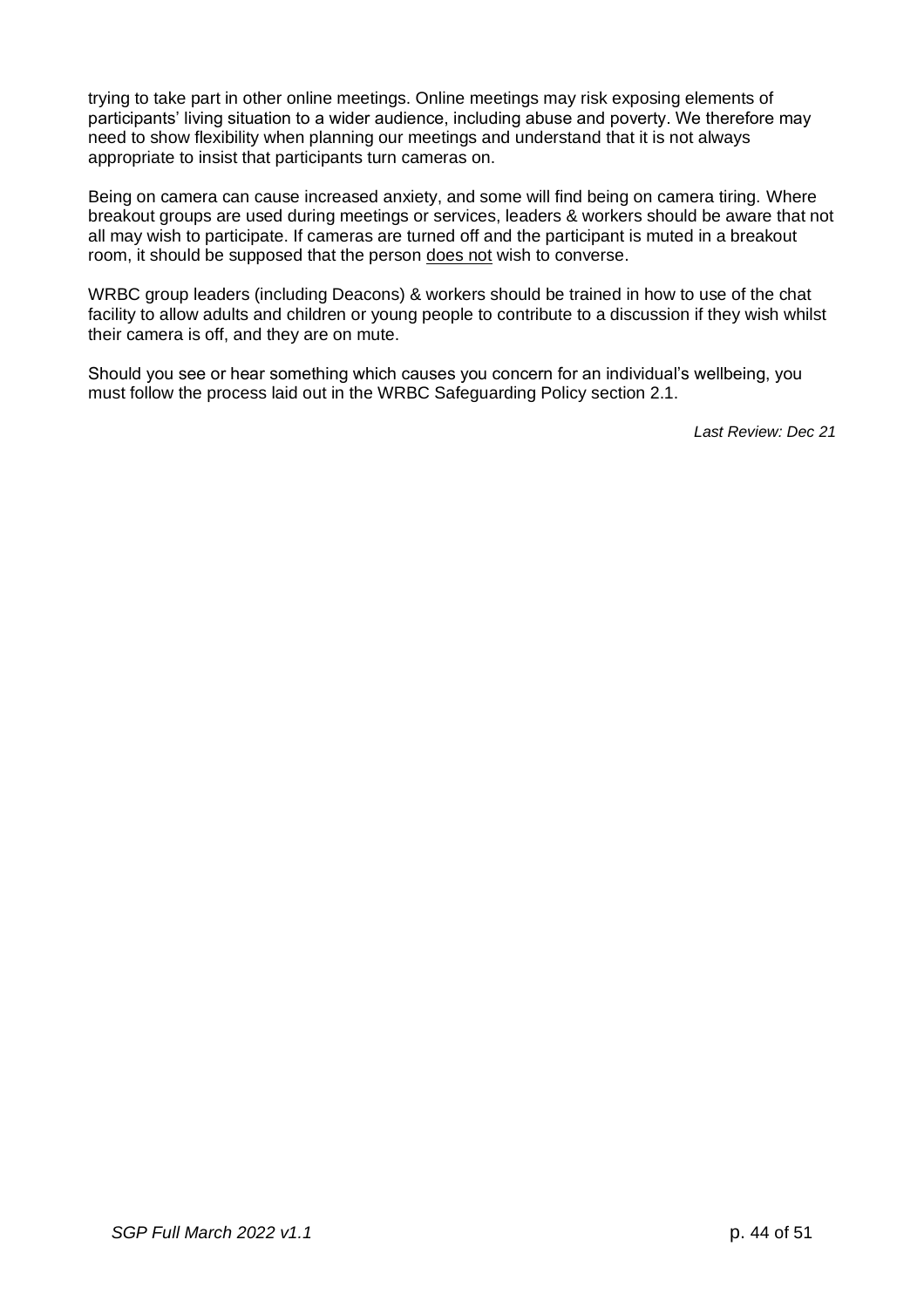### **APPENDIX 8**

### **WRBC Photo and Video Policy**

At Walsworth Road Baptist Church we are a community, and photographs and videos are an important way of recording our shared history. Nevertheless, we acknowledge that there are valid reasons why an individual may not wish to be included in photographs or may even be put at risk when those photographs are shared. We also recognise that, in some cases, photographs are personal data under GDPR 2018 regulations and as such must be stored and used appropriately.

This policy outlines how we will take and use photographs and video at WRBC, so that all in our community are safeguarded.

This policy covers both photographs and video using the same measures – so where only photographs are mentioned, video is also implied.

Where 'external purposes' are mentioned, this refers to use of images where they are available online or to those outside our community at WRBC. This may include our website, social media, the media, and printed publications. Parent (for example parental consent) refers to a person over 18 with parental responsibility for the child or young person in question.

### **1 General principles**

Whilst it is natural to try to include our whole community in our photos of church events, everyone should have the right to choose not to be photographed. For some people this is for significant safeguarding reasons, for example looked-after children or those escaping domestic violence may be endangered if a shared photograph reveals their location to their abuser. For others, it may simply be a preference – or they may not wish to disclose their reasons.

When we take photographs or video, we will inform attendees of the service/event in advance. This may be during notices, as part of the advertisement or registration for the event, or with signs at the service/event. We will make attendees aware of the purpose for which we are taking photographs, and what to do if they do not wish to be included.

### **2 Conditions of use of photos and videos**

- 2.1 Where we use photographs for external purposes, we will not include the subject' name or personal details in, or with, the image. Names should also be removed from file names and alt tags when uploading photos online, as these may be accessible to users of these sites.
- 2.2 Where there is a legitimate reason for a name to be included, for example to celebrate the winner of a competition, we will obtain specific written consent from the individual (or their parent if under 18) before it is used.
- 2.3 Where we name a child or young person in text used for external purposes, we will not include a photo of them unless covered under 2.2.
- 2.4 We will not include personal email or postal addresses, or telephone, mobile or fax numbers, with images used for external purposes.
- 2.5 Where we use group photographs, we will use very general labels, such as 'children's day' or 'youth festival'.

We will only use images of children and young people who are suitably dressed, to reduce the risk of those photos or videos being used inappropriately.

### **3 Photographs and video of young people**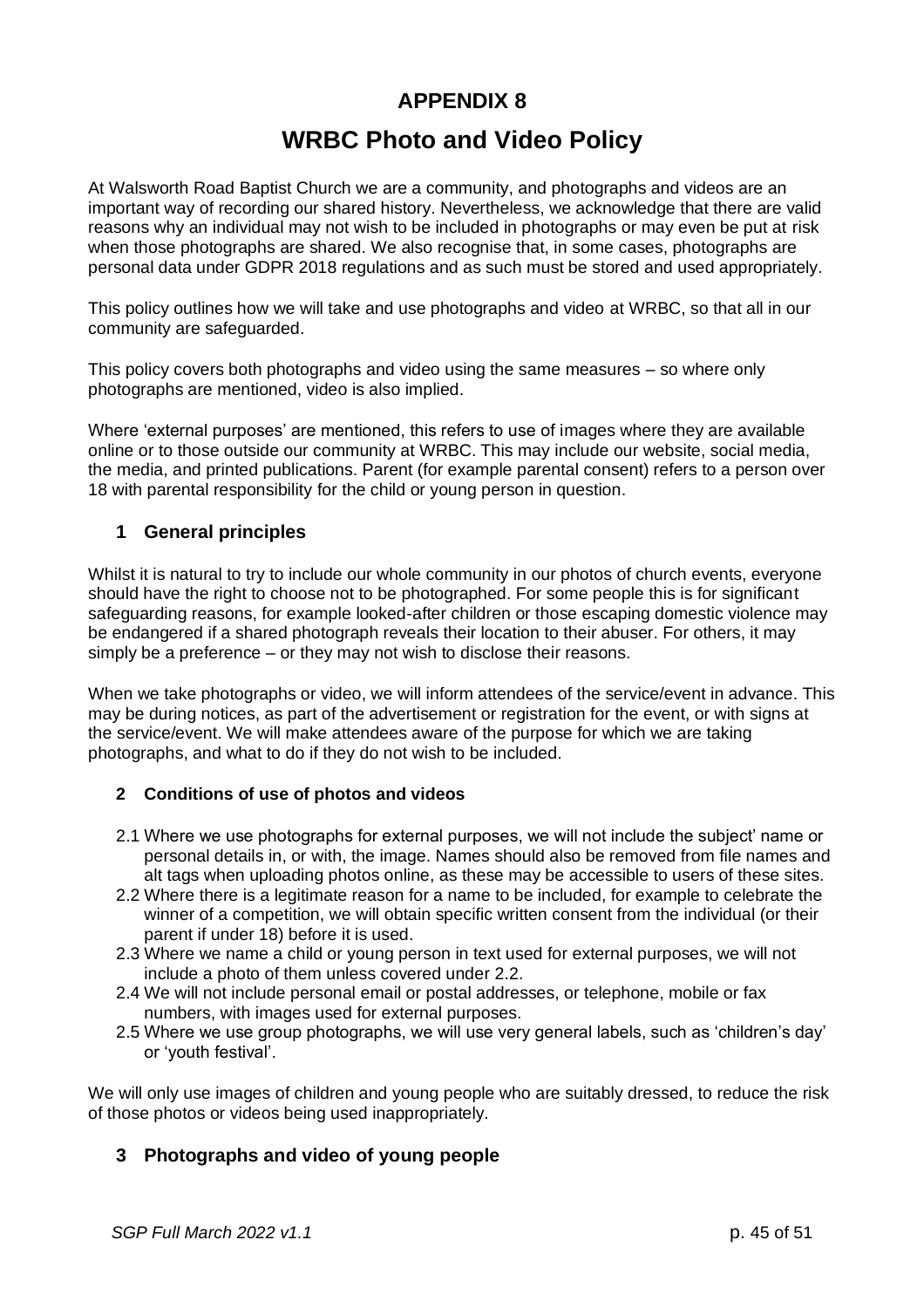To comply with the Data Protection Act 1998 and General Data Protection Regulation 2018, we will obtain parental consent before we photograph or make video recordings of children or young people. Occasionally, we may take photographs of children and young people at events. We may use these images for external purposes.

We will include photo and video consent on every registration and consent form for our groups, events and projects. We will also ask specifically about internal and external purposes, because in many cases families may consent to photos being taken provided that they are not used externally.

Where a parent wishes to change their photo consent, for example to withdraw it once the form has been completed, it is their responsibility to inform us. Where there is doubt (for example where consent is given for an event but in the past it has always been withheld), we will check with the parent before taking photos.

In addition to parental consent, we will respect the right of the child or young person themselves to choose not to be photographed. If a child who has parental photo consent asks not to be photographed, we will not photograph them.

Where our sessions take place in public places, for example attending a large event, the law does not require individuals to seek consent before taking photographs. It may therefore not be possible to prevent photos of individuals being taken by those outside WRBC, regardless of photo consent. This includes the use of those photos in local or national media. In these circumstances we will endeavour to keep those individuals out of photos taken by others, but we cannot guarantee it. We will nevertheless continue to observe photo consent for photos that we ourselves take of the group at such events.

### **4 Photos taken by young people at WRBC events**

Please refer to section 4 of the WRBC Social Media and Electronic Communications Policy (part of the WRBC Safeguarding Policy, which can be found on the church website).

### **5 Photographs and video of adults at risk**

Please refer to section 1.4 of Working with Adults & Adults at Risk document, which can be found on the church website.

### **6 Photographs at large events**

There are some occasions, particularly at large outreach events, where the photographer will not be familiar with every attendee. This will make it difficult for them to exclude individuals who have not given consent for photos to be taken (or who have only given consent for images to be used internally). It may also be difficult to ask individuals to move out of photos without embarrassing them or drawing attention to the fact that they do not give photo consent.

In this case the photographer may take, or be provided with, a reference photo of each individual who does not consent to their photo being used. This reference photo can then be compared with the photos of the event, so that photos which show those individuals can be cropped or deleted to remove them. **All images of those individuals**, including the original reference photo, **must then be removed before the photos can be used**.

This process should be explained to the individual and, if under 18, their parents. They should be reassured that all images of themselves/their child will be removed. Care should still be taken to avoid taking photos of these individuals – however this can be a useful safeguard where this is difficult to ensure.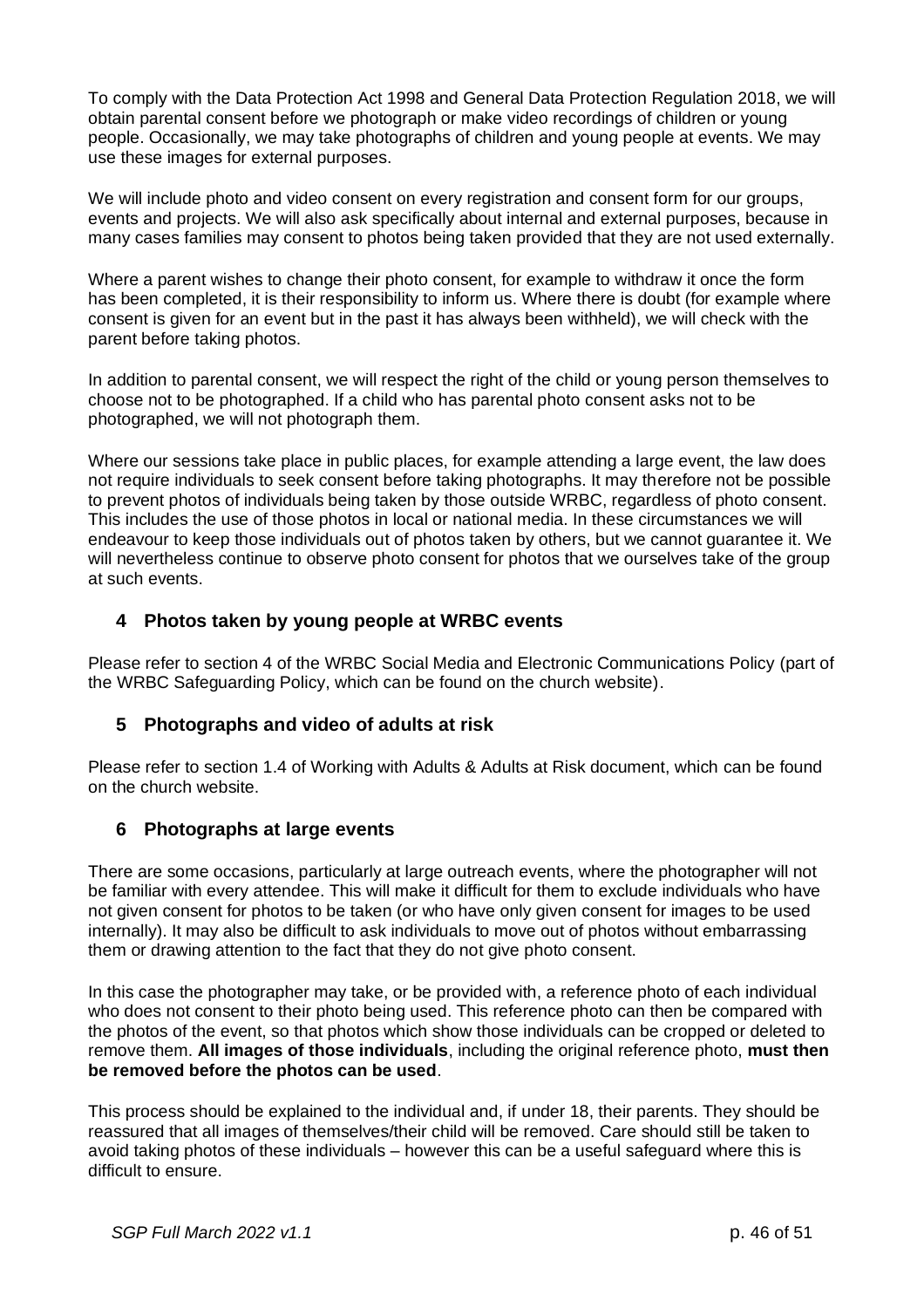Should the individual or their parent be unhappy with these arrangements, an alternative (such as a coloured wristband to indicate no photo consent) should be considered.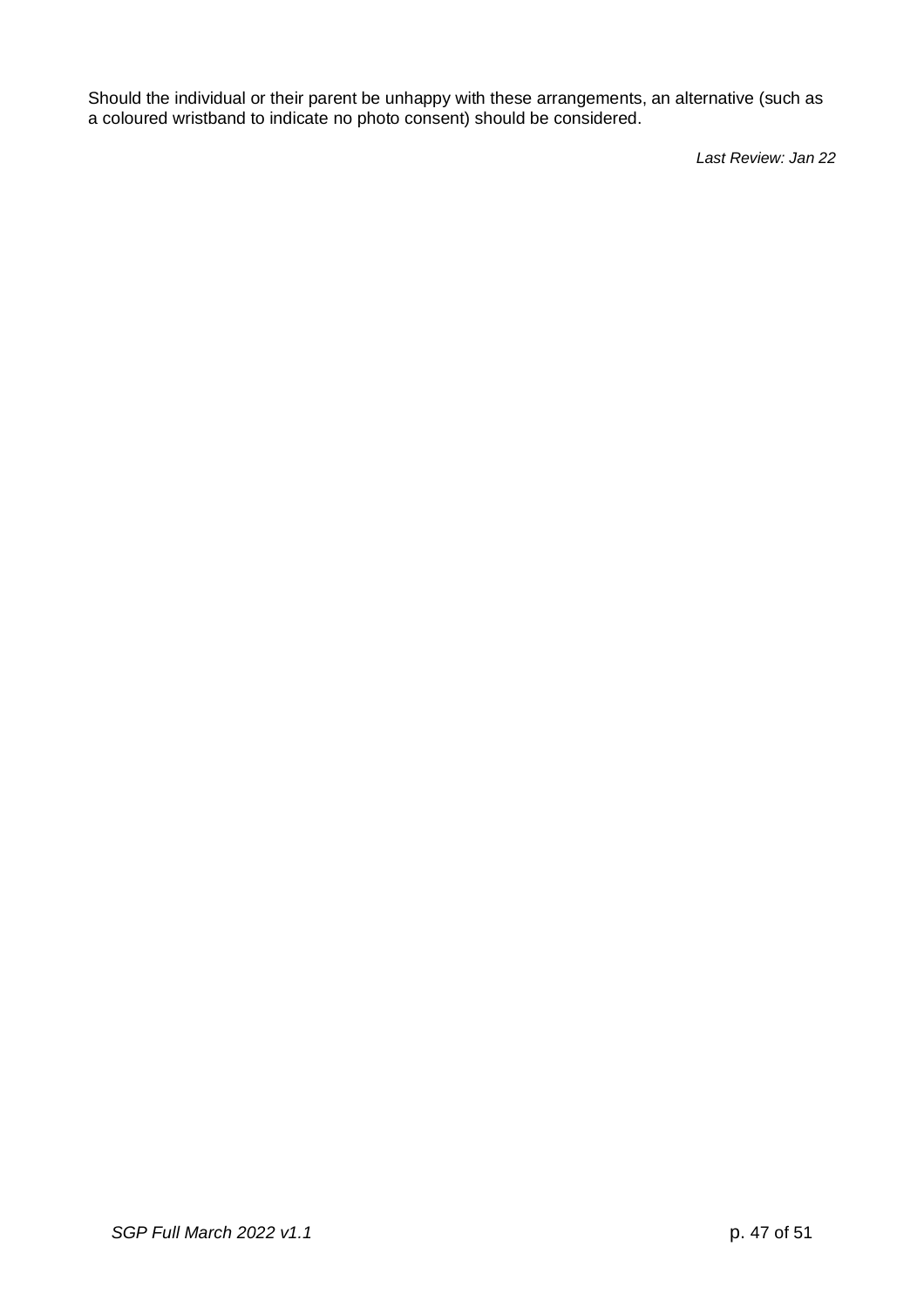### **APPENDIX 9**

### **WRBC Photography Permission Form**

\_\_\_\_\_\_\_\_\_\_\_\_\_\_\_\_\_\_\_\_\_\_\_\_\_\_\_\_\_\_\_\_\_\_\_\_\_\_\_\_\_\_\_\_\_\_\_\_\_\_\_\_\_\_\_\_\_\_\_\_\_\_\_\_\_\_\_\_\_\_\_\_\_\_

\_\_\_\_\_\_\_\_\_\_\_\_\_\_\_\_\_\_\_\_\_\_\_\_\_\_\_\_\_\_\_\_\_\_\_\_\_\_\_\_\_\_\_\_\_\_\_\_\_\_\_\_\_\_\_\_\_\_\_\_\_\_\_\_\_\_\_\_\_\_\_\_\_\_\_

Name of Child:

Church Organisation/ Club child attends:

To comply with the Data Protection Act 1998 and GDPR 2018, permission must be granted by the parent/responsible adult\* before any image/video of your child is taken and used. Please answer questions below, then sign and date the form where shown.

This form is valid for one year from the date of signing / this project only\*\*. Your consent will automatically expire after this time.

To the parent /responsible adult\*

1. May we use your child's image for internal church use? The May we use YES/NO

2. May we use your child's image externally on our website/ social media pages? YES/NO

\_\_\_\_\_\_\_\_\_\_\_\_\_\_\_\_\_\_\_\_\_\_\_\_\_\_\_\_\_\_\_\_\_\_\_\_\_\_\_\_\_\_\_\_\_\_\_\_\_\_\_\_\_\_\_\_\_\_\_\_\_\_\_\_\_\_\_\_\_\_\_\_\_\_\_

\_\_\_\_\_\_\_\_\_\_\_\_\_\_\_\_\_\_\_\_\_\_\_\_\_\_\_\_\_\_\_\_\_\_\_\_\_\_\_\_\_\_\_\_\_\_\_\_\_\_\_\_\_\_\_\_\_\_\_\_\_\_\_\_\_\_\_\_\_\_\_\_\_\_\_

I have read and understood the conditions of use on this form.

Name: (parent/ responsible adult\*)

Signed:

Date:  $/$  /

Parent/responsible adult\* name (Block capitals)

\* A person aged 18 years or above with parental responsibility

\*\* Delete as appropriate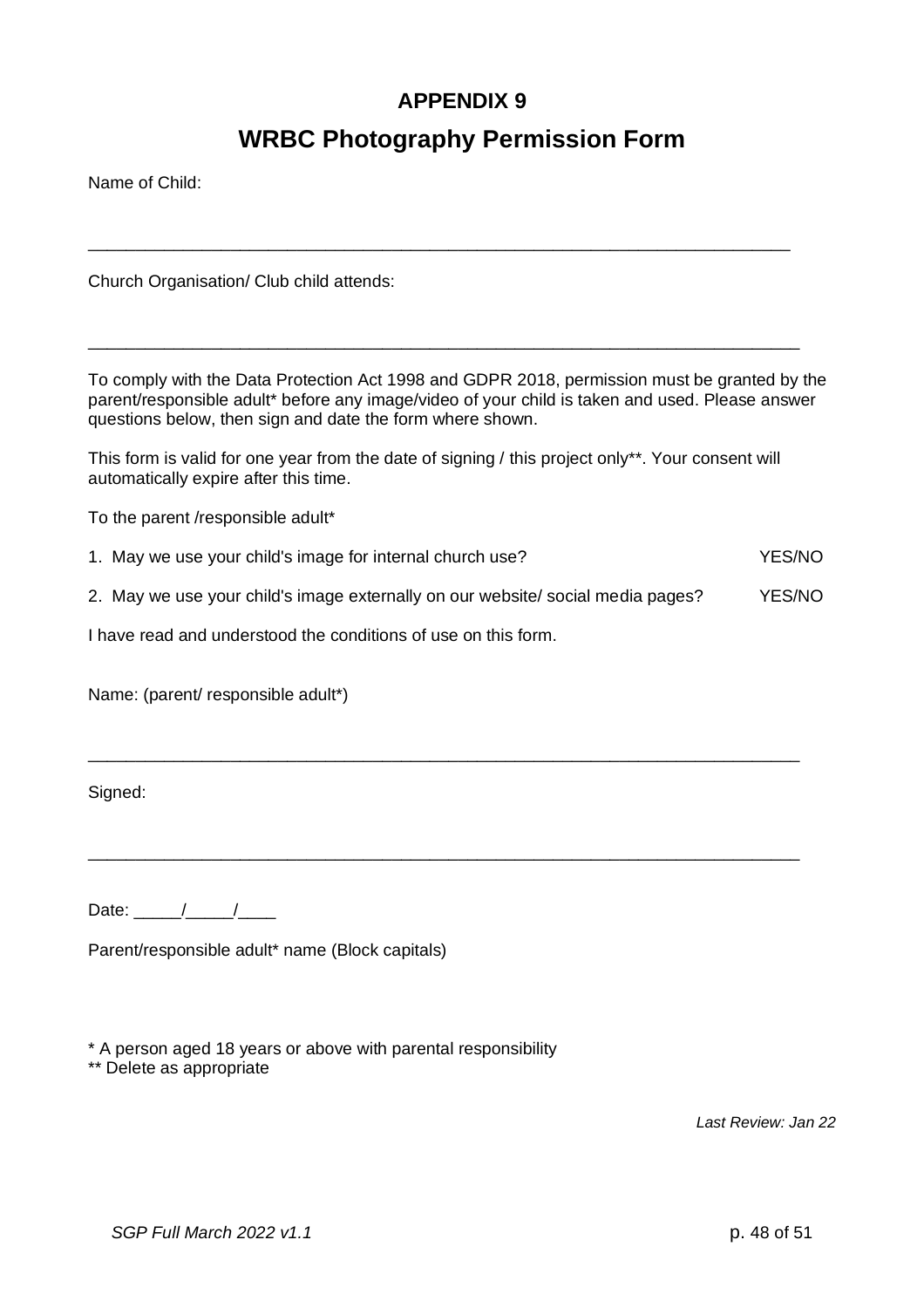### **APPENDIX 10**

### **WRBC Driver Self Declaration Form**

You have offered to transport children and/or adults at risk at WRBC. In accordance with Baptist Union guidelines and our Safeguarding Policy we need you to confirm that your car is fully licensed, that you have comprehensive insurance and that you have not been prosecuted and convicted for any driving offences. All information will be kept in a confidential manner and reviewed on an annual basis.

We understand that if you inform your insurers that you plan to use your car to voluntarily transport children or adults at risk there should be no increase to your insurance premium. However, if your insurer is not informed and you are involved in an accident your insurance may be invalid. Please check with your insurer to confirm this.

Guidelines for all drivers involved in the transportation of children, young people and adults at risk on behalf of the church can be found in section 3 of the Safeguarding Policy.

Please complete the form below and return to your group leader before transporting children or adults at risk.

Thank you for your co-operation.

| <b>WRBC Driver Self Declaration Form</b> | . 10000 |
|------------------------------------------|---------|
| Name:                                    |         |

- I confirm I hold a clean and current driving licence and have not been prosecuted for any driving offences.
- I confirm that my vehicle is fully licensed and road worthy.
- I confirm I have notified my car insurers that I will use my car to transport children and/or adults at risk for WRBC.

Signature: Date: Date: Date: Date: Date: Date: Date: Date: Date: Date: Date: Date: Date: Date: Date: Date: Date: Date: Date: Date: Date: Date: Date: Date: Date: Date: Date: Date: Date: Date: Date: Date: Date: Date: Date: D

**APPENDIX 11**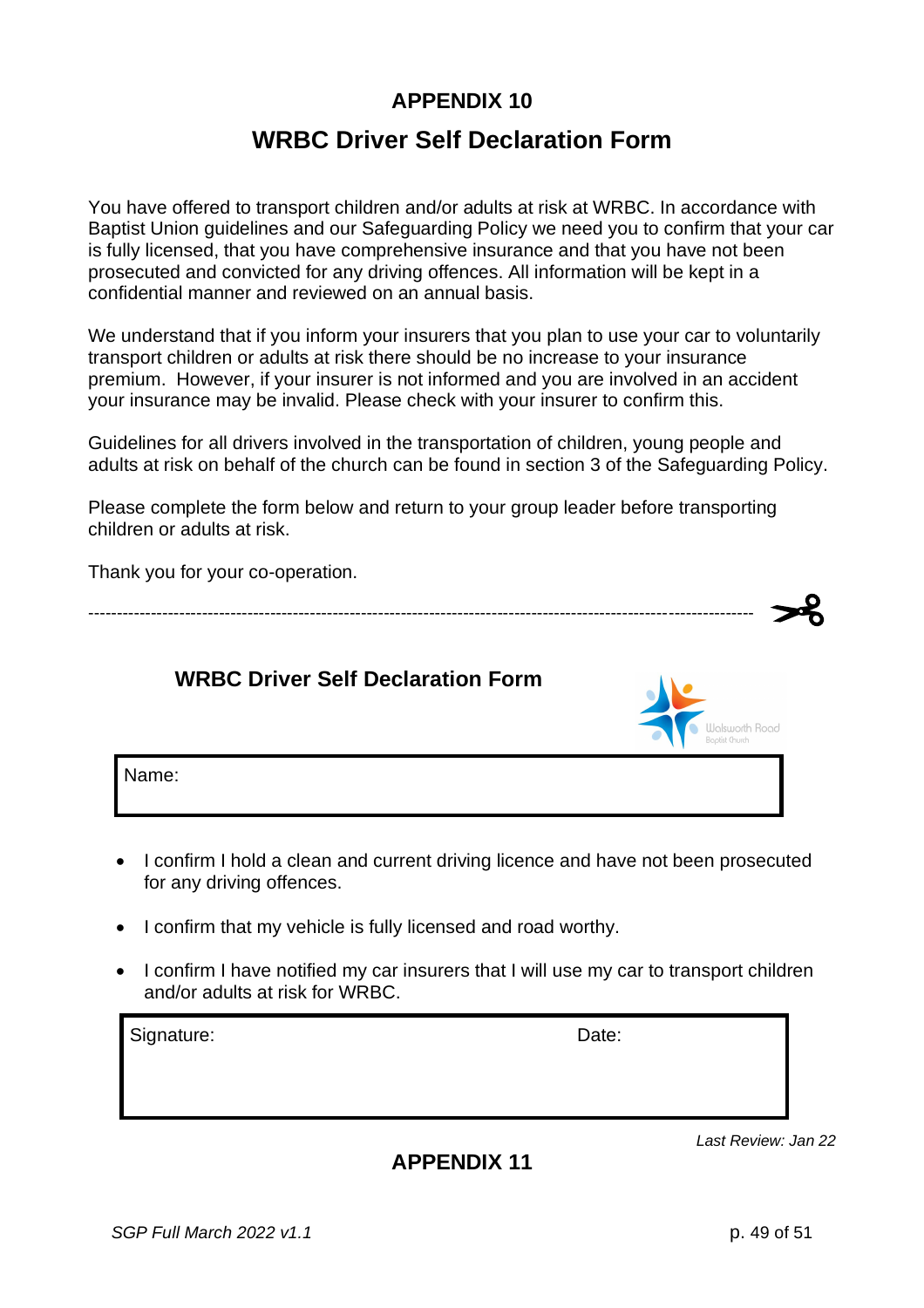### **WRBC Activity Form**

Activity **Example 2.** Activity: **Date of activity:**  $\Box$ 

#### **SECTION 1 – PERSONAL DATA – this data will help us to contact you should we need to before or during our activity.**

|          | <b>Contact Details for Parent/Guardian</b> |                |
|----------|--------------------------------------------|----------------|
| Title:   | First                                      | Surname:       |
|          | name:                                      |                |
| Address: |                                            |                |
| Town:    |                                            | Postcode:      |
| Email:   |                                            | Date of Birth: |
| Mobile:  |                                            | Home           |
|          |                                            | Phone:         |

| <b>Contact Details for Young Person (where different from above)</b> |          |         |           |
|----------------------------------------------------------------------|----------|---------|-----------|
| First name:                                                          | Surname: |         |           |
| Mobile:                                                              |          | Gender: |           |
| Email:                                                               |          |         |           |
| Address:                                                             |          |         | Postcode: |

#### **SECTION 2 – MEDICAL INFORMATION. This data will help us to give the best possible care to your child during the activity.**

| Name of GP practice:<br>Address: |  |  |
|----------------------------------|--|--|
| Phone number:                    |  |  |

Please give details of any allergies, or medical/additional needs, which may affect your child during the event.

Please give details of any medication your child may need during the event. **It is important include the dose, when it should be given and whether your child may self-administer their medication.**

If you need further space for your child's medical/additional needs or medication, please attach an additional sheet. If your child has a care plan, you may wish to include this too.

Please give date of last anti-tetanus injection (if known):

Please give details of any special dietary requirements: